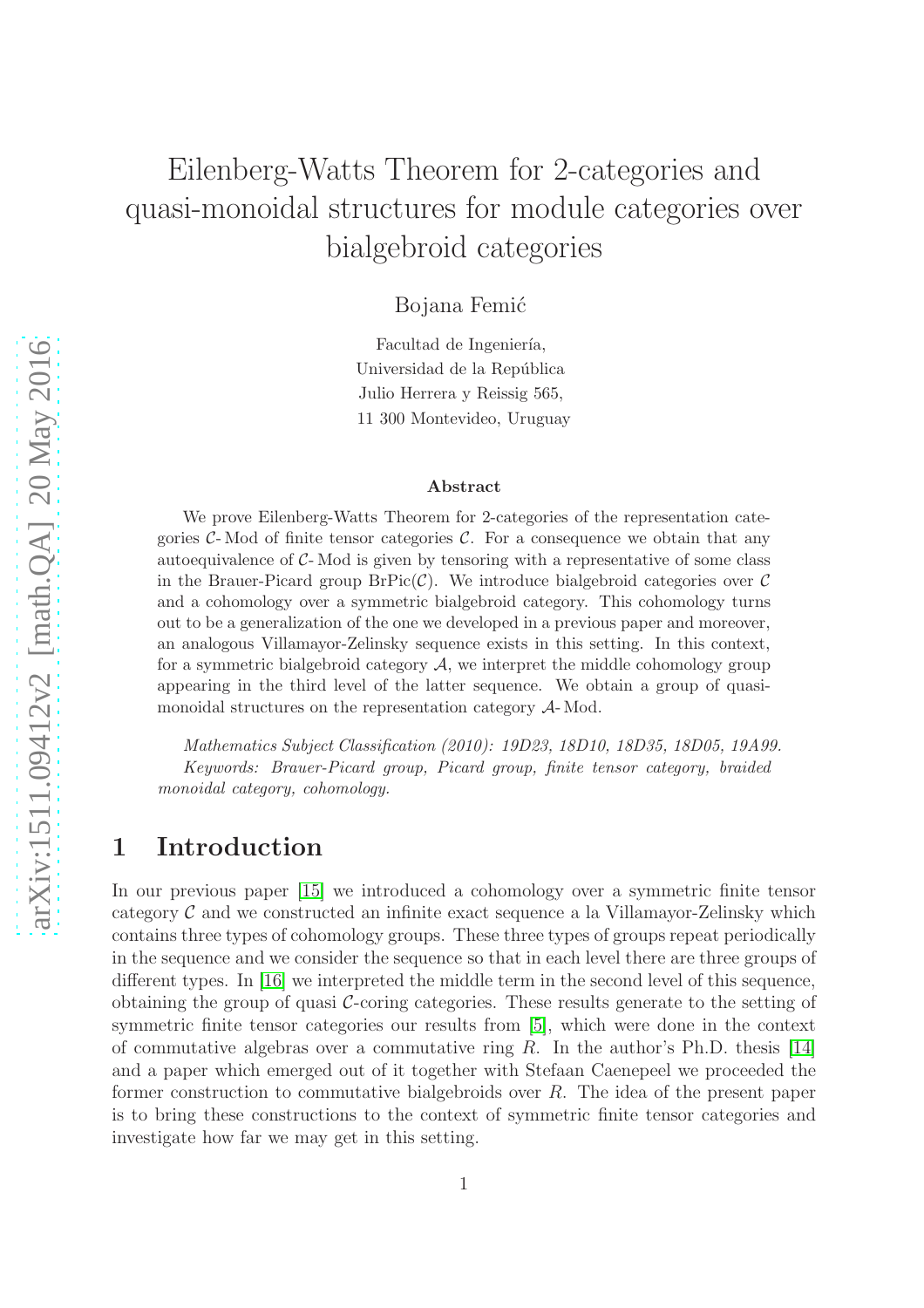We introduce bialgebroid categories over a finite tensor category  $\mathcal{C}$ . In [\[16\]](#page-28-1) we introduced C-comonoidal categories as coalgebra objects in the 2-category (C-Bimod,  $\mathbb{Z}_{\mathcal{C}}$ , C). We define a bialgebroid category  $A$  as a  $C$ -bimodule category which is monoidal and C-comonoidal with certain compatibility conditions. Intuitively, these conditions require that the commultiplication and the counit functors from the comonoidal structure are monoidal, though some caution is needed, as  $\mathcal{A} \boxtimes_{\mathcal{C}} \mathcal{A}$  in general is not a monoidal category. To tackle this issue, we present two definitions, one for a non-braided and the other for a braided category  $\mathcal{A}$ , which obviously coincide in the braided setting. We concentrate on the case where both  $\mathcal C$  and  $\mathcal A$  are symmetric as monoidal categories. Then we introduce a new cohomology over A, called Harrison cohomology, which for  $A = C \boxtimes C$ coincides with the Amitsur cohomology over  $C$  from [\[15\]](#page-28-0). In particular, we have that  $H^n(\mathcal{A}, P) = H^{n+1}(\mathcal{C}, P)$ , where P is a suitable functor from symmetric tensor categories to abelian groups (or symmetric monoidal categories). Thus *n*-cocycles over  $\mathcal A$  are  $n+1$ cocycles over  $\mathcal{C}$ . We record that there exists an analogous infinite exact sequence as in the latter article, which is constructed following mutatis mutandis the ideas from therein. In order to interpret the middle cohomology group in the third level of this sequence, we consider quasi-monoidal structures on the bicategory of representations  $A$ - Mod. These are tensor products on 0-cells with an associativity constraint which satisfies the pentagonal axiom up to a natural equivalence. In general these associativity constraints are not identities and this is why we deal indeed with a bicategory, rather than a 2-category A- Mod. We call these structures "quasi-monoidal" as we are not interested at this point in the unit object, nor the corresponding unity constraints and other axioms for a monoidal bicategory structure on A- Mod.

We generate quasi-monoidal structures on  $A$ -Mod using (additive) autoequivalences of  $\mathcal{A} \boxtimes_{\mathcal{C}} \mathcal{A}$ - Mod. For this purpose we develope an Eilenberg-Watts-type Theorem for 2categories. We do this in two stages. Firstly, in Theorem [3.1](#page-6-0) we start with the (2-)category Pseud( $\mathcal{C}\text{-Mod}, \mathcal{D}\text{-Mod}$ ) of pseudo-functors  $\mathcal{C}\text{-Mod} \to \mathcal{D}\text{-Mod}$  and construct a functor to the  $(2-)$ category  $\mathcal{D}\text{-}\mathcal{C}\text{-}$  Bimod. We show how the hexagonal coherence diagram for the monoidal structure of a pseudo-functor  $\mathcal{F} : \mathcal{C}\text{-Mod} \to \mathcal{D}\text{-Mod}$  corresponds to the pentagonal axiom for the right C-module category structure of  $\mathcal{F}(\mathcal{C})$ , while the pentagonal coherence for a pseudo-natural transformation  $\omega : \mathcal{F} \to \mathcal{G}$  of pseudo-functors  $\mathcal{F}, \mathcal{G} : \mathcal{C}$ -Mod  $\rightarrow$  D-Mod corresponds to the pentagonal axiom for the right C-linearity of the functor  $\omega(\mathcal{C}) : \mathcal{F}(\mathcal{C}) \to \mathcal{G}(\mathcal{C})$ . The functor Pseud( $\mathcal{C}\text{-Mod}, \mathcal{D}\text{-Mod} \to \mathcal{D}\text{-}\mathcal{C}\text{-Bimod induced in}$ this way is cleary essentially surjective, though it is not full and fails to be an equivalence of categories. In Theorem [3.4](#page-10-0) we restrict to the category 2- $\text{Fun}_{cont}(\mathcal{D}\text{-Mod}, \mathcal{C}\text{-Mod})$  of 2-functors which preserve arbitrary coproducts and cokernels and we prove that it is equivalent to D-C-Bimod. For a consequence, taking  $\mathcal{D} = \mathcal{C}$  and considering invertible cells on both levels, we deduce that every autoequivalence of C- Mod is equivalent to  $\mathcal{M} \boxtimes_{\mathcal{C}}$  – for some  $[\mathcal{M}] \in \text{BrPic}(\mathcal{C})$ , where  $\text{BrPic}(\mathcal{C})$  denotes the Brauer-Picard group introduced in [\[11\]](#page-28-3).

Finally, we prove that the quasi-monoidal structures on A- Mod that we study form a monoidal category, whose Grothendieck group is isomorphic to the group  $Z^2(\mathcal{A}, \underline{\text{Pic}})$  of 2cocycles in our Harrison cohomology with values in  $Pic(\mathcal{A}\boxtimes_{\mathcal{C}}\mathcal{A})$ . For  $\mathcal{A}=\mathcal{C}\boxtimes\mathcal{C}$  we get an interpretation of the 3-cocycles over  $\mathcal{C}$ . Given a braided finite tensor category  $\mathcal{C}$ , we denote by  $Pic(\mathcal{C})$  the category of invertible one-sided  $\mathcal{C}\text{-bimodule}$  categories. One-sided bimodule categories were studied in [\[6\]](#page-27-1). The Grothendieck group  $Pic(\mathcal{C})$  of  $Pic(\mathcal{C})$  is a subgroup of BrPic(C). In [\[15\]](#page-28-0) we proved that when C is symmetric, the category  $(\text{Pic}(\mathcal{C}), \boxtimes_{\mathcal{C}}, \mathcal{C})$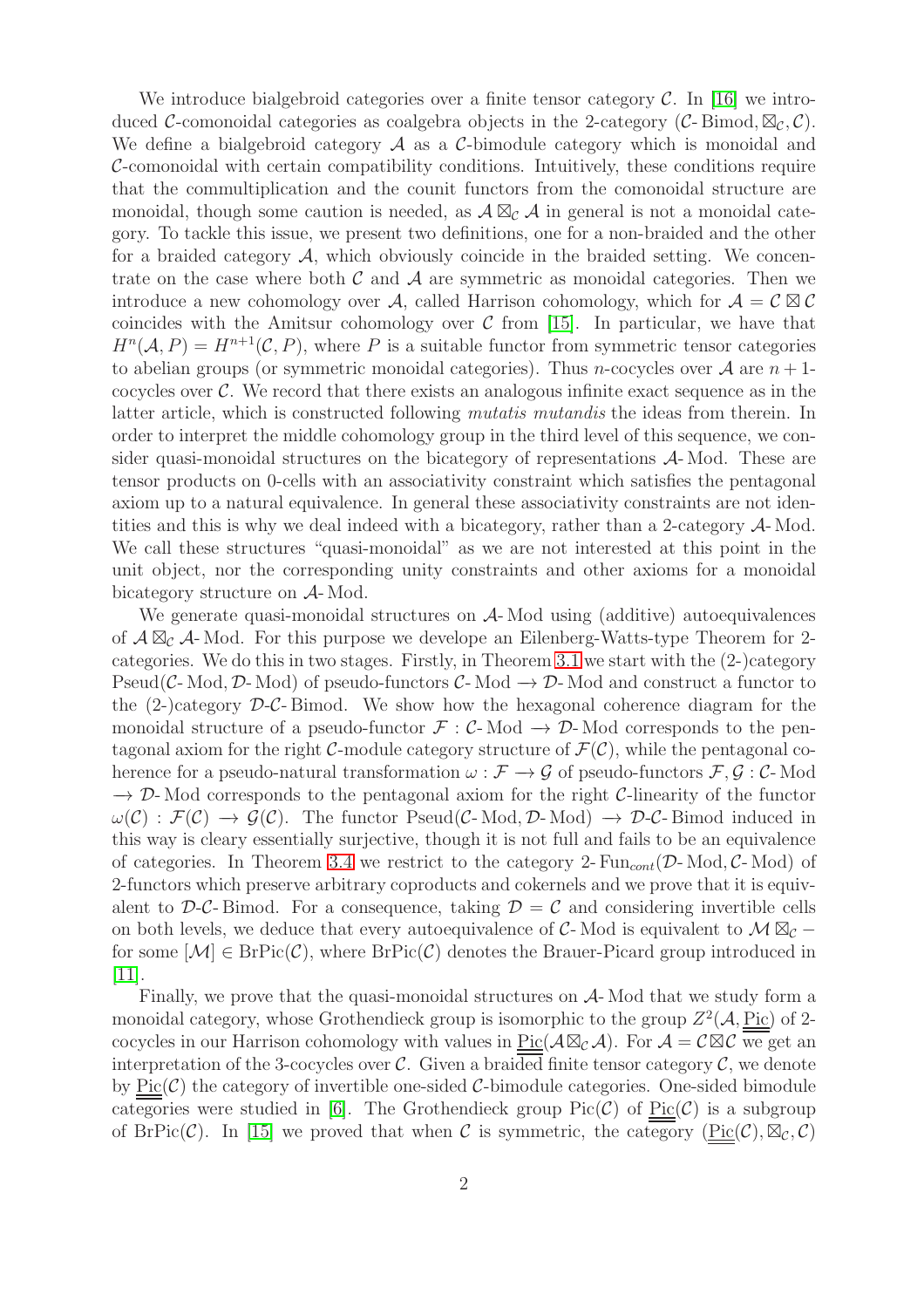is symmetric monoidal and thus the group  $Pic(\mathcal{C})$  is abelian. This fact underlies our construction of the Amitsur cohomology over symmetric finite tensor categories in [\[15\]](#page-28-0) and the Harrison cohomology over symmetric bialgebroid categories in the present paper. Due to [\[12,](#page-28-4) Proposition 2.7] we know that any symmetric finite tensor category  $\mathcal C$  is equivalent to a category of finite-dimensional representations of a finite-dimensional triangular weak quasi-Hopf algebra H. Moreover, by [\[1,](#page-27-2) Theorem 5.1.1], [\[9,](#page-27-3) Theorem 4.3], if H is a Hopf algebra and the underlying field is algebraically closed and of characteristic zero,  $H$  is the Drinfel'd twist of a modified supergroup algebra.

In the coming section we set some preliminary notions and results. Here we deduce a relation between the composition of successive morphisms acting between certain invertible objects in  $\mathcal{C}$ , on the one hand-side, and their tensor product, on the other. This will be of big importance in Theorem [6.4.](#page-21-0) Section [3](#page-6-1) is dedicated to the Eilenberg-Watts Theorem for 2-categories, Section [4](#page-12-0) to the bialgebroid categories and Section [5](#page-16-0) to our version of the Hsrrison cohomology over symmetric bialgebroid categories A. In the last section we study certain quasi-monoidal structures in A- Mod. In Theorem [6.4](#page-21-0) we prove how the coherence pentagon for the associativity constraints correspond to the 2-cocycle condition over  $Pic(A \boxtimes_{\mathcal{C}} \mathcal{A})$ , whereas in Theorem [6.5](#page-25-0) we prove that the latter induces a monoidal equivalence between the category of such quasi-monoidal structures and of the 2-cocycles. The obtained equivalence of categories finally yields the corresponding group isomorphism.

### 2 Preliminaries

We assume that the reader is familiar with the notions of a finite tensor category, a left/right/bimodule category over a finite tensor category, (bi)module functors, Deligne tensor product of finite abelian categories, tensor product of bimodule categories. For the basics on the subject we refer to [\[12\]](#page-28-4), [\[11\]](#page-28-3), [\[20\]](#page-28-5), [\[10\]](#page-28-6). All categories will be finite, and  $k$ -linear and all functors will be  $k$ -linear, where  $k$  throughout will be an algebraically closed field of characteristic zero. When there is no confusion we will denote the identity functor on a category  $\mathcal M$  by  $\mathcal M$ .

For basic notions on bicategories we refer to [\[3,](#page-27-4) [4\]](#page-27-5). The definitions recalled in [\[18\]](#page-28-7), [\[23,](#page-28-8) Section 1.1] are sufficient for the results in this paper. The corresponding notions of "functors" and "natural transformations" for bicategories are "pseudo-functors" and "pseudo-natural transformations". When the associativity and unity constraints for 0 cells in a bicategory are identities, the bicategory is said to be a 2-category. For a finite tensor category  $\mathcal C$  we have the 2-category  $\mathcal C$ -Mod whose 0-cells are  $\mathcal C$ -module categories, 1-cells are left C-module functors and 2-cells are left C-natural transformations.

A module category is said to be strict if the natural transformations for the associativity and unit constraints for the action are identities. A module functor is said to be strict if the natural transformation for the linearity of the functor is identity.

As we observed in [\[15,](#page-28-0) Section 3], given a tensor functor  $\eta : \mathcal{C} \to \mathcal{E}$  there is a right adjoint functor to  $\mathcal{E} \boxtimes_{\mathcal{C}} - : \mathcal{C}$ - Mod  $\rightarrow \mathcal{E}$ - Mod which we call restriction of scalars functor  $\mathcal{R}: \mathcal{E}\text{-Mod}\to \mathcal{C}\text{-Mod}$  defined as follows. Given a left  $\mathcal{E}\text{-module category }\mathcal{M}$  it is a left C-module category via  $\eta$ , that is, for  $M \in \mathcal{M}, C \in \mathcal{C}$  it is  $C \overline{\otimes} M = \eta(C) \overline{\otimes} M$ . We will use the following notation:

<span id="page-2-0"></span>
$$
\mathcal{R}(\mathcal{M}) = \eta \mathcal{M}.
$$
 (1)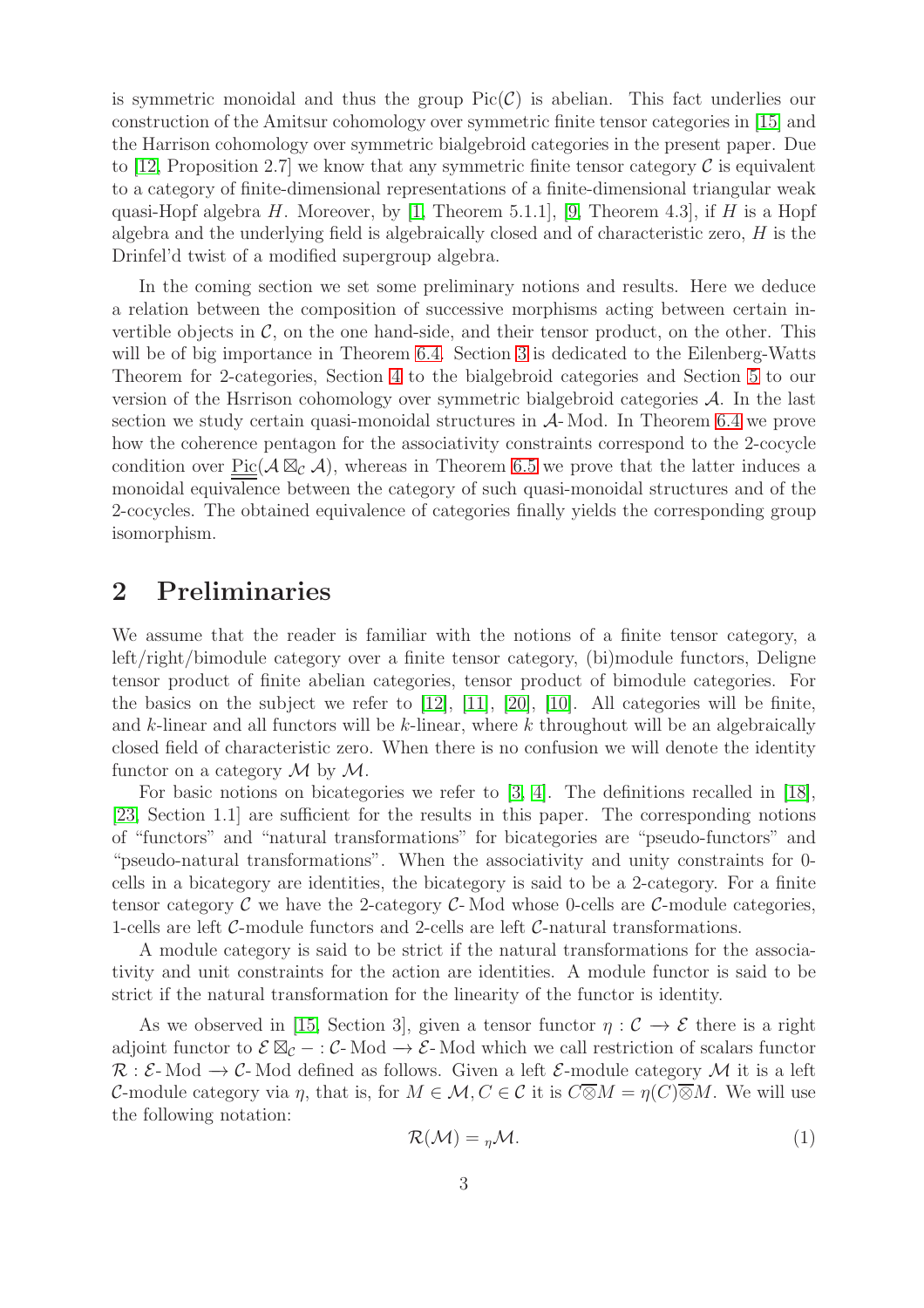A right C-module category M gives rise to a left C-module category  $\mathcal{M}^{op}$  with the action given by [\(2\)](#page-3-0) and associativity isomorphisms  $m_{X,Y,M}^{op} = m_{M,*Y,*X}$  for all  $X, Y \in$  $\mathcal{C}, M \in \mathcal{M}$ . Similarly, a left C-module category M gives rise to a right C-module category  $\mathcal{M}^{op}$  with the action given via [\(3\)](#page-3-1). Here \*X denotes the left dual object and  $X^*$  the right dual object for  $X \in \mathcal{C}$ . If M is a  $(\mathcal{C}, \mathcal{D})$ -bimodule category then  $\mathcal{M}^{op}$  is a  $(\mathcal{D}, \mathcal{C})$ -bimodule category and  $(\mathcal{M}^{op})^{op} \cong \mathcal{M}$  as  $(\mathcal{C}, \mathcal{D})$ -bimodule categories.

<span id="page-3-0"></span>
$$
X \overline{\otimes}^{op} M = M \overline{\otimes}^* X \qquad (2) \qquad \qquad M \overline{\otimes}^{op} X = X^* \overline{\otimes} M \qquad (3)
$$

For a C-D-bimodule functor  $\mathcal{F}: \mathcal{M} \to \mathcal{N}$  the D-C-bimodule functor  ${}^{op}\mathcal{F}: {}^{op}\mathcal{N}$  $\rightarrow$  <sup>op</sup>M is given by <sup>op</sup>F =  $\sigma_{\mathcal{M}}^{-1}$  $\mathcal{L}_{\mathcal{M},\mathcal{C}}^{-1} \circ \mathcal{F}^* \circ \sigma_{\mathcal{N},\mathcal{C}}$ . Here  $\mathcal{F}^*$  :  $\text{Fun}_{\mathcal{C}}(\mathcal{N},\mathcal{C}) \to \text{Fun}_{\mathcal{C}}(\mathcal{M},\mathcal{C})$ is given by  $\mathcal{F}^*(G) = G \circ \mathcal{F}$  and  $\sigma$  is the equivalence proved in [\[15,](#page-28-0) Lemma 4.3] and given by  $\sigma_{\mathcal{M},\mathcal{N}} : \mathcal{M} \boxtimes_{\mathcal{C}} {}^{op} \mathcal{N} \to \text{Fun}(\mathcal{N},\mathcal{M})_{\mathcal{C}}, \sigma(M \boxtimes_{\mathcal{C}} N) = M \overline{\otimes \text{Hom}}_{\mathcal{N}}(-,N)$ . The object  $\overline{\text{Hom}}_{\mathcal{N}}(N',N) \in \mathcal{C}$  is the inner hom-object. If  $\mathcal{F}$  is an equivalence, it is  $(\mathcal{F}^*)^{-1} = (\mathcal{F}^{-1})^* =$  $- \circ \mathcal{F}^{-1}$  and consequently:  $({}^{\text{{op}}} \mathcal{F})^{-1} = {}^{\text{{op}}} (\mathcal{F}^{-1}).$ 

A  $(C, \mathcal{D})$ -bimodule category M is called *invertible* [\[11\]](#page-28-3) if there are equivalences of bimodule categories

<span id="page-3-1"></span>
$$
\mathcal{M}^{op} \boxtimes_{\mathcal{C}} \mathcal{M} \simeq \mathcal{D}, \quad \mathcal{M} \boxtimes_{\mathcal{D}} \mathcal{M}^{op} \simeq \mathcal{C}.
$$

The group of equivalence classes of exact invertible module categories over a finite tensor category  $\mathcal C$  is called the Brauer-Picard group. It was introduced in [\[11\]](#page-28-3) and it is denoted by  $BrPic(\mathcal{C})$ .

When  $\mathcal C$  is braided, then every left  $\mathcal C$ -module category can be made into a right and a C-bimodule category, by putting:  $M\overline{\otimes}X = X\overline{\otimes}M$ , [\[6,](#page-27-1) Section 2.8]. This kind of Cbimodule categories is called one-sided C-bimodule categories. They form a monoidal subcategory  $(\mathcal{C}^{br}$ -Mod,  $\mathbb{Z}_{\mathcal{C}}, \mathcal{C})$  of  $(\mathcal{C}\text{-Mod}, \mathbb{Z}_{\mathcal{C}}, \mathcal{C})$ . As we proved in [\[15,](#page-28-0) Proposition 3.4] when C is symmetric,  $(\mathcal{C}^{br}$ -Mod,  $\mathbb{Z}_{\mathcal{C}}, \overline{\mathcal{C}})$  is symmetric.

For a braided finite tensor category  $\mathcal C$  we will denote by  $Pic(\mathcal C)$  the monoidal category  $(\text{Pic}(\mathcal{C}), \boxtimes_{\mathcal{C}}, \mathcal{C})$  of exact invertible one-sided C-bimodule categories. The Grothendieck group of  $Pic(\mathcal{C})$ , that is, the Picard group of equivalence classes of exact invertible onesided C-bimodule categories, is denoted by Pic $(\mathcal{C})$ . It is a subgroup of BrPic $(\mathcal{C})$ , [\[11,](#page-28-3) Section 4.4, [\[6,](#page-27-1) Section 2.8]. In view of the above said, when  $\mathcal C$  is symmetric, the group  $Pic(\mathcal{C})$  is clearly abelian.

<span id="page-3-2"></span>In [\[15,](#page-28-0) Lemma 4.9] and [\[16,](#page-28-1) Lemma 2.7] respectively we proved:

**Lemma 2.1** Let  $\mathcal{F}, \mathcal{G} : \mathcal{M} \to \mathcal{N}$  be  $\mathcal{D}\text{-}\mathcal{C}\text{-bimodule functors and let } \mathcal{P}$  be an invertible C-bimodule category.

- 1. It is  $\mathcal{F} \boxtimes_{\mathcal{C}} \mathrm{Id}_{\mathcal{P}} = \mathcal{G} \boxtimes_{\mathcal{C}} \mathrm{Id}_{\mathcal{P}}$  if and only if  $\mathcal{F} = \mathcal{G}$ .
- 2. If  $\mathcal{H}: \mathcal{P} \to \mathcal{L}$  is a C-bimodule equivalence functor, it is  $\mathcal{F} \boxtimes_{\mathcal{C}} \mathcal{H} = \mathcal{G} \boxtimes_{\mathcal{C}} \mathcal{H}$  if and only if  $\mathcal{F} = \mathcal{G}$ .

<span id="page-3-3"></span>**Lemma 2.2** Let  $\mathcal C$  be a finite tensor category and  $\mathcal M$  an exact  $\mathcal C$ -bimodule category and let  $\alpha : \mathcal{M} \to \mathcal{C}$  be a C-bimodule equivalence. Define  $\alpha^{\dagger} = \overline{\text{ev}}(id_{op_{\mathcal{M}}} \boxtimes_{\mathcal{C}} \alpha^{-1}) : {}^{op} \mathcal{M} \to \mathcal{C}$ . Then:

1.  $\overline{ev} = \alpha^{\dagger} \boxtimes_{\mathcal{C}} \alpha$  as right C-linear functors.

2.  $\alpha^{\dagger} = (^{\text{op}} \alpha)^{-1}$  as C-bimodule functors.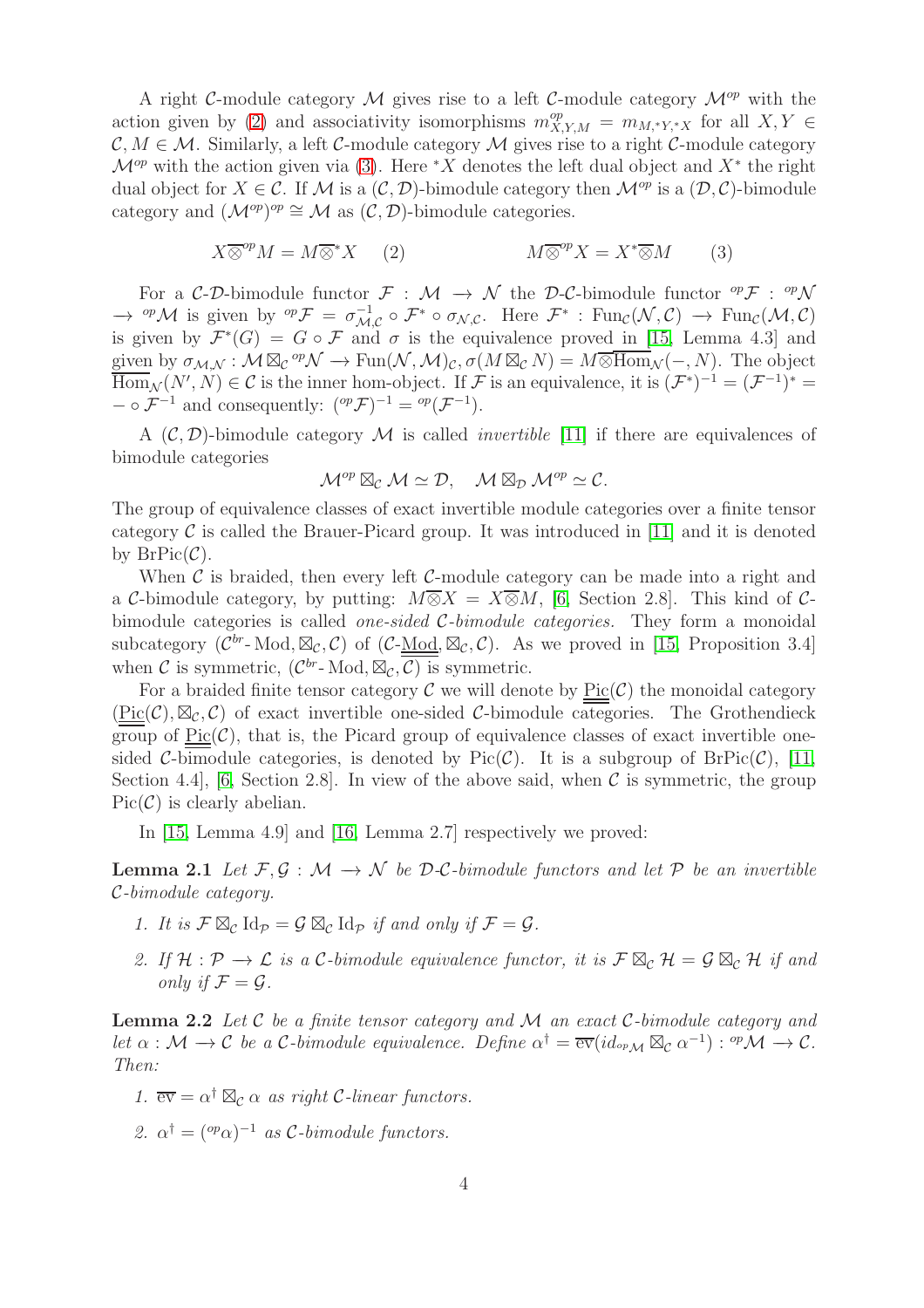#### <span id="page-4-3"></span>2.1 Composition versus tensor product of morphisms in  $Pic(\mathcal{C})$ for  $\mathcal C$  symmetric

In the developing paper "Harrison cohomology over commutative Hopf algebroids" by Stefaan Caenepeel and the author we proved some results on symmetric Picard groupoids that will be useful here. In what follows we prove them in a different form.

Let C be a braided monoidal category with braiding  $\Phi$  and unit object I. Let  $X^*$  be a right dual object for  $X \in \mathcal{C}$  with morphisms  $\overline{ev} : X^* \otimes X \to I$  and  $\overline{coev} : I \to X \otimes X^*$ . We will use the following notation:

$$
\overline{ev} = X^* X \qquad \text{and} \qquad \overline{coev} = \bigcap_{X \ X^*}.
$$

Then  $X = X^*$  with morphisms

 $ev = \overline{ev} \circ \Phi_{X,X^*}: X \otimes^* X \to I$  and  $coev = \Phi_{X,X^*}^{-1} \circ \overline{coev} : I \to^* X \otimes X$  (4)

<span id="page-4-1"></span>is a left dual object for X in C. Recall that invertible objects in C are such objects  $X \in \mathcal{C}$ for which there exists  $X' \in \mathcal{C}$  so that  $X \otimes X' \cong I$ .

Lemma 2.3 The following are equivalent:

- 1. an invertible object  $X \in \mathcal{C}$  has a right dual and it is  $\overline{coev} \circ \overline{ev} = \Phi_{X^*,X}$ ;
- 2. for an invertible object  $X \in \mathcal{C}$  it is  $\Phi_{X,X} = \text{Id}_{X \otimes X}$  (equivalently:  $\Phi_{X,X}^{-1} = \text{Id}_{X \otimes X}$ ).

Proof. The condition (1) implies that

<span id="page-4-0"></span>
$$
\bigotimes_{X^*X}^{X^*X} = \begin{bmatrix} X^*X \\ \vdots \\ X^*X \end{bmatrix} \qquad \text{hence:} \qquad \bigcap_{X X^* X X}^{X X} = \begin{bmatrix} X & X \\ \vdots \\ X & X^* X X \end{bmatrix} = \begin{bmatrix} X & X \\ \vdots \\ X & X^* X X \end{bmatrix} \qquad (5)
$$

Then we have:

$$
\begin{array}{ccc}\nX & X \\
X & X \\
X & X\n\end{array} = \begin{array}{c}\nX & X \\
\bigvee_{X} & X\n\end{array} \begin{array}{c}\n\begin{array}{c}\nX \\
\bigodot_{X} \\
X\n\end{array}\n\end{array} \begin{array}{c}\nX \\
\bigvee_{X} \\
X\n\end{array} = \begin{array}{c}\nX & X \\
\bigwedge_{X} \\
X & X\n\end{array}
$$

Suppose that (2) holds and fix an isomorphism  $e: X' \otimes X \to I$  for every invertible object  $X \in \mathcal{C}$ . Define  $c = \Phi_{X',X} \circ e^{-1}$ , so we have:

$$
(X \otimes e)(c \otimes X) = \sum_{X} \begin{matrix} \begin{matrix} x \\ e^{-1} \end{matrix} \\ \begin{matrix} \end{matrix} \\ \begin{matrix} \end{matrix} \\ \begin{matrix} \end{matrix} \\ \begin{matrix} \end{matrix} \\ \begin{matrix} \end{matrix} \\ \begin{matrix} \end{matrix} \\ \begin{matrix} \end{matrix} \\ \begin{matrix} \end{matrix} \\ \begin{matrix} \end{matrix} \\ \begin{matrix} \end{matrix} \end{matrix} \end{matrix} \end{matrix} = \sum_{X} \begin{matrix} \begin{matrix} x \\ y \\ z \end{matrix} \\ \begin{matrix} \end{matrix}
$$

thus one law for right duality is satisfied, and similarly the other one is proved.

<span id="page-4-2"></span>For invertible objects in  $\mathcal C$  satisfying one of the equivalent conditions of the above lemma we will say that they satisfy the property P. The notation  $\Phi^{\pm 1}$  will mean that the statement in question is valid both for  $\Phi$  and  $\Phi^{-1}$ .

 $\Box$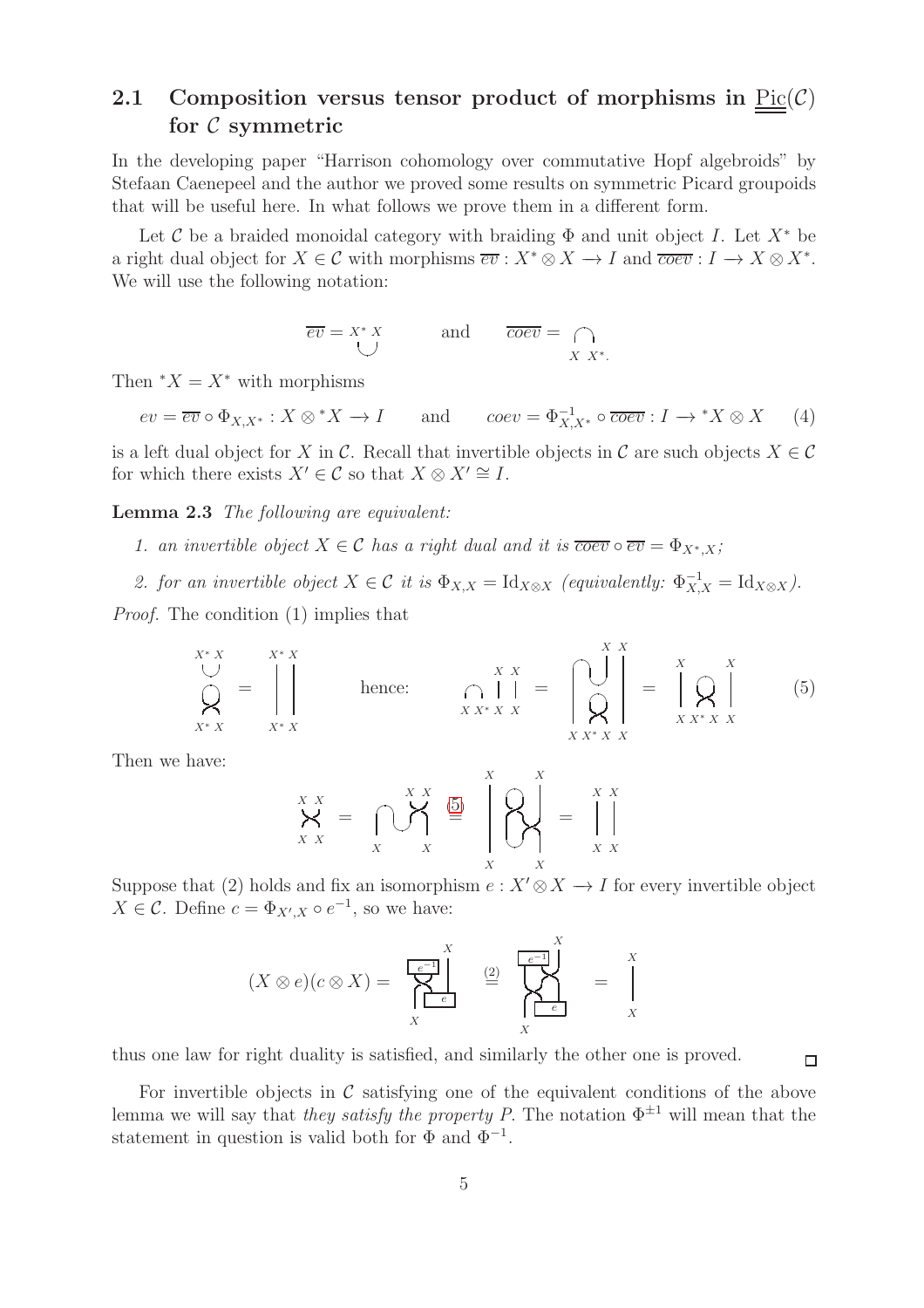Corollary 2.4 Given morphisms  $f: X \to Y$  and  $q: X \to Z$  between invertible objects X, Y, Z satisfying the property P, then

<span id="page-5-1"></span>
$$
\Phi_{Y,Z}^{\pm 1}(f \otimes g) = g \otimes f. \tag{6}
$$

If  $Y = Z$ , then  $f \otimes q = q \otimes f$ .

*Proof.* By naturality (both of  $\Phi$  and  $\Phi^{-1}$ ) we have:  $\Phi_{Y,Z}(f \otimes g) = (g \otimes f)\Phi_{X,X}$  Lemma [2](#page-4-1).3  $q \otimes f$ . The rest also follows by Lemma [2.3.](#page-4-1)  $\Box$ 

In the following three claims, which are consequences of Corollary [2.4,](#page-4-2) in all the appearances of the braiding  $\Phi$  in the assertions the analogous statements with  $\Phi$  replaced by  $\Phi^{-1}$  are valid.

Observe that for invertible objects  $X$  satisfying the property  $P$  it is

<span id="page-5-0"></span>
$$
\overline{ev} \circ coev = \overline{ev} \circ \Phi^{-1} \circ \overline{coev} = \text{Id}_I. \tag{7}
$$

**Proposition 2.5** Given morphisms  $f : X \to Y, q : Y \to Z$  and  $h : X \to Z$  between invertible objects X, Y, Z in C satisfying the property P, observe that  $f \otimes g$ ,  $(Y \otimes h)\Phi_{X,Y} =$  $\Phi_{Z,Y}(h \otimes Y) : X \otimes Y \longrightarrow Y \otimes Z$ . Then it is

$$
f \otimes g = (Y \otimes h)\Phi_{X,Y}
$$
 if and only if  $h = g \circ f$ .

Proof. It is:

$$
\frac{X}{\left| \frac{h}{Z} \right|} \stackrel{(7)}{=} \bigotimes \frac{X}{\left| \frac{h}{Z} \right|} = \bigotimes \bigotimes_{\substack{Z \mid N \\ Z}}^{X} \stackrel{=} \bigotimes \bigotimes \bigotimes \stackrel{X}{=} \bigotimes \bigotimes \bigotimes \stackrel{X}{\left| \frac{f}{Z} \right|} \stackrel{(5)}{=} \bigotimes \bigotimes \bigotimes \stackrel{X}{\left| \frac{f}{Z} \right|} \stackrel{(7)}{=} gf
$$

where we used the assumption  $f \otimes q = (Y \otimes h)\Phi_{XY}$  at the place \*. Conversely,  $f \otimes q =$  $(Y \otimes g)(f \otimes Y) \stackrel{(6)}{=} \Phi_{Z,Y} \circ (g \otimes Y)(f \otimes Y) \stackrel{*}{=} \Phi_{Z,Y} \circ (h \otimes Y) \stackrel{nat.}{=} (Y \otimes h) \circ \Phi_{X,Y}$  $(Y \otimes g)(f \otimes Y) \stackrel{(6)}{=} \Phi_{Z,Y} \circ (g \otimes Y)(f \otimes Y) \stackrel{*}{=} \Phi_{Z,Y} \circ (h \otimes Y) \stackrel{nat.}{=} (Y \otimes h) \circ \Phi_{X,Y}$  $(Y \otimes g)(f \otimes Y) \stackrel{(6)}{=} \Phi_{Z,Y} \circ (g \otimes Y)(f \otimes Y) \stackrel{*}{=} \Phi_{Z,Y} \circ (h \otimes Y) \stackrel{nat.}{=} (Y \otimes h) \circ \Phi_{X,Y}$  where \* represents the assumption  $h = gf$ . □

Corollary 2.6 Given morphisms  $f: X \to Y$  and  $q: Y \to Z$  between invertible objects  $X, Y, Z$  in a braided monoidal category C satisfying the property P, it is:

<span id="page-5-2"></span>
$$
\sum_{\substack{Y \mid \mathbf{f} \mid g \\ Y \mid Z}}^{X \mid Y} = \frac{|X|Y}{|Y|g|} \tag{8}
$$

<span id="page-5-4"></span>**Corollary 2.7** Given a chain of morphisms  $D_0 \stackrel{f_1}{\rightarrow} D_1 \stackrel{f_2}{\rightarrow} \cdots \stackrel{f_n}{\rightarrow} D_n$  between invertible objects  $D_0, D_1, \ldots, D_n$  in a braided monoidal category C satisfying the property P. Then it is:

<span id="page-5-3"></span>
$$
(D_1 \otimes D_2 \otimes \ldots \otimes D_{n-1} \otimes (f_n \circ f_{n-1} \circ \ldots \circ f_1)) \circ \Phi_{D_0, D_1 \otimes D_2 \otimes \ldots \otimes D_{n-1}} = f_1 \otimes f_2 \otimes \ldots \otimes f_n. (9)
$$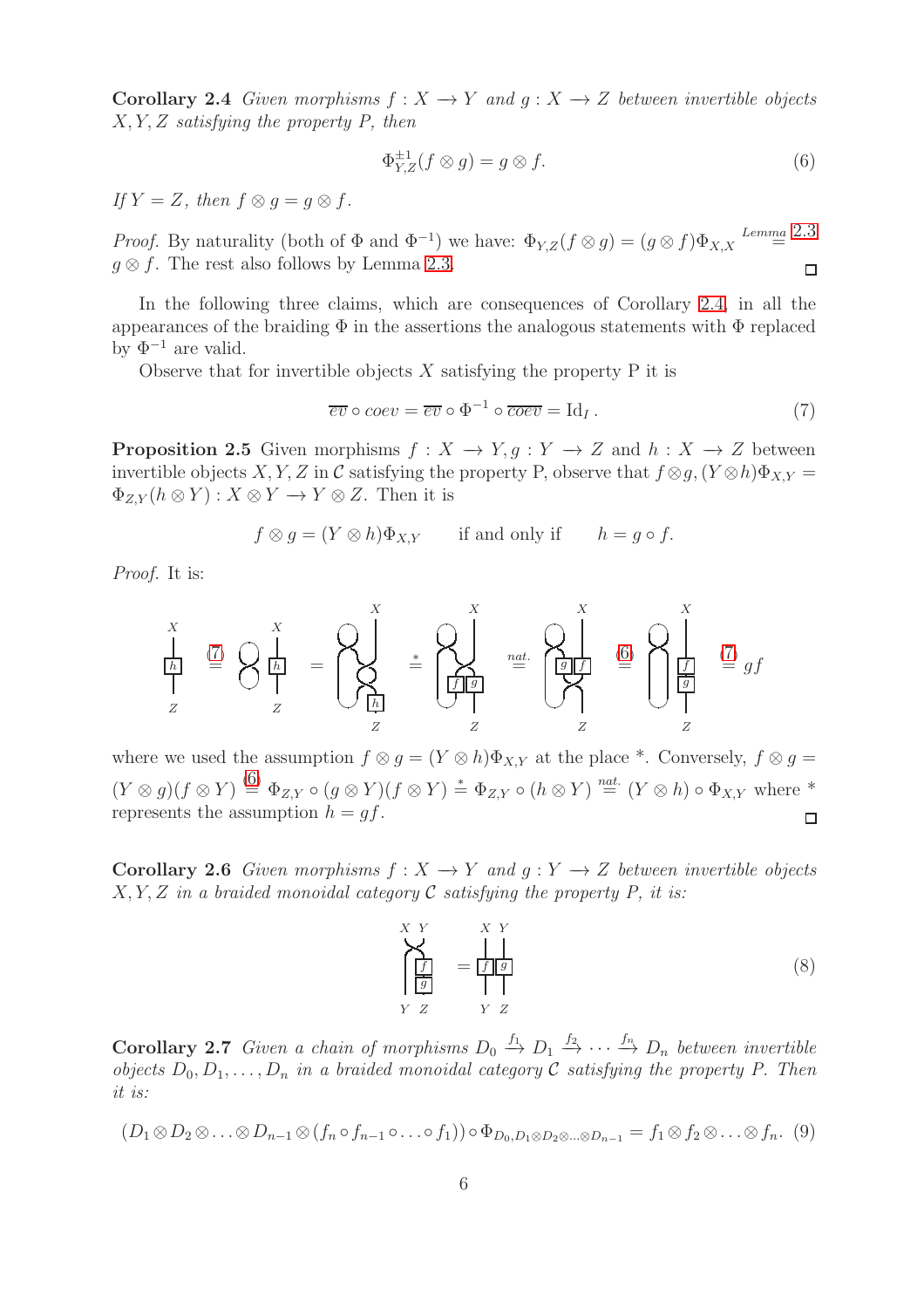

in the last two diagrams two obvious lines are missing because they are involved in the chain of the braidings in the middle strings. The claim follows by the braiding axioms.  $\Box$ 

In [\[15,](#page-28-0) Section 4] we proved that in a symmetric tensor category  $\mathcal C$  for an object  $\mathcal{M} \in \text{Pic}(\mathcal{C})$  its (right and left) dual object in  $(\mathcal{C}\text{-Bimod}, \boxtimes_{\mathcal{C}} \mathcal{C})$  is  $\mathcal{M}^{op}$  and that the corresponding evaluation and coevaluation functors are equivalences. Moreover, in [\[15,](#page-28-0) Corollary 4.11] we showed:  $coev \simeq ev^{-1}$  up to the symmetry  $\tau : \mathcal{M} \boxtimes_{\mathcal{C}} \mathcal{N} \xrightarrow{\simeq} \mathcal{N} \boxtimes_{\mathcal{C}} \mathcal{M}$ induced by  $M \boxtimes N \mapsto N \boxtimes_{\mathcal{C}} M$ , for  $\mathcal{M}, \mathcal{N} \in \text{Pic}(\mathcal{C})$ . This means that every  $\mathcal{M} \in \text{Pic}(\mathcal{C})$ satisfies the property P. Therefore, given a chain of morphisms  $\mathcal{M}_0 \stackrel{\mathcal{F}_1}{\rightarrow} \mathcal{M}_1 \stackrel{\mathcal{F}_2}{\rightarrow} \cdots \stackrel{\mathcal{F}_n}{\rightarrow} \mathcal{M}_n$ in  $\underline{\mathrm{Pic}}(\mathcal{C})$  one has:  $\mathcal{F}_1 \boxtimes_{\mathcal{C}} \ldots \boxtimes_{\mathcal{C}} \mathcal{F}_n \simeq (\mathcal{M}_1 \boxtimes_{\mathcal{C}} \mathcal{M}_2 \boxtimes_{\mathcal{C}} \ldots \boxtimes_{\mathcal{C}} \mathcal{M}_{n-1} \boxtimes_{\mathcal{C}} (\mathcal{F}_n \circ \mathcal{F}_{n-1} \circ \ldots \circ$  $(\mathcal{F}_1))\circ \ \ \tau_{\mathcal{M}_0,\mathcal{M}_1\boxtimes_{\mathcal{C}}\mathcal{M}_2\boxtimes_{\mathcal{C}}...\boxtimes_{\mathcal{C}}\mathcal{M}_{n-1}}.$ 

### <span id="page-6-1"></span>3 Eilenberg-Watts Theorem for 2-categories: module categories over finite tensor categories

A version of Eilenberg-Watts Theorem (proved in [\[25,](#page-28-9) [8\]](#page-27-6)) is valid also in the context of module categories over finite tensor categories. Given a finite tensor category  $\mathcal{C}$ , any additive equivalence 2-endofunctor F of C-Mod is given by  $F \cong M \boxtimes_{\mathcal{C}}$  – for an invertible C-bimodule category  $M$ . We prove this result here.

Let Pseud(C- Mod, D- Mod) denote the category of pseudo-functors  $C$ - Mod  $\rightarrow$  D- Mod and pseudo-natural transformations between them. It is actually a 2-category, where 2 cells are modifications between pseudo-natural transformations, as so are C- Mod and D- Mod, but we consider them as ordinary categories here.

<span id="page-6-0"></span>**Theorem 3.1** Let C and D be finite tensor categories. There is a functor

 $\Omega : \text{Pseudo}(\mathcal{C}\text{-Mod}, \mathcal{D}\text{-Mod}) \longrightarrow \mathcal{D}\text{-}\mathcal{C}\text{-Bimod}.$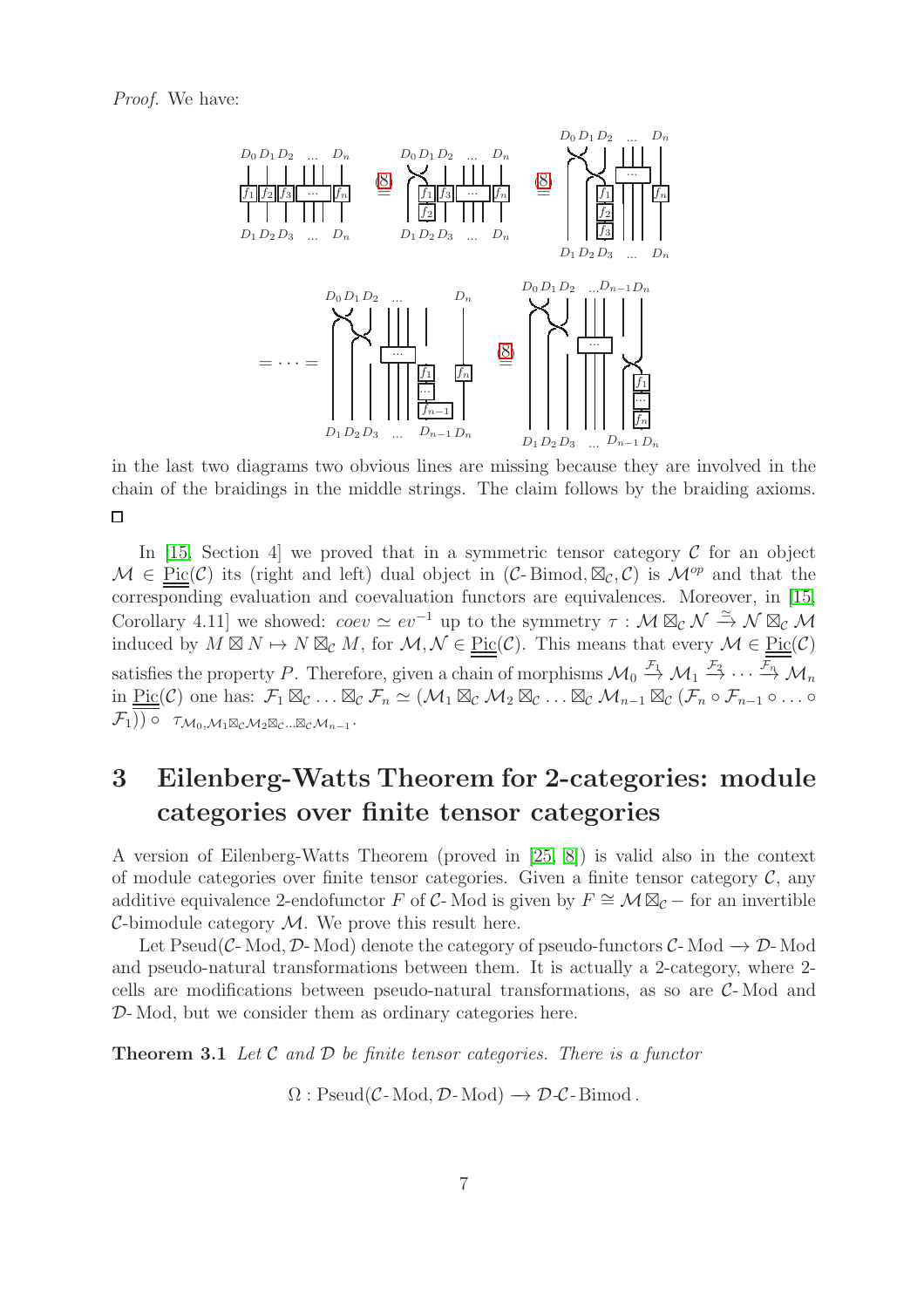*Proof.* <u>On 0-cells.</u> Let  $\mathcal{F} : \mathcal{C}\text{-Mod} \to \mathcal{D}\text{-Mod}$  be a pseudo-functor. For  $\mathcal{N} \in \mathcal{C}\text{-Mod}$  we have a functor:

<span id="page-7-3"></span>
$$
\mathcal{F}_{\mathcal{C},\mathcal{N}} : \mathcal{N} \simeq \text{Fun}_{\mathcal{C}}(\mathcal{C},\mathcal{N}) \to \text{Fun}_{\mathcal{D}}(\mathcal{F}(\mathcal{C}),\mathcal{F}(\mathcal{N})).
$$
\n(10)

Given two functors  $G \in \text{Fun}_{\mathcal{C}}(\mathcal{C}, \mathcal{C})$  and  $H \in \text{Fun}_{\mathcal{C}}(\mathcal{C}, \mathcal{N})$  we have:

<span id="page-7-0"></span>
$$
\theta_{H,G}^{\mathcal{C},\mathcal{N}} : \mathcal{F}_{\mathcal{C},\mathcal{N}}(H \circ G) \xrightarrow{\cong} \mathcal{F}_{\mathcal{C},\mathcal{N}}(H) \mathcal{F}_{\mathcal{C},\mathcal{C}}(G) \quad \text{and} \quad \mathcal{F}_{\mathcal{C},\mathcal{C}}(\mathrm{Id}_{\mathcal{C}}) \simeq \mathrm{Id}_{\mathcal{F}_{\mathcal{C},\mathcal{C}}(\mathcal{C})} \tag{11}
$$

where  $\theta_{H,G}^{\mathcal{C},\mathcal{N}}$  are isomorphisms natural in C and N. Let  $N \in \mathcal{N}$  and define  $F_N = -\overline{\otimes}N \in$ Fun<sub>C</sub>(C, N). Given  $C \in \mathcal{C}$  we clearly have:  $F_{C \overline{\otimes} N} \cong F_N \circ F_C$ , hence we identify:  $\mathcal{F}_{\mathcal{C},\mathcal{N}}(F_{C\overline{\otimes}N}) = \mathcal{F}_{\mathcal{C},\mathcal{N}}(F_N \circ F_C)$ . For this reason by [\(11\)](#page-7-0) we have a natural isomorphism

$$
\theta_{F_N, F_C}^{\mathcal{C},\mathcal{N}} : \mathcal{F}_{\mathcal{C},\mathcal{N}}(F_{C\overline{\otimes}N}) \xrightarrow{\cong} \mathcal{F}_{\mathcal{C},\mathcal{N}}(F_N)\mathcal{F}_{\mathcal{C},\mathcal{C}}(F_C). \tag{12}
$$

For  $\mathcal{N} = \mathcal{C}$  the functor  $\mathcal{F}_{\mathcal{C},\mathcal{C}} : \mathcal{C} \to \text{Fun}_{\mathcal{D}}(\mathcal{F}(\mathcal{C}), \mathcal{F}(\mathcal{C}))$  makes  $\mathcal{M} := \mathcal{F}(\mathcal{C})$  a right  $\mathcal{C}\text{-module}$ category. Given  $M \in \mathcal{M}$  define

<span id="page-7-4"></span><span id="page-7-2"></span>
$$
M\overline{\otimes}C = \mathcal{F}_{\mathcal{C},\mathcal{C}}(C)(M). \tag{13}
$$

Take another  $D \in \mathcal{C}$ , then we define the associativity constraint for the right C-action by

<span id="page-7-1"></span>
$$
a_{M,C,D} = \theta_{F_D,F_C}^{\mathcal{C},\mathcal{C}}(M) : \mathcal{F}_{\mathcal{C},\mathcal{C}}(F_{C\otimes D})(M) \xrightarrow{\cong} \mathcal{F}_{\mathcal{C},\mathcal{C}}(F_D)\mathcal{F}_{\mathcal{C},\mathcal{C}}(F_C)(M). \tag{14}
$$

Now the pentagonal coherence for  $M$  to be a right  $C$ -module category holds because of the hexagonal coherence for  $\theta_{Fc}^{\mathcal{C},\mathcal{C}}$  $_{F_C,F_D}^{\mathcal{C},\mathcal{C}}(M)$ :

$$
(15)
$$

$$
\mathcal{F}(F_C \overline{\circ}(F_D \overline{\circ} F_E)) \xrightarrow{\theta_{F_C, F_D \overline{\circ} F_E}} \mathcal{F}(F_C) \overline{\circ} \mathcal{F}(F_D \overline{\circ} F_E) \xrightarrow{\mathrm{Id}_{\mathcal{F}(F_C)} \overline{\circ} \theta_{F_D, F_E}} \mathcal{F}(F_C) \overline{\circ} (\mathcal{F}(F_D) \overline{\circ} \mathcal{F}(F_E))
$$
\n
$$
\mathcal{F}((F_C \overline{\circ} F_D) \overline{\circ} F_E) \xrightarrow{\theta_{F_C \overline{\circ} F_D, F_E}} \mathcal{F}(F_C \overline{\circ} F_D) \overline{\circ} \mathcal{F}(F_E)
$$
\n
$$
\mathcal{F}(F_C \overline{\circ} F_D) \overline{\circ} \mathcal{F}(F_E) \xrightarrow{\theta_{F_C, F_D} \overline{\circ} \mathrm{Id}_{\mathcal{F}(F_E)}
$$

where  $E \in \mathcal{C}$  and  $\alpha$  and  $\alpha'$  are associativity constraints for the functors in  $\text{Fun}_{\mathcal{C}}(\mathcal{C}, \mathcal{C})$ . The equation in  $\text{Fun}_{\mathcal{D}}(\mathcal{F}(\mathcal{C}), \mathcal{F}(\mathcal{C}))$  encoded in this diagram:

$$
(\theta_{F_C,F_D}\overline{\circ}\operatorname{Id}_{\mathcal{F}(F_E)})\theta_{F_C\overline{\circ}F_D,F_E}\mathcal{F}(\alpha)=\alpha'(\operatorname{Id}_{\mathcal{F}(F_C)}\overline{\circ}\theta_{F_D,F_E})\theta_{F_C,F_D\overline{\circ}F_E}
$$

applied to an object  $M \in \mathcal{M}$  and by [\(14\)](#page-7-1) transforms into:

$$
a_{M \overline{\otimes} E,D,C} \circ a_{M,E,D \otimes C} \circ (M \overline{\otimes} \mathfrak{a}) = (a_{M,E,D} \overline{\otimes} C) a_{M,E \otimes D,C}
$$

where  $\alpha$  is the associativity constraint in C (the associativity  $\alpha'$  becomes reduntant). The rule for the action of the unit is proved similarly, thus  $\mathcal M$  is indeed a right  $\mathcal C$ -module category. Since  $\mathcal{F}_{\mathcal{C},\mathcal{C}}(C)$  is left  $\mathcal{D}\text{-linear}$  for every  $C \in \mathcal{C}$ , the category  $\mathcal M$  is actually a  $\mathcal{D}\text{-}\mathcal{C}\text{-}$ bimodule category with the natural isomorphism  $\gamma_{D,M,C} : (D \overline{\otimes} M) \overline{\otimes} C \to D \overline{\otimes} (M \overline{\otimes} C)$ given by the following composition:

$$
\gamma_{D,M,C}: (D \overline{\otimes} M) \overline{\otimes} C = \mathcal{F}_{C,C}(C)(D \overline{\otimes} M) \stackrel{\tilde{s}_{D,M}}{\cong} D \overline{\otimes} \mathcal{F}_{C,C}(C)(M) = D \overline{\otimes} (M \overline{\otimes} C)
$$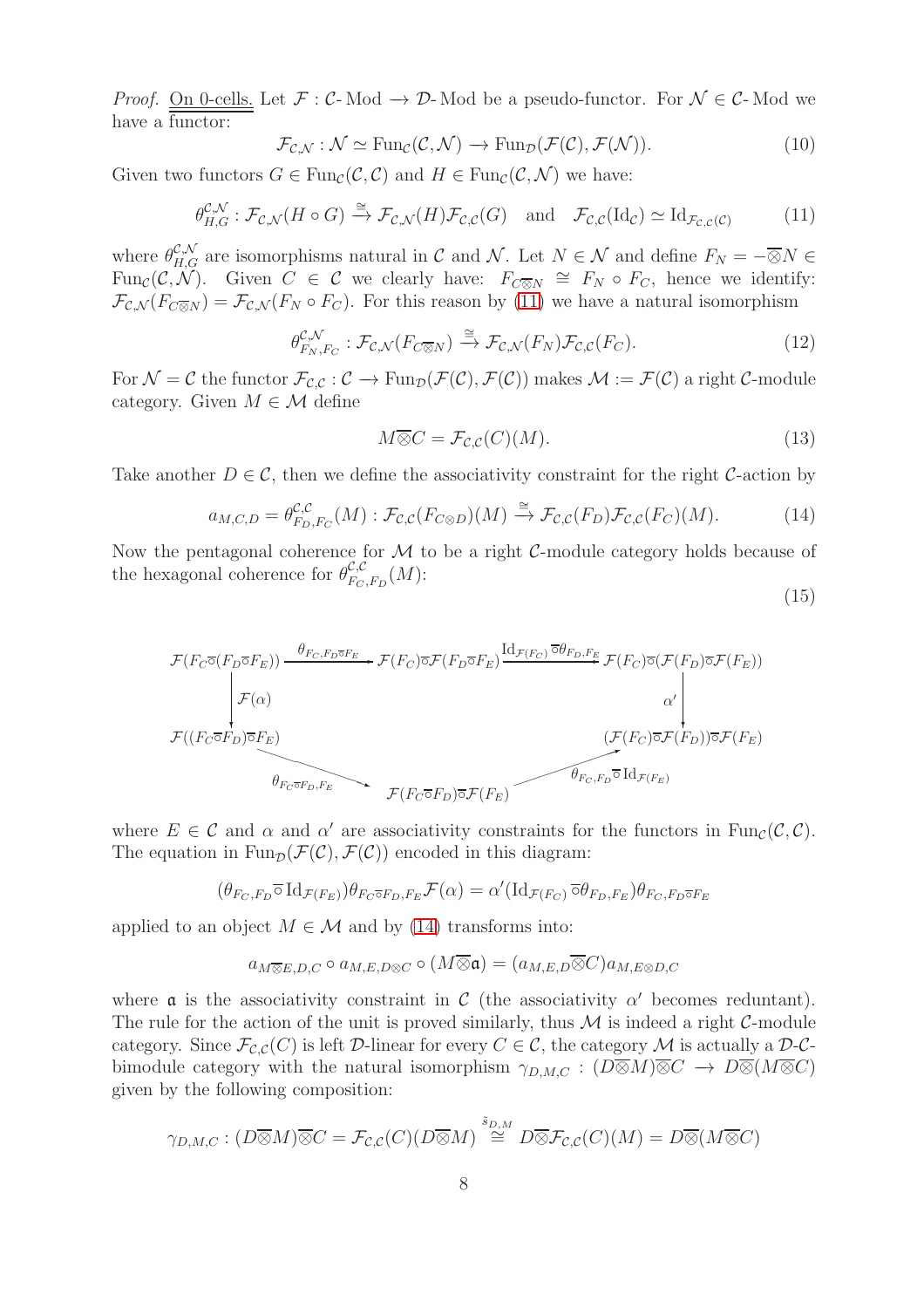for every  $D \in \mathcal{D}$ , where  $\tilde{s}_{D,M}$  is the left  $\mathcal{D}$ -module functor structure of  $\mathcal{F}_{\mathcal{C},\mathcal{C}}(C)$ .

On 1-cells. Given a pseudo-natural transformation  $\omega$ :  $\mathcal{F} \rightarrow \mathcal{G}$  of pseudo-functors  $\mathcal{F}, \overline{\mathcal{G}: \mathcal{C}}$ - Mod  $\rightarrow \mathcal{D}$ - Mod. Set  $\mathcal{F}(\mathcal{C}) = \mathcal{M}$  and  $\mathcal{G}(\mathcal{C}) = \mathcal{N}$ . Then  $\omega(\mathcal{C}): \mathcal{M} \rightarrow \mathcal{N}$  is a left D-module functor. Let us show that it is right C-linear. Let  $\mathcal{L} \in \mathcal{C}$ -Mod and fix an object  $L \in \mathcal{L}$ . For the left C-module functor  $F_L = -\overline{\otimes}L : \mathcal{C} \to \mathcal{L}$  the pseudo-naturality of  $\omega$  implies that the diagram



commutes up to an isomorphism, that is, there is a natural isomorphism:

<span id="page-8-2"></span>
$$
\tilde{\omega}(F_L) : \omega(\mathcal{L}) \mathcal{F}_{\mathcal{C},\mathcal{L}}(F_L) \xrightarrow{\cong} \mathcal{G}_{\mathcal{C},\mathcal{L}}(F_L) \omega(\mathcal{C}).
$$
\n(16)

Set  $\mathcal{L} = \mathcal{C}$  and  $L = C$ , then applying  $\tilde{\omega}(F_C)$  to some  $M \in \mathcal{M}$  we get that there are isomorphisms natural in M and C:

$$
\tilde{\omega}(F_C)(M): \omega(\mathcal{C})\mathcal{F}_{\mathcal{C},\mathcal{C}}(F_C)(M) \stackrel{\cong}{\to} \mathcal{G}_{\mathcal{C},\mathcal{C}}(F_C)\omega(\mathcal{C})(M).
$$

Recall from [\(13\)](#page-7-2) the right C-module category structure of  $\mathcal{M} = \mathcal{F}(\mathcal{C})$  and identify  $F_C \in$  $\text{Fun}_{\mathcal{C}}(\mathcal{C}, \mathcal{C}) \simeq \mathcal{C}$  with  $C \in \mathcal{C}$ . We get:

<span id="page-8-0"></span>
$$
s_{M,C} = \tilde{\omega}(F_C)(M) : \omega(\mathcal{C})(M \overline{\otimes} C) \xrightarrow{\cong} \omega(\mathcal{C})(M) \overline{\otimes} C. \tag{17}
$$

 $\Box$ 

Let  $D \in \mathcal{C}$  and set  $\alpha = \omega(\mathcal{C}) : \mathcal{M} \to \mathcal{N}$ . Observe that the octogonal coherence for  $\omega$  contains three arrows with associativity for 1-cells, which become identities when applied to the 2-categories  $C$ -Mod and  $D$ -Mod, so we indeed have a pentagon. Now this pentagonal coherence for  $\omega$  applied to functors  $F_C$  and  $F_D$  reads (we read the transformations from the right to the left!):

$$
\overline{\omega} \overline{\mathcal{F}}(F_D) \overline{\sigma} \mathcal{F}(F_C) \xrightarrow{\text{Id } \overline{\sigma} \theta_{F_D, F_C}} \overline{\omega} \overline{\mathcal{F}}(F_D F_C) \xrightarrow{\tilde{\omega}(F_D F_C)} \mathcal{G}(F_D F_C) \overline{\sigma} \alpha
$$
\n
$$
\overline{\omega}(F_D) \overline{\sigma} \text{ Id}
$$
\n
$$
\mathcal{G}(F_D) \overline{\sigma} \alpha \overline{\sigma} \mathcal{F}(F_C) \xrightarrow{\text{Id } \overline{\sigma} \tilde{\omega}(F_C)} \overline{\text{Id } \overline{\sigma} \tilde{\omega}(F_C)} \rightarrow \mathcal{G}(F_D) \overline{\sigma} \mathcal{G}(F_C) \overline{\sigma} \alpha
$$

Applying the equation  $(\text{Id} \,\overline{\circ}\,\tilde{\omega}(F_C))(\tilde{\omega}(F_D)\overline{\circ}\,\text{Id})(\text{Id} \,\overline{\circ}\,\theta_{F_D,F_C}) = (\theta'_{F_D,F_C}\overline{\circ}\,\text{Id})\tilde{\omega}(F_D F_C)$  encoded in this diagram to an object  $M \in \mathcal{M}$  and using [\(17\)](#page-8-0) and [\(14\)](#page-7-1) we get:

$$
(s_{M,C}\overline{\otimes}D)s_{M\overline{\otimes}C,D}\circ\alpha(a_{M,C,D})=a_{\alpha(M),C,D}\circ s_{M,C\otimes D}.
$$

The compatibility with unit is proved similarly and  $\omega(C)$  is a functor in  $\mathcal{D}\text{-}\mathcal{C}\text{-Bimod}$ .

<span id="page-8-1"></span>**Lemma 3.2** The functor  $\mathcal{F}_{\mathcal{C},\mathcal{N}}:\mathcal{N}\to \text{Fun}_{\mathcal{D}}(\mathcal{F}(\mathcal{C}),\mathcal{F}(\mathcal{N}))$  from [\(10\)](#page-7-3) is left C-linear.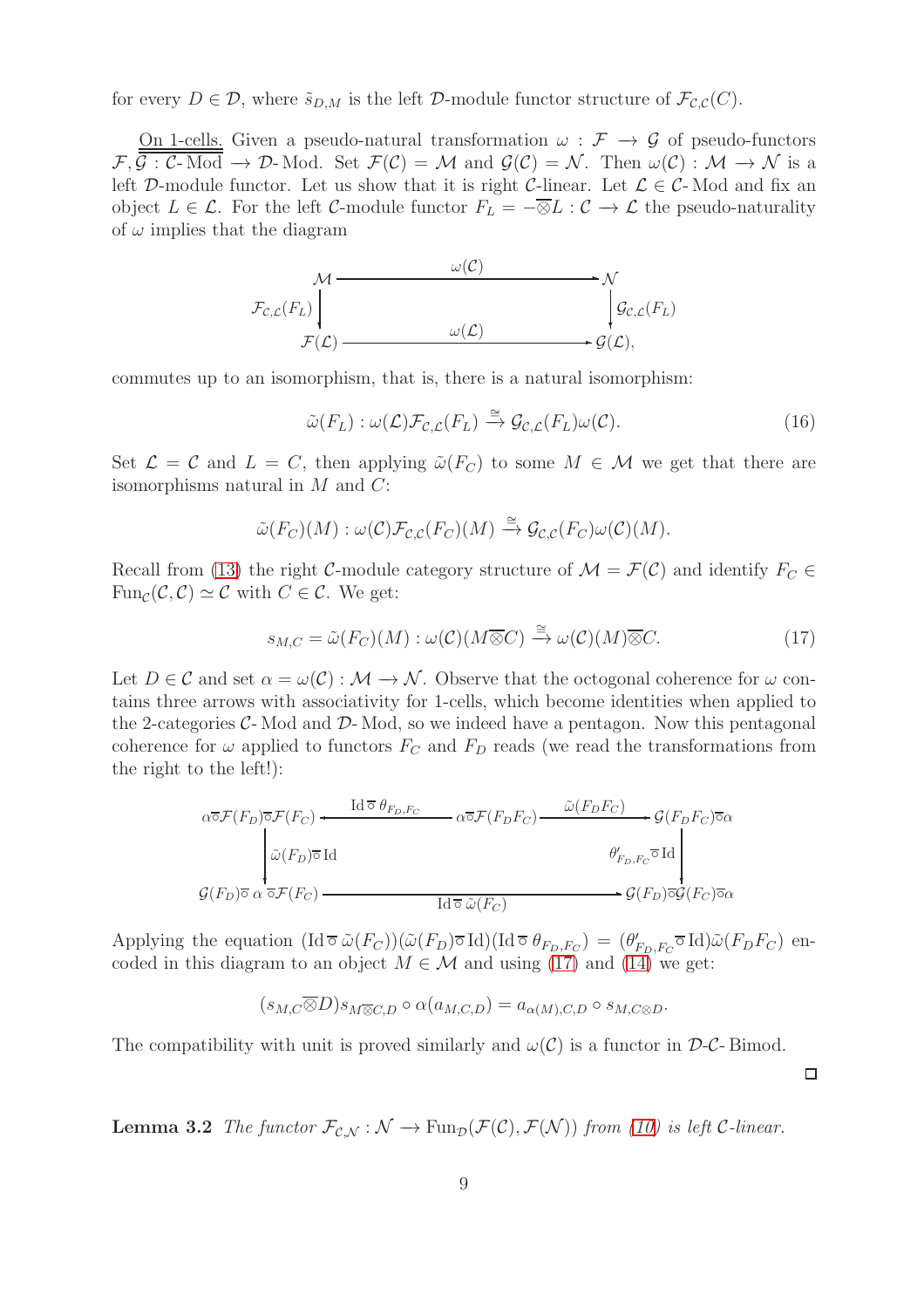*Proof.* Recall that  $\text{Fun}_{\mathcal{D}}(\mathcal{F}(\mathcal{C}), \mathcal{F}(\mathcal{N}))$  is a left C-module category by  $C\overline{\otimes}F = F(-\overline{\otimes}C)$ for any  $F \in \text{Fun}_{\mathcal{D}}(\mathcal{F}(\mathcal{C}), \mathcal{F}(\mathcal{N}))$  and  $C \in \mathcal{C}$ , and here we consider the right  $\mathcal{C}$ -module structure on  $\mathcal{M} = \mathcal{F}(\mathcal{C})$  induced by  $\mathcal{F}_{\mathcal{C},\mathcal{C}}$  via [\(13\)](#page-7-2). Then taking  $F = \mathcal{F}_{\mathcal{C},\mathcal{N}}(N)$  we have:  $C\overline{\otimes}F_{\mathcal{C},\mathcal{N}}(N)=\mathcal{F}_{\mathcal{C},\mathcal{N}}(N)\mathcal{F}_{\mathcal{C},\mathcal{C}}(C)$ . Now define

$$
s_{C,N} = \theta_{F_N, F_C}^{\mathcal{C},\mathcal{N}} : \mathcal{F}_{\mathcal{C},\mathcal{N}}(C \overline{\otimes} N) \xrightarrow{\cong} C \overline{\otimes} \mathcal{F}_{\mathcal{C},\mathcal{N}}(N) \tag{18}
$$

where we identified  $\mathcal{F}_{\mathcal{CN}}(C\overline{\otimes}N) = \mathcal{F}_{\mathcal{CN}}(F_N \circ F_C)$  and  $C\overline{\otimes} \mathcal{F}_{\mathcal{CN}}(N) = \mathcal{F}_{\mathcal{CN}}(N)\mathcal{F}_{\mathcal{CN}}(C)$ as commented above. The pentagonal coherence for  $(\mathcal{F}_{\mathcal{C},\mathcal{N}}, s_{\mathcal{C},N})$  to be left  $\mathcal{C}\text{-linear holds}$ , because of the hexagonal coherence for  $\theta_{F_N}^{\mathcal{C},\mathcal{N}}$  $E_{F_N,F_C}$ : first replace  $F_C, F_D, F_E$  by  $F_N, F_C, F_D$  in [\(15\)](#page-7-4) respectively to obtain:

<span id="page-9-0"></span>
$$
(\theta_{F_N, F_C} \overline{\circ} \operatorname{Id}_{\mathcal{F}_{\mathcal{C}, \mathcal{C}}(F_D)}) \theta_{F_N \overline{\circ} F_C, F_D} \mathcal{F}_{\mathcal{C}, \mathcal{N}}(\alpha) = \alpha'(\operatorname{Id}_{\mathcal{F}_{\mathcal{C}, \mathcal{N}}(F_N)} \overline{\circ} \theta_{F_C, F_D}) \theta_{F_N, F_C \overline{\circ} F_D}.
$$
 (19)

In  $(14)$  we gave the right C-module associativity constraint, its left hand-side version would read:  $a_{D,C,-} = \theta_{F_D}^{\tilde{C},C}$  $\mathcal{L}_{F_D,F_C}^{C,C}(-)$ . Now apply the equation [\(19\)](#page-9-0) to  $M \in \mathcal{M}$  to get:

$$
(D \overline{\otimes} s_{C,N}) s_{D,C\overline{\otimes} N} \mathcal{F}_{C,N}(a_{D,C,N}) = a_{D,C,\mathcal{F}_{C,N}(N)} s_{D\otimes C,N}.
$$

The compatibility with unit is proved similarly.

The functor  $\Omega$ : Pseud(C-Mod, D-Mod)  $\rightarrow$  D-C-Bimod from Theorem [3.1,](#page-6-0) although essentially surjective, is not faithful, and thus it is not an equivalence of categories. The candidate for the quasi-inverse functor is the one presented in Theorem [3.4.](#page-10-0) Namely, for a D-C-bimodule category M we have a 2-functor  $M \boxtimes_{\mathcal{C}} - : C$ -Mod  $\rightarrow$  D-Mod and  $\Omega(\mathcal{M}\boxtimes_{\mathcal{C}}-) = \mathcal{M}\boxtimes_{\mathcal{C}} \mathcal{C} \simeq \mathcal{C}$ . However, for two pseudo-functors  $\mathcal{F}, \mathcal{G}$  and a functor  $H : \mathcal{F}(\mathcal{C})$  $\to \mathcal{G}(\mathcal{C})$  in D-C-Bimod, we find that  $H \boxtimes_{\mathcal{C}} - : \mathcal{F}(\mathcal{C}) \boxtimes_{\mathcal{C}} - \to \mathcal{G}(\mathcal{C}) \boxtimes_{\mathcal{C}} -$  defines a 2-natural transformation, but there may be a proper pseudo-natural transformation  $\alpha$ :  $\mathcal{F}(\mathcal{C}) \boxtimes_{\mathcal{C}}$  $\to \mathcal{G}(\mathcal{C}) \boxtimes_{\mathcal{C}}$  – so that  $\Omega(\alpha) = \alpha(\mathcal{C})$  coincides on objects with H, i.e. that there is an isomorphism  $\omega(M) : \alpha(\mathcal{C})(M) \to H(M)$  natural in  $M \in \mathcal{F}(\mathcal{C})$ .

We do have the equivalence with the category 2-  $Fun_{cont}(\mathcal{C}\text{-Mod}, \mathcal{D}\text{-Mod})$  of 2-functors  $C-$  Mod  $\rightarrow$  D-Mod which preserve cokernels and arbitrary coproducts, and the corresponding 2-natural transformations. If  $\mathcal{F}, \mathcal{G} : \mathcal{M} \to \mathcal{N}$  are two functors in C-Mod that preserve colimits and  $colim(\mathcal{L}_i)$  denotes certain colimit of objects  $\mathcal{L}_i \in \mathcal{C}$ -Mod, we say that a natural transformation  $\alpha : \mathcal{F} \to \mathcal{G}$  preserves the colimit if  $\alpha(colim(\mathcal{L}_i)) = colim(\alpha(\mathcal{L}_i)).$ 

<span id="page-9-1"></span>To prove the mentioned equivalence we will use [\[2,](#page-27-7) Proposition (1.1) in Chapter II] by which we have:

**Proposition 3.3** Let  $\mathcal A$  be an abelian category with arbitrary coproducts and let  $\mathcal O$  be a class of objects in  $\mathcal A$  containing a generator of  $\mathcal A$  and which is closed under cokernels and arbitrary coproducts of objects in  $\mathcal{O}$ . Then  $\mathcal O$  contains all the objects of  $\mathcal A$ , i.e.  $\mathcal{O} = Ob(\mathcal{A}).$ 

Given a finite tensor category  $\mathcal C$  observe that the category of left  $\mathcal C$ -module categories C-Mod has arbitrary coproducts. Namely, if  $(\mathcal{M}_i | i \in J)$  is a family of C-module categories, any object in the coproduct  $\oplus_{i\in J}\mathcal{M}_i$  is a finite direct sum  $M=\oplus_{i=1}^{i=n}M_i$  with  $M_i\in \mathcal{M}_i$ . Then  $\oplus_{i\in J}\mathcal{M}_i$  is a C-module category by  $C\overline{\otimes}M := \oplus_{i=1}^{i=n} (C\overline{\otimes}M_i)$  for any  $C \in \mathcal{C}$ . Moreover,  $\mathcal C$  is a generator of  $\mathcal C$ -Mod. Any  $\mathcal C$ -module category is equivalent to  $\mathcal C_A$  for an algebra  $A \in \mathcal{C}$  by [\[24,](#page-28-10) Theorem 3.17], [\[10,](#page-28-6) Corollary 7.10.5]. Given a non-zero functor

 $\Box$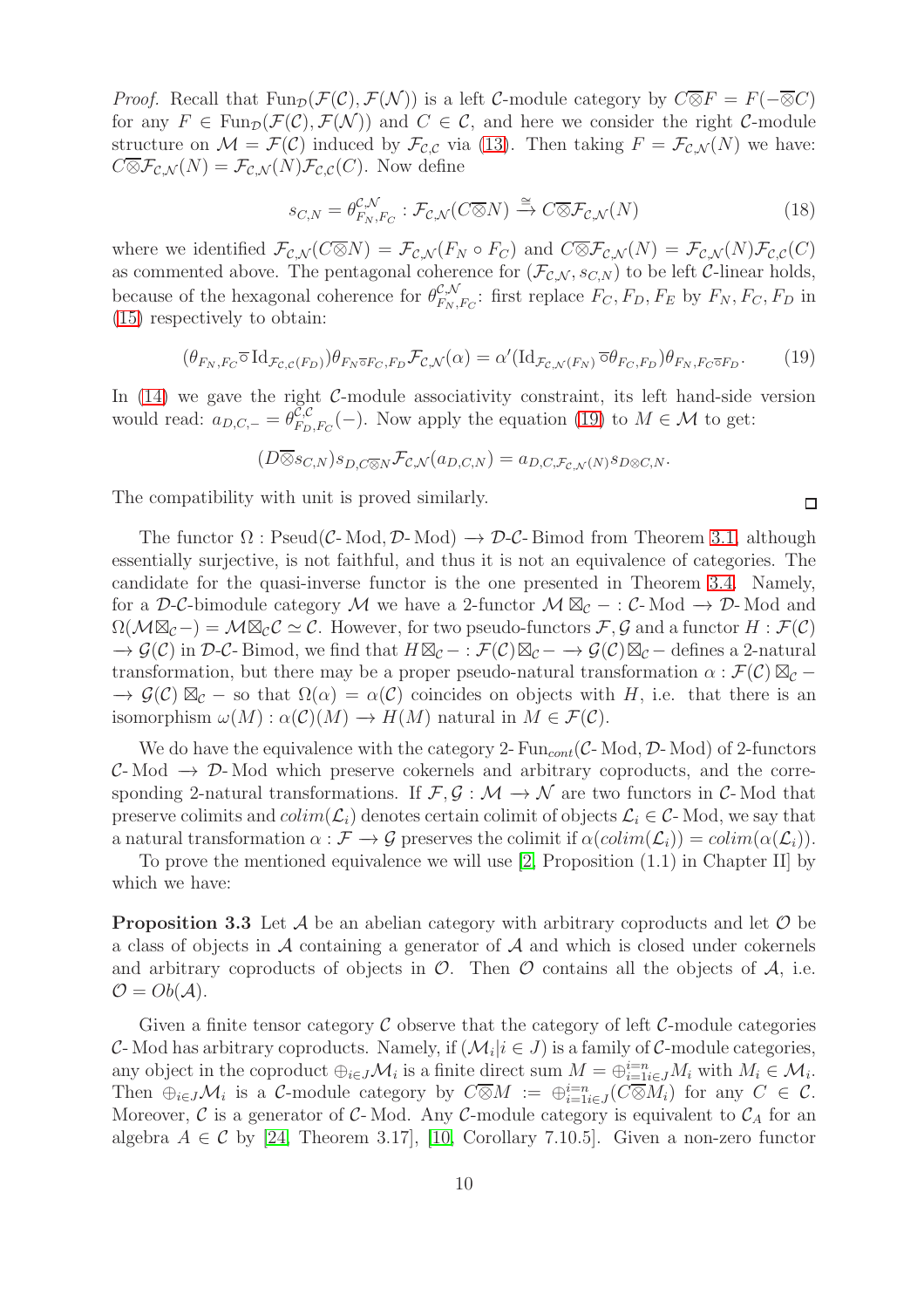$F: \mathcal{C}_A \to \mathcal{N}$  in  $\mathcal{C}\text{-Mod}$ , there is an object  $X \in \mathcal{C}_A$  such that  $F(X) \neq 0$ , then define a functor  $G: \mathcal{C} \to \mathcal{C}_A$  in  $\mathcal{C}\text{-Mod}$  by  $G(I) = X$ . Then  $FG: \mathcal{C} \to \mathcal{N}$  is a non-zero functor, which proves that  $\mathcal C$  is a generator of  $\mathcal C$ -Mod. Now we may proceed with:

<span id="page-10-0"></span>**Theorem 3.4** Let C and D be finite tensor categories. There is an equivalence of categories

$$
\mathcal{H}: \mathcal{D}\text{-}\mathcal{C}\text{-Bimod} \to 2\text{-}\operatorname{Fun}_{cont}(\mathcal{C}\text{-}\operatorname{Mod}, \mathcal{D}\text{-}\operatorname{Mod}).
$$

*Proof.* On 0-cells. Given a D-C-bimodule category M, there is a 2-functor  $\mathcal{H}(\mathcal{M}) := \mathcal{M} \boxtimes_{\mathcal{C}}$ − : C- Mod  $\rightarrow \mathcal{D}$ - Mod. It sends an object  $\mathcal{N} \in \mathcal{C}$ - Mod to the object  $\mathcal{M} \boxtimes_{\mathcal{C}} \mathcal{N} \in \mathcal{D}$ - Mod and a functor  $\mathcal{F} : \mathcal{N}_1 \to \mathcal{N}_2$ 

in C- Mod to the functor  $M\boxtimes_{\mathcal{C}} \mathcal{F}: M\boxtimes_{\mathcal{C}} \mathcal{N}_1 \to M\boxtimes_{\mathcal{C}} \mathcal{N}_2 \in \mathcal{D}$ - Mod. The functor  $M\boxtimes_{\mathcal{C}} \mathcal{F}$ is well defined: it is C-balanced, precisely because  $\mathcal F$  is a left C-module functor, and clearly  $M\boxtimes_{\mathcal{C}} \mathcal{F}$  is left  $\mathcal{D}\text{-linear}$ . The monoidal structure of  $M\boxtimes_{\mathcal{C}}$  – for the composition of 1-cells is obviously the identity, so it is indeed a 2-functor. Given a natural transformation  $\alpha : \mathcal{F}$  $\to$  G in C-Mod, we have a left D-module natural transformation  $\mathcal{M} \boxtimes_{\mathcal{C}} \alpha$  :  $\mathcal{M} \boxtimes_{\mathcal{C}} \mathcal{F}$  $\rightarrow \mathcal{M} \boxtimes_{\mathcal{C}} \mathcal{G}$ . The 2-functor  $\mathcal{H}(\mathcal{M}) = \mathcal{M} \boxtimes_{\mathcal{C}} -$  is described in details in [\[13,](#page-28-11) Theorem 3.4]. Considered as a functor, it is left adjoint to the functor  $\text{Fun}_{\mathcal{D}}(\mathcal{M}, -)$ , thus it preserves colimits, in particular cokernels and arbitrary coproducts. Namely, by [\[20,](#page-28-5) Corollary 3.22] there is an equivalence of bimodule categories:

<span id="page-10-1"></span>
$$
\operatorname{Fun}_{\mathcal{D}}(\mathcal{M} \boxtimes_{\mathcal{C}} \mathcal{N}, \mathcal{L}) \simeq \operatorname{Fun}_{\mathcal{C}}(\mathcal{N}, \operatorname{Fun}_{\mathcal{D}}(\mathcal{M}, \mathcal{L})).
$$
\n(20)

On 1-cells. Given a D-C-bimodule functor  $\mathcal{G} : \mathcal{M} \to \mathcal{N}$  the corresponding 2-natural transformation in 2- Fun<sub>cont</sub>(C- Mod, D- Mod) is given by  $\mathcal{H}(\mathcal{G}) := \mathcal{G} \boxtimes_{\mathcal{C}} - : \mathcal{M} \boxtimes_{\mathcal{C}} \rightarrow \mathcal{N} \boxtimes_{\mathcal{C}}$ , which evaluated at any object  $\mathcal{L} \in \mathcal{C}$ -Mod is given by the functor  $\mathcal{G} \boxtimes_{\mathcal{C}} \mathcal{L}$ in D-Mod. The functor  $\mathcal{G} \boxtimes_{\mathcal{C}} \mathcal{L}$  is defined in the obvious way as the functor  $\mathcal{M} \boxtimes_{\mathcal{C}} \mathcal{F}$ above (it is C-balanced, since G is a right C-module functor). We have that  $\mathcal{H}(\mathcal{G})$  is a 2-natural transformation, for given a functor  $\mathcal{F} : \mathcal{L}_1 \to \mathcal{L}_2$  in  $\mathcal{C}$ -Mod, the transformation:  $\mathcal{H}(\mathcal{G})(\mathcal{F}) : \mathcal{H}(\mathcal{G})(\mathcal{L}_2) \circ \mathcal{H}(\mathcal{M})(\mathcal{F}) \to \mathcal{H}(\mathcal{N})(\mathcal{F}) \circ \mathcal{H}(\mathcal{G})(\mathcal{L}_1)$  translates to:  $(\mathcal{G} \boxtimes_{\mathcal{C}} \mathcal{L}_2)(\mathcal{M} \boxtimes_{\mathcal{C}}$  $\mathcal{F} \to (\mathcal{N} \boxtimes_{\mathcal{C}} \mathcal{F}) (\mathcal{G} \boxtimes_{\mathcal{C}} \mathcal{L}_1)$ , where both are obviously equal to the natural transformation  $\mathcal{G} \boxtimes_{\mathcal{C}} \mathcal{F}$ , so the transformation  $\mathcal{H}(\mathcal{G})(\mathcal{F})$  can be taken to be identity (then it trivially fulfilles the necessary coherences).

H is essentially surjective. Take a 2-functor F. Set  $\mathcal{L} = \mathcal{F}(\mathcal{N})$  in [\(20\)](#page-10-1) and consider  $\mathcal{F}_{\mathcal{C},\mathcal{N}}$  as an object on the right thereof (in Lemma [3.2](#page-8-1) we proved that it is left C-linear). Let  $\mathcal{G}_{\mathcal{C},\mathcal{N}}:\mathcal{M}\boxtimes_{\mathcal{C}}\mathcal{N}\to\mathcal{F}(\mathcal{N})$  be its companion on the left hand-side. Since the functors  $\mathcal{F}_{\mathcal{CN}}$  are natural in N, so are the functors  $\mathcal{G}_{\mathcal{CN}}$  and we may consider the natural transformation  $\mathcal{G}_{\mathcal{C},-}: \mathcal{M} \boxtimes_{\mathcal{C}} \longrightarrow \mathcal{F}$ . Let  $\mathcal{O}$  be the class of  $\mathcal{C}\text{-module categories }\mathcal{N}$  for which  $\mathcal{G}_{\mathcal{CN}}$  is an equivalence of left D-module categories. Since both  $\mathcal{M} \boxtimes_{\mathcal{C}} -$  and F preserve cokernels and arbitrary coproducts, the class  $\mathcal O$  is closed for cokernels and arbitrary co-products. Obviously C-Mod contains its generator, C, then by Proposition [3.3](#page-9-1)  $\mathcal{G}_{\mathcal{CN}}$  is an equivalence for every C-module category  $\mathcal{N}$ , i.e.  $\mathcal{G}_{\mathcal{C},-}$  is a natural isomorphism. Observe that any natural transformation which operates over the corresponding underlying ordinary categories of 2-categories is a 2-natural transformation. Thus we have:  $\mathcal{F} \simeq \mathcal{M} \boxtimes_{\mathcal{C}}$ as 2-functors.

 $H$  is fully faithful. We clearly have that  $H$  is faithful, i.e. the assignment

$$
\mathcal{H}_{\mathcal{M},\mathcal{N}}: \mathrm{Fun}_{\mathcal{D}\text{-}\mathcal{C}}(\mathcal{M},\mathcal{N}) \to 2\text{-}\mathrm{Nat}_{cont}(\mathcal{M} \boxtimes_{\mathcal{C}} -, \mathcal{N} \boxtimes_{\mathcal{C}} -)
$$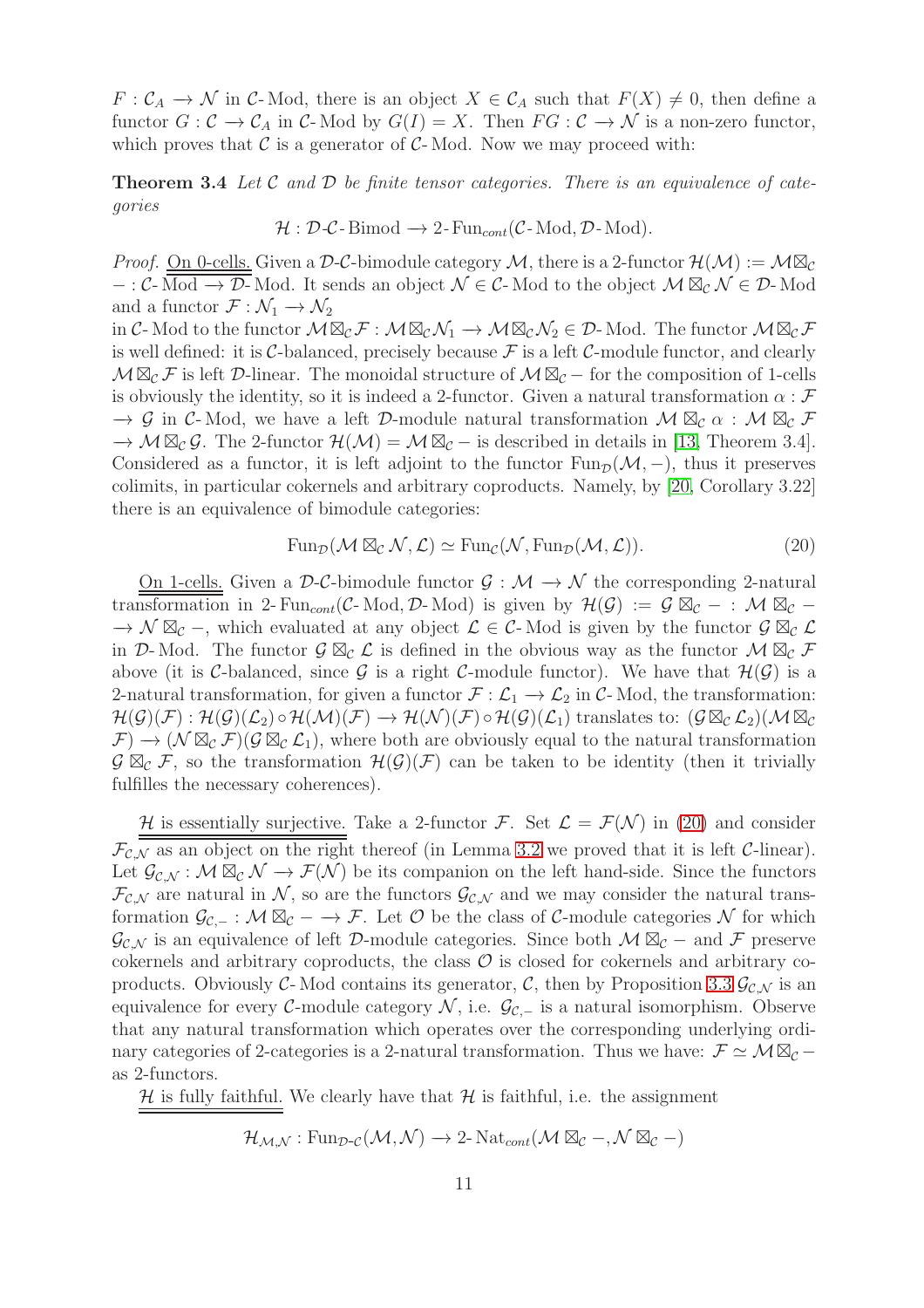$$
\mathcal{F} \mapsto \mathcal{F} \boxtimes_{\mathcal{C}} -
$$

is injective, for given another  $\mathcal{G} \in \text{Fun}_{\mathcal{D}\text{-}\mathcal{C}}(\mathcal{M}, \mathcal{N})$  such that  $\mathcal{F} \boxtimes_{\mathcal{C}} - \simeq \mathcal{G} \boxtimes_{\mathcal{C}} -$ , it is  $\mathcal{F} \simeq \mathcal{F} \boxtimes_{\mathcal{C}} \mathcal{C} \simeq \mathcal{G} \boxtimes_{\mathcal{C}} \mathcal{C} \simeq \mathcal{G}$ . Now, given  $\alpha \in 2$ -Nat $(\mathcal{M} \boxtimes_{\mathcal{C}} -$ ,  $\mathcal{N} \boxtimes_{\mathcal{C}} -)$ , we proved in Theorem [3.1](#page-6-0) that  $\alpha(\mathcal{C}) : \mathcal{M} \to \mathcal{N}$  is a D-C-bimodule functor. To prove this we used the isomorphism [\(17\)](#page-8-0) coming from the structure of a pseudo-natural transformation of  $\alpha$  (which now is identity!) and the isomorphism  $\theta$  in [\(14\)](#page-7-1) coming from the structure of a pseudo-functor of  $\mathcal{M} \boxtimes_{\mathcal{C}}$  – (which now is identity, too!). This means that we have that  $\alpha(\mathcal{C}) : \mathcal{M} \to \mathcal{N}$  is a D-C-bimodule functor with the strict right C-module functor structure, where  $\mathcal M$  and  $\mathcal N$  are considered as strict right C-module categories. Though, due to [\[17,](#page-28-12) Proposition 2.8] this is not a problem, as we may consider  $\mathcal{D}\text{-}\mathcal{C}\text{-bimodule}$ categories M' and N' which are strict as right C-module categories and such that  $\mathcal{M} \simeq \mathcal{M}'$ and  $\mathcal{N} \simeq \mathcal{N}'$ . (If you are not comfortable with the non-strict left D-module structures, you may consider D-C-bistructures as right  $\mathcal{C} \boxtimes \mathcal{D}^{rev}$ -structures and replace M and N by equivalent strict right  $\mathcal{C} \boxtimes \mathcal{D}^{rev}$ -module categories.) Finally, similarly as in the proof of essential surjectiveness of H, we prove that  $\mathcal{H}_{\mathcal{M},\mathcal{N}}(\alpha(\mathcal{C})) = \alpha(\mathcal{C}) \boxtimes_{\mathcal{C}} -\alpha$  as natural transformations  $M \boxtimes_{\mathcal{C}} - \rightarrow \mathcal{N} \boxtimes_{\mathcal{C}} -$ . Let  $\mathcal{O}$  be the class of  $\mathcal{L} \in \mathcal{C}$ -Mod such that  $\alpha(\mathcal{C}) \boxtimes_{\mathcal{C}} \mathcal{L} \simeq \alpha(\mathcal{L})$  as functors  $\mathcal{M} \boxtimes_{\mathcal{C}} \mathcal{L} \rightarrow \mathcal{N} \boxtimes_{\mathcal{C}} \mathcal{L}$ . Then  $\mathcal{O}$  contains the generator  $\mathcal{C}$ and it is clearly closed for cokernels and arbitrary coproducts. Then by Proposition [3.3](#page-9-1) we have that  $\alpha(\mathcal{C}) \boxtimes_{\mathcal{C}} \mathcal{L} \simeq \alpha(\mathcal{L})$  for all  $\mathcal{L} \in \mathcal{C}$ -Mod, meaning that  $\mathcal{H}_{\mathcal{M},\mathcal{N}}$  is a full functor.  $\Box$ 

**Remark 3.5** Evaluating equation [\(16\)](#page-8-2) at  $M \in \mathcal{M}$  yields an isomorphism in  $\mathcal{N} \boxtimes_{\mathcal{C}} \mathcal{L}$ :

$$
\tilde{\omega}(F_L)(M): \omega(\mathcal{L})(M \boxtimes_{\mathcal{C}} F_L) \xrightarrow{\cong} \omega(\mathcal{C})(M) \boxtimes_{\mathcal{C}} F_L.
$$

Given that  $F_L \in \text{Fun}(\mathcal{C}, \mathcal{L})_{\mathcal{C}} \simeq \mathcal{L}$  we may rewrite this as:

$$
\tilde{\omega}(L)(M): \omega(\mathcal{L})(M \boxtimes_{\mathcal{C}} L) \xrightarrow{\cong} \alpha(M) \boxtimes_{\mathcal{C}} L
$$

where  $\alpha = \omega(\mathcal{C})$ , or more generally:

$$
\tilde{\omega}(\bullet)(-) : \omega(\mathcal{L})(-\boxtimes_{\mathcal{C}} \bullet) \stackrel{\cong}{\to} \alpha(-) \boxtimes_{\mathcal{C}} \mathrm{Id}_{\mathcal{L}}(\bullet). \tag{21}
$$

Remark 3.6 The right hand-side version of the above Theorem is proved similarly using the adjunction  $\text{Fun}(\overline{\mathcal{N}} \boxtimes_{\mathcal{C}} \mathcal{M}, \mathcal{A})_{\mathcal{E}} \cong \text{Fun}(\mathcal{N}, \text{Fun}(\mathcal{M}, \mathcal{A})_{\mathcal{E}})_{\mathcal{C}}$ , proved in [\[15,](#page-28-0) Proposition 4.5].

On one hand, from Theorem [3.4](#page-10-0) it is clear that there is a bijection between equivalence functors  $C-$  Mod  $\rightarrow$  D-Mod and invertible D-C-bimodule categories. On the other hand, if  $C = \mathcal{D}$  both categories in Theorem [3.4](#page-10-0) are monoidal:  $(C- Bimod, \mathbb{Z}_c, C)$  and Fun<sub>cont</sub>  $(C-$  Mod,  $C-$  Mod) is monoidal with respect to the composition of functors and unit being the identity functor on  $C$ - Mod. We have a monoidal equivalence of categories C- Bimod and Fun<sub>cont</sub> (C-Mod, C-Mod), because of the canonical equivalence of bimodule categories. If moreover  $\mathcal C$  is braided, the monoidal subcategory of one-sided C-bimodule categories ( $\mathcal{C}^{br}$ -Mod,  $\mathbb{Z}_{\mathcal{C}}$ ,  $\mathcal{C}$ ) turns out to be monoidally equivalent to the subcategory  $\text{Fun}^*_{cont}(\mathcal{C}\text{-Mod}) \to \text{Fun}_{cont}(\mathcal{C}\text{-Mod}) \to \text{Mod}$  of "continuos" endofunctors of  $C$ -Mod with respect to the one-sided  $C$ -module structures.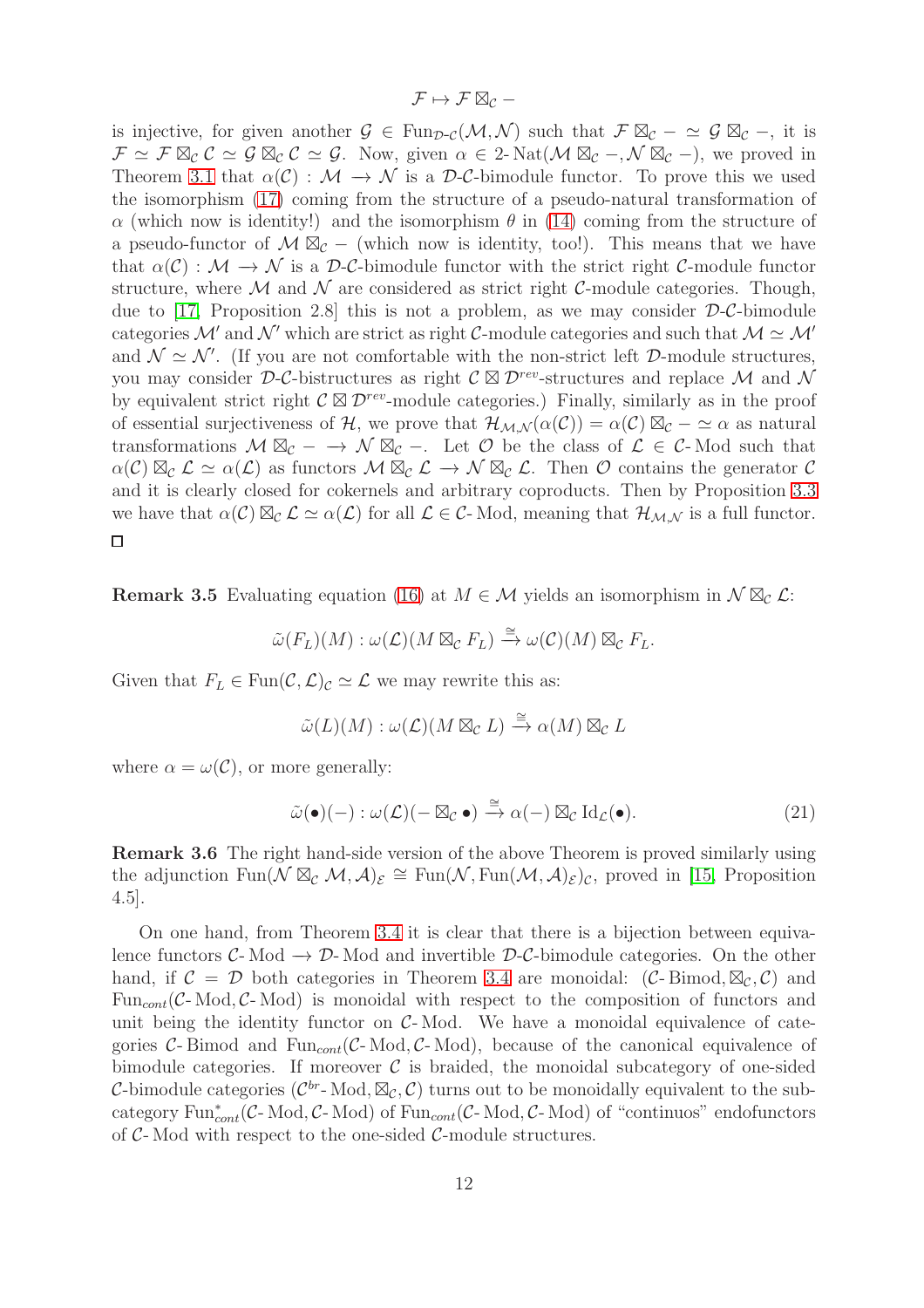Extracting invertible objects and morphisms in the above monoidal categories we get the categorical groups:  $BrPic(\mathcal{C})$ , [\[11,](#page-28-3) Section 4], and  $AUT(\mathcal{C}\text{-Mod})$  - the categorical group of equivalence endofunctors of  $C$ -Mod. Truncating them to ordinary groups (taking corresponding isomorphism classes of objects) we obtain the Brauer-Picard group  $BrPic(\mathcal{C})$  and  $AUT(\mathcal{C}\text{-Mod})$  the group of isomorphism classes of equivalence endofunctors of  $C$ - Mod, where the isomorphism classes are taken with respect to natural isomorphisms between functors. These groups are isomorphic, as well as their corresponding subgroups: the Picard group  $Pic(\mathcal{C})$  and  $AUT^*(\mathcal{C}\text{-Mod})$  (with one-sided  $\mathcal{C}\text{-structures}$ ).

<span id="page-12-2"></span>**Corollary 3.7** For a finite tensor category C there is a group isomorphism

 $BrPic(\mathcal{C}) \longrightarrow \text{AUT}(\mathcal{C}\text{-Mod})$  given by  $[\mathcal{M}] \mapsto [\mathcal{M} \boxtimes_{\mathcal{C}} -]$ 

which restricts to the isomorphism of subgroups  $Pic(\mathcal{C}) \cong \text{AUT}^*(\mathcal{C}\text{-Mod}).$ 

### <span id="page-12-0"></span>4 Bialgebroid categories

Let C be a finite tensor category. Given objects  $X_1 \ldots X_n$ , we will often write  $X_1 \cdots X_n$ for the tensor product  $X_1 \otimes \ldots \otimes X_n$  in C. The n-fold Deligne tensor product  $\mathcal{C}^{\boxtimes n}$  is a tensor category with the componentwise tensor product and unit object  $I^{\boxtimes n}$ , where I is the unit object of  $\mathcal{C}$ .

In [\[16,](#page-28-1) Section 4] we defined a C-comonoidal category. It is a 5-tuple  $(A, \Delta, \varepsilon, a, l, r)$ where A is a C-bimodule category,  $\Delta : \mathcal{A} \to \mathcal{A} \boxtimes_{\mathcal{C}} \mathcal{A}$  and  $\varepsilon : \mathcal{A} \to \mathcal{C}$  are C-bimodule functors, and  $a, l, r$  are certain C-bimodule natural isomorphisms, so that certain 2 coherence diagrams commute. We use the Sweedler-type notation  $\Delta(A) = A_{(1)} \boxtimes_{\mathcal{C}} A_{(2)}$  for  $A \in \mathcal{A}$ . Intuitively, a C-bialgebroid category would be a monoidal and a C-comonoidal category such that the comultiplication and the counit functors of  $A$  are monoidal functors. However, one should be cautious about how to define a tensor product in  $A \boxtimes_{\mathcal{C}} A$ . We present two definitions for a  $C$ -bialgebroid, one for a non-braided and the other for a braided category  $A$ . For  $A$  braided these two definitions basically coincide: the first one is slightly more general - we do not specify in it how the C-bimodule category structure of  $\mathcal A$  is given.

In [\[23,](#page-28-8) Section 3.3] bimonoidal categories were defined. Let  $(\mathfrak{C}_k, \boxtimes, vec)$  denote the 2category of (small) finite abelian categories, where vec is the category of finite-dimensional k-vector spaces. A bimonoidal category is a monoidal category with a comonoidal structure in  $(\mathfrak{C}_k, \boxtimes, vec)$  with certain compatibility conditions for the monoidal and the comonoidal structure. A C-bialgebroid category is a monoidal category with a comonoidal structure in the 2-category (C-Bimod,  $\mathbb{Z}_{\mathcal{C}}$ , C), rather than in  $(\mathfrak{C}_k, \mathbb{Z}, vec)$ , with similar compatibility conditions. Concretely, compared to [\[23,](#page-28-8) Definition 3.8], we define a  $C$ -bialgebroid category requiring a different natural transformation  $\Sigma$  and basically replacing the category vec by C and the Deligne tensor product  $\boxtimes$  by  $\boxtimes_{\mathcal{C}}$  throughout. To save space, we will not type the necessary 12 coherence diagrams: they will be the analogous 12 coherence diagrams as in [\[23,](#page-28-8) Definition 3.8] where the described changes are made.

In the next definition we will use the following functor:

<span id="page-12-1"></span>
$$
\Delta * \Delta : \mathcal{A} \boxtimes \mathcal{A} \to \mathcal{A} \boxtimes_{\mathcal{C}} \mathcal{A} \quad \text{given by} \quad \Delta * \Delta(A \boxtimes B) = A_{(1)} B_{(1)} \boxtimes_{\mathcal{C}} A_{(2)} B_{(2)}.
$$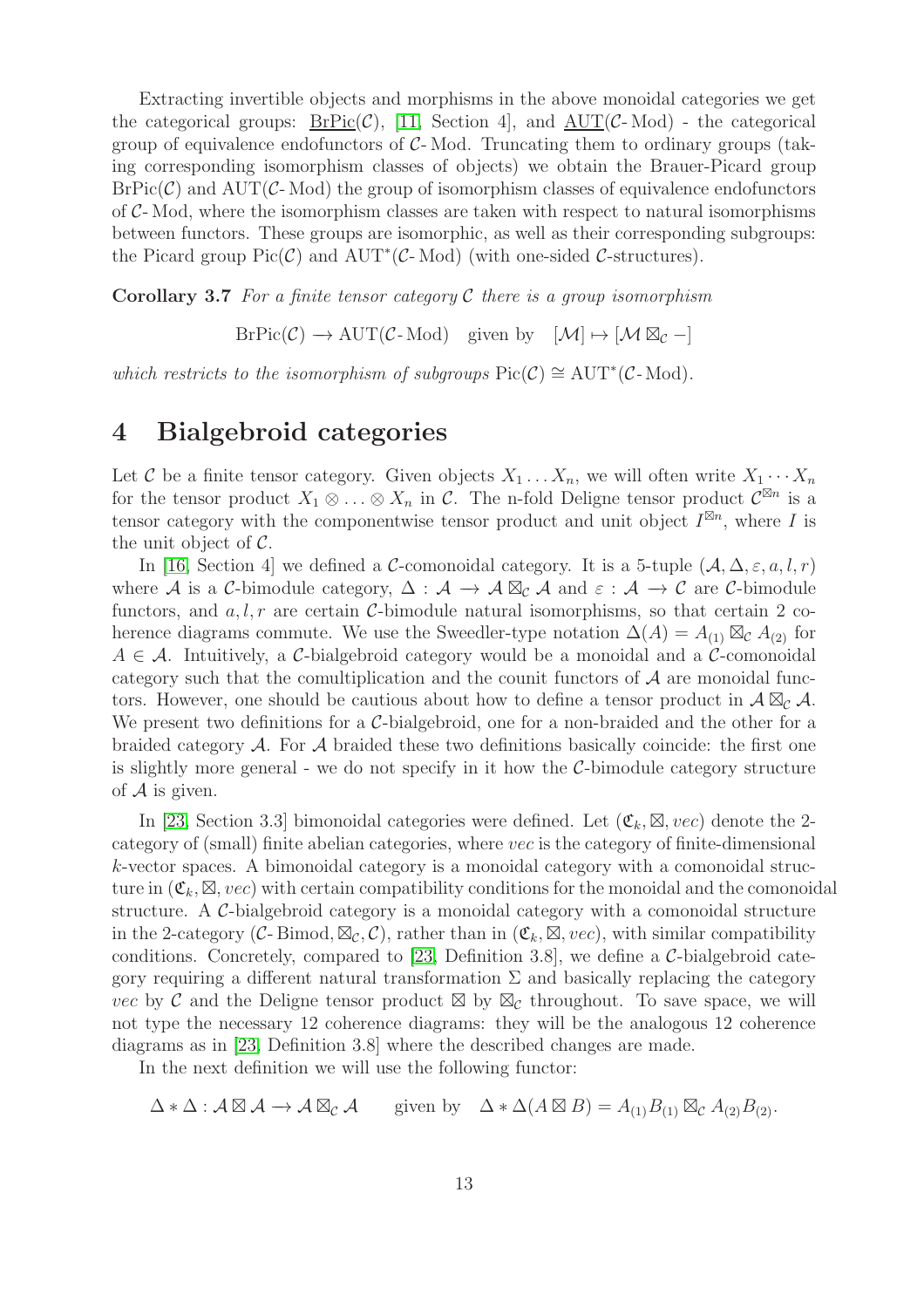**Definition 4.1** Let C and A be finite tensor categories where  $(A, \otimes, I, \alpha, \tilde{\lambda}, \tilde{\rho})$  is a monoidal category structure of A. We say that A is a C-bialgebroid category if  $(A, \Delta, \varepsilon, a, l, r)$  is a C-comonoidal category so that there are natural isomorphisms:

- 1.  $\Sigma : \Delta * \Delta \to \Delta \circ \otimes$ , that is, for all  $A, B \in \mathcal{A}$  there is an isomorphism:  $A_{(1)}B_{(1)} \boxtimes_{\mathcal{C}} A_{(2)}B_{(2)} \stackrel{\Sigma}{\rightarrow} (AB)_{(1)} \boxtimes_{\mathcal{C}} (AB)_{(2)};$
- 2. Θ :  $\otimes_{\mathcal{C}} \circ (\varepsilon \boxtimes \varepsilon) \rightarrow \varepsilon \circ \otimes_{\mathcal{A}}$ ; that is, for all  $A, B \in \mathcal{A}$  there is an isomorphism:  $\varepsilon(A)\varepsilon(B) \stackrel{\Theta}{\rightarrow} \varepsilon(AB);$

and isomorphisms:

- (i)  $\Sigma_0: I \boxtimes_{\mathcal{C}} I \stackrel{\Sigma_0}{\rightarrow} \Delta(I) = I_{(1)} \boxtimes_{\mathcal{C}} I_{(2)};$
- (ii)  $\Theta_0: I_{\mathcal{C}} \stackrel{\Theta_0}{\rightarrow} \varepsilon(I)$ , where  $I_{\mathcal{C}}$  is the unit object in  $\mathcal{C}$ ;

so that the 12 coherence diagrams described above commute.

We comment briefly the contents of the 12 compatibility diagrams:

- 1.  $\Sigma^2, \Delta^2;$
- 2.  $\Delta(\tilde{\lambda})$  (with  $\Sigma$ ,  $\Sigma_0$ ,  $\Delta$ );
- 3.  $\Delta(\tilde{\rho})$  (with  $\Sigma, \Sigma_0, \Delta$ );
- 4.  $\Theta^2$  (with  $\varepsilon$ );
- 5.  $\varepsilon(\tilde{\lambda})$  (with  $\Theta_0, \Theta$ );
- 6.  $\varepsilon(\tilde{\rho})$  (with  $\Theta_0$ ,  $\Theta$ );
- 7.  $a, \Delta, \Sigma$ :
- 8.  $l \otimes l$  (with  $\Theta, \varepsilon, \Sigma$ );
- 9.  $r \otimes r$  (with  $\Theta, \varepsilon, \Sigma$ );
- 10.  $\Sigma_0^2$ ,  $\Delta$ ,  $a$ ;
- 11.  $\varepsilon, \Sigma_0, \Theta_0, l;$
- 12.  $\varepsilon$ ,  $\Sigma_0$ ,  $\Theta_0$ , r.

In order to make a faithful generalization of the notion of a bialgebroid, actually we would have had to require A to be a bimodule category over  $\mathcal{C} \boxtimes \mathcal{C}^{rev}$ . However, this kind of construction goes beyond our interest at this moment. We will be interested in a C-bialgebroid category  $\mathcal A$  which is symmetric as a monoidal category. In [\[16,](#page-28-1) Lemma 2.8] we proved for a braided tensor category  $A$  which has a structure of a  $C$ -bimodule category coming from two tensor functors  $\lambda, \rho : C \to \mathcal{A}$ , that  $\mathcal{A} \boxtimes_{\mathcal{C}} \mathcal{A}$  is a braided finite tensor category with the tensor product

$$
M: (\mathcal{A} \boxtimes_{\mathcal{C}} \mathcal{A}) \boxtimes (\mathcal{A} \boxtimes_{\mathcal{C}} \mathcal{A}) \longrightarrow \mathcal{A} \boxtimes_{\mathcal{C}} \mathcal{A}
$$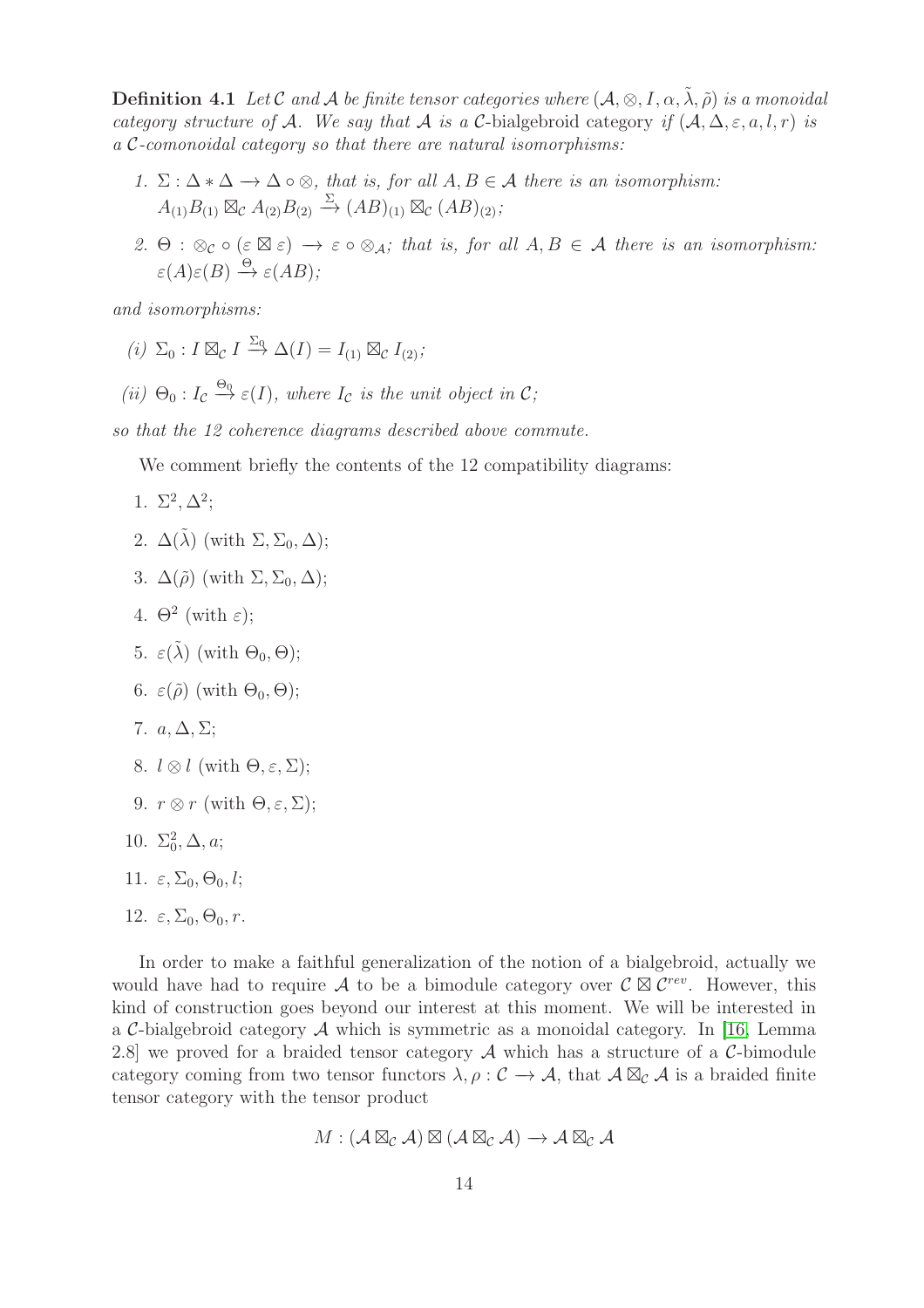induced by a functor C-balanced at two places which is given by  $(A \boxtimes B) \boxtimes (A' \boxtimes B') :=$  $AA' \boxtimes_{\mathcal{C}} BB'$ , for  $A \boxtimes B$ ,  $A' \boxtimes B' \in \mathcal{A} \boxtimes \mathcal{A}$ . When proving the C-balance of this operation, we kept track of the directions in which we moved objects from  $\mathcal{C}$ , so we did not encounter symmetricity restrictions on the braiding, as it can be seen in the proof. To simplify this we will assume, as it is done in [\[7\]](#page-27-8) and [\[19\]](#page-28-13), that the functors  $\lambda$  and  $\rho$  factor through the Müger's center category  $\mathcal{A}'$ . The Müger's center category  $\mathcal{A}'$  is a braided subcategory of A such that for all  $A' \in \mathcal{A}'$  and all  $A \in \mathcal{A}$  the braiding  $\tilde{\Phi}$  of  $\mathcal{A}$  is symmetric when acting between A' and A, that is:  $\tilde{\Phi}_{A,A'} = (\tilde{\Phi}_{A,A'})^{-1}$ , [\[22,](#page-28-14) Definition 2.9].

<span id="page-14-0"></span>**Definition 4.2** Let C and A be finite braided tensor categories where  $(A, \otimes, I, \alpha, \lambda, \tilde{\rho})$  is a monoidal category structure of A. We say that A is a braided C-bialgebroid category if:

1. there are braided tensor functors  $\lambda, \rho : C \to A$  which factor through the Müger's center category  $A'$  and provide  $A$  with a C-bimodule category structure:

$$
X \overline{\otimes} A = \lambda(X)A, \qquad A \overline{\otimes} X = A\rho(X)
$$

where  $X \in \mathcal{C}, A \in \mathcal{A}$ ;

- 2.  $(A, \Delta, \varepsilon, a, l, r)$  is a C-comonoidal category with the above C-bimodule category structure;
- 3. there are natural isomorphisms:
	- (a)  $\Sigma : M \circ (\Delta \boxtimes \Delta) \to \Delta \circ \otimes$ , that is, for all  $A, B \in \mathcal{A}$  there is an isomorphism:  $A_{(1)}B_{(1)} \boxtimes_{\mathcal{C}} A_{(2)}B_{(2)} \stackrel{\Sigma}{\rightarrow} (AB)_{(1)} \boxtimes_{\mathcal{C}} (AB)_{(2)};$
	- (b)  $\Theta$ :  $\otimes_{\mathcal{C}} \circ (\varepsilon \boxtimes \varepsilon) \to \varepsilon \circ \otimes_A$ ; that is, for all  $A, B \in \mathcal{A}$  there is an isomorphism:  $\varepsilon(A)\varepsilon(B) \stackrel{\Theta}{\rightarrow} \varepsilon(AB);$

and isomorphisms:

- (i)  $\Sigma_0: I \boxtimes_{\mathcal{C}} I \stackrel{\Sigma_0}{\to} \Delta(I) = I_{(1)} \boxtimes_{\mathcal{C}} I_{(2)}$ , where I is the unit object in A;
- (ii)  $\Theta_0: I_c \stackrel{\Theta_0}{\rightarrow} \varepsilon(I)$ , where  $I_c$  is the unit object in  $\mathcal{C}$ ;

so that the 12 coherence diagrams as in Definition [4.1](#page-12-1) commute.

Remark 4.3 The only differences between the above two definitions are that in Definition [4.2](#page-14-0) we specify the C-bimodule category structures and that the natural isomorphism  $\Sigma$  is formally differently defined.

If A is a C-bimodule category one may define tensor functors  $\lambda$ ,  $\rho$  :  $\mathcal{C} \to \mathcal{A}$  by  $\lambda(C) =$  $C\overline{\otimes}I$  and  $\rho(C) = I\overline{\otimes}C$ . Then the C-bimodule category structure on A defined as in item 1) of the above definition coincides with the original one.

<span id="page-14-1"></span>**Lemma 4.4** Every A-bimodule category M is a C-bimodule category  $_{\lambda}M_{\rho}$  by the restriction of scalars functor:

 $X\overline{\otimes}M = \lambda(X)\overline{\otimes}M$ ,  $M\overline{\otimes}X = M\overline{\otimes}\rho(X)$ 

for every  $X \in \mathcal{C}, M \in \mathcal{M}$ .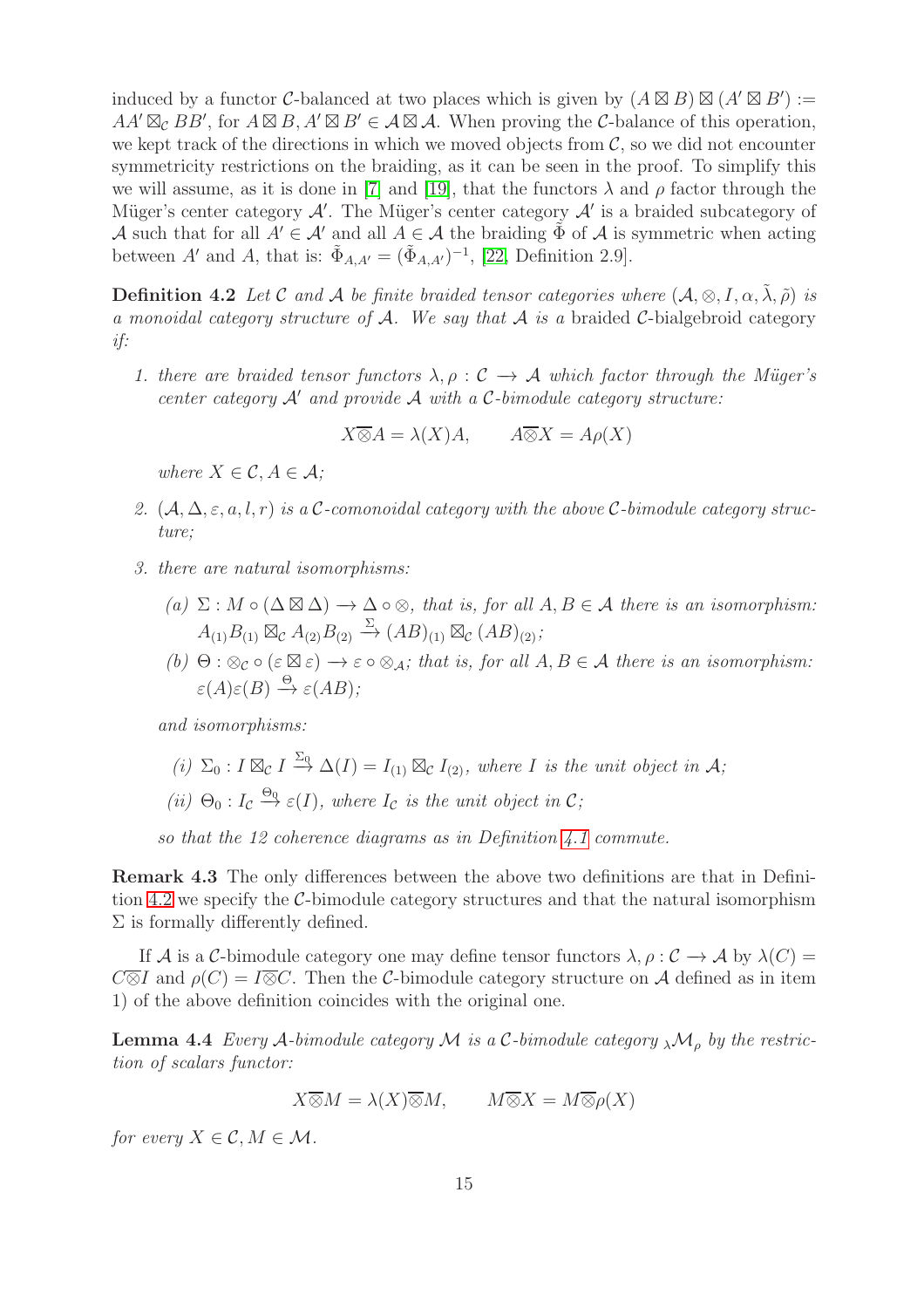**Lemma 4.5** For any finite symmetric tensor category C the category  $A = C \boxtimes C$  is a C-bialgebroid category with the functors  $\Delta : \mathcal{C} \boxtimes \mathcal{C} \to (\mathcal{C} \boxtimes \mathcal{C}) \boxtimes_{\mathcal{C}} (\mathcal{C} \boxtimes \mathcal{C}) \simeq \mathcal{C} \boxtimes \mathcal{C} \boxtimes \mathcal{C}$  and  $\varepsilon : \mathcal{C} \boxtimes \mathcal{C} \rightarrow \mathcal{C}$  given by

$$
\Delta(X \boxtimes Y) = (X \boxtimes I) \boxtimes_{\mathcal{C}} (I \boxtimes Y) \text{ and } \varepsilon(X \boxtimes Y) = XY.
$$

*Proof.* In [\[16,](#page-28-1) Lemma 4.3] we proved that  $\mathcal{C}\boxtimes\mathcal{C}$  is a C-comonoidal category with the given structures and the obvious C-bimodule category structure. Set

$$
\lambda(X) = X \boxtimes I \quad \text{and} \quad \rho(X) = I \boxtimes X
$$

for  $X \in \mathcal{C}$  where I represents the unit object in  $\mathcal{C}$ . To check the condition 3) in Defini-tion [4.2,](#page-14-0) observe that  $\Sigma$ ,  $\Sigma_o$  and  $\Theta_0$  can be taken to be identities. Observe that the functors in the parts (a) and (b) are defined on objects of the form  $A = X \boxtimes Y$ ,  $B = X' \boxtimes Y' \in \mathcal{A}$ . Note that  $\otimes_{\mathcal{C}} \circ (\varepsilon \boxtimes \varepsilon)((X \boxtimes Y) \odot (X' \boxtimes Y')) = XYX'Y'$  and  $\varepsilon \circ \otimes_{\mathcal{A}}((X \boxtimes Y) \odot (X' \boxtimes Y')) =$  $XX'YY'$ , where  $\odot$  denotes the tensor product in A. Define

$$
\Theta = X \otimes \Phi_{Y,X'} \otimes Y' : XYX'Y' = \varepsilon(X \boxtimes Y)\varepsilon(X' \boxtimes Y') \longrightarrow \varepsilon(XX' \boxtimes YY') = XX'YY'.
$$

It is sufficient to check the coherence diagrams 4,5,6,8 and 9. Though, the diagrams 5, 6, 8 and 9 commute clearly, so let us see the diagram 4. It comes down to:



Let us denote symbolically:

$$
\Theta = \underbrace{\bigcup_{X X' \ Y Y'}^{X Y Y'}}_{X X' \ Y Y'}
$$

then the above equation becomes:



which is obviously fulfilled by naturality and the associativity constraint of  $\mathcal{C}$ .

When  $\mathcal C$  and a  $\mathcal C$ -bialgebroid category  $\mathcal A$  are symmetric as monoidal categories (as for example in the above Lemma), we will say that  $A$  is a symmetric C-bialgebroid category.

 $\Box$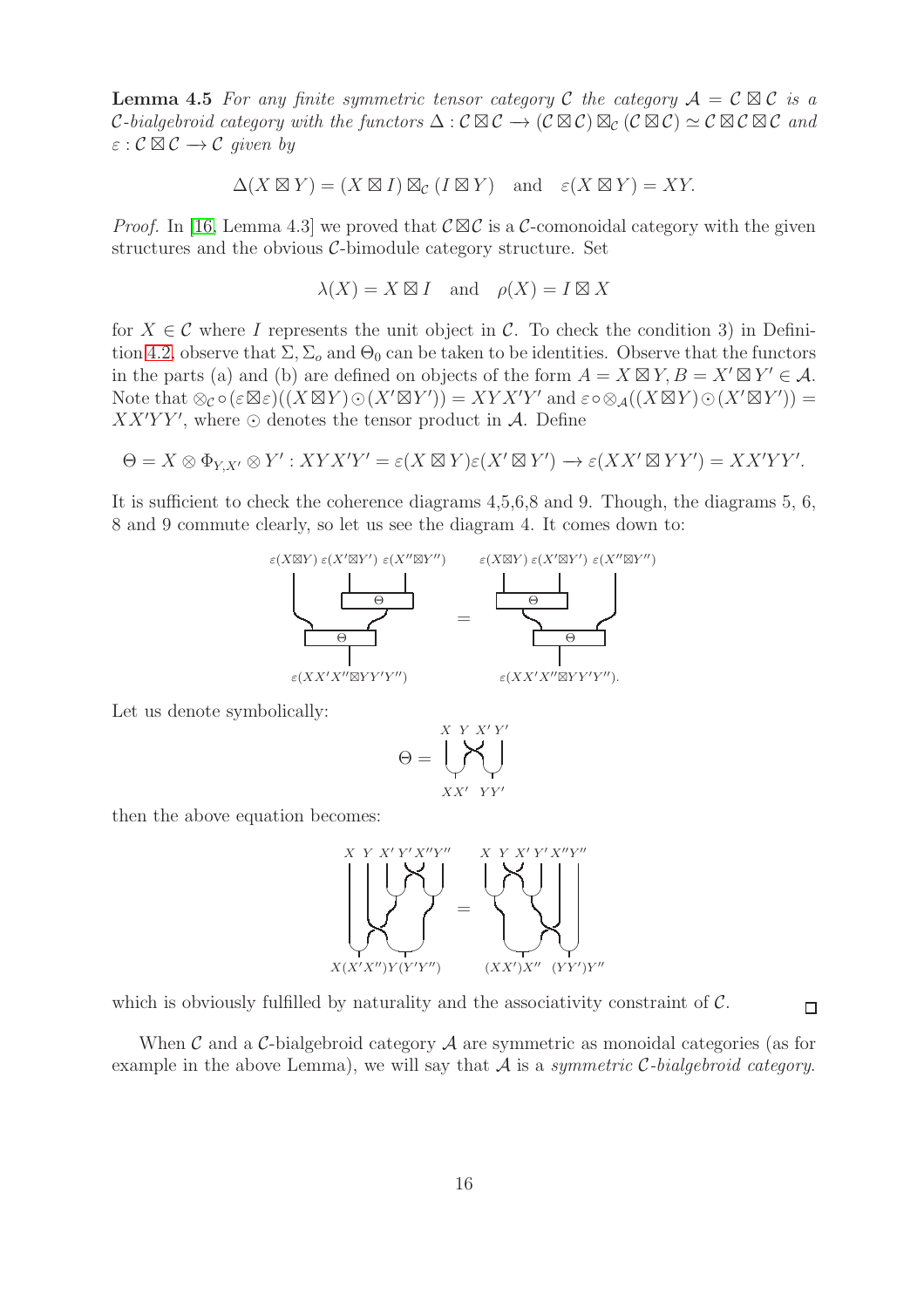## <span id="page-16-0"></span>5 Harrison cohomology for a symmetric bialgebroid category

Let  $\mathcal{A} = (\mathcal{A}, \mathcal{C}, \lambda, \rho; \otimes, I; \Delta, \varepsilon)$  be a  $\mathcal{C}\text{-bialgebraoid category.}$  For  $n \in \mathbb{N}$  we write  $\mathcal{A} \boxtimes_{\mathcal{C}} \cdots \boxtimes_{\mathcal{C}} \mathcal{A}$  $\overbrace{\qquad \qquad }^{n}$ =  $\mathcal{A}^{\boxtimes_{\mathcal{C}} n}$  and we set  $\mathcal{A}^{\boxtimes_{\mathcal{C}} 0} = \mathcal{C}$ . Let

<span id="page-16-1"></span>
$$
e_i^n: \mathcal{A}^{\boxtimes_{\mathcal{C}} n} \to \mathcal{A}^{\boxtimes_{\mathcal{C}} (n+1)} \tag{22}
$$

for  $i \in \{0, \dots, n+1\}$  be functors given by:

$$
e_0^n = \rho \boxtimes_{\mathcal{C}} \mathcal{A}^{\boxtimes_{\mathcal{C}} n} \; ; \; e_{n+1}^n = \mathcal{A}^{\boxtimes_{\mathcal{C}} n} \boxtimes_{\mathcal{C}} \lambda;
$$

$$
e_i^n = \mathcal{A}^{\boxtimes_{\mathcal{C}} (i-1)} \boxtimes_{\mathcal{C}} \Delta \boxtimes_{\mathcal{C}} \mathcal{A}^{\boxtimes_{\mathcal{C}} (n-i)},
$$

for  $i = 1, \dots, n$ , that is:

$$
e_0^n(A^1 \boxtimes_{\mathcal{C}} \cdots \boxtimes_{\mathcal{C}} A^n) = I \boxtimes_{\mathcal{C}} A^1 \boxtimes_{\mathcal{C}} \cdots \boxtimes_{\mathcal{C}} A^n;
$$
  
\n
$$
e_i^n(A^1 \boxtimes_{\mathcal{C}} \cdots \boxtimes_{\mathcal{C}} A^n) = A^1 \boxtimes_{\mathcal{C}} \cdots \boxtimes_{\mathcal{C}} \Delta(A^i) \boxtimes_{\mathcal{C}} \cdots \boxtimes_{\mathcal{C}} A^n;
$$
  
\n
$$
e_{n+1}^n(A^1 \boxtimes_{\mathcal{C}} \cdots \boxtimes_{\mathcal{C}} A^n) = A^1 \boxtimes_{\mathcal{C}} \cdots \boxtimes_{\mathcal{C}} A^n \boxtimes_{\mathcal{C}} I
$$

for every object  $A^1 \boxtimes_{\mathcal{C}} \cdots \boxtimes_{\mathcal{C}} A^n \in \mathcal{A}^{\boxtimes_{\mathcal{C}} n}$ . (Here we are abusing the notation: the functors  $e_i^n$ are actually induced by the corresponding functors  $\mathcal{A}^{\boxtimes n} \to \mathcal{A}^{\boxtimes_{\mathcal{C}} (n+1)}$  which are C-balanced at  $n-1$  places.) The definition on morphisms is similar.

<span id="page-16-2"></span>For a consequence of the coassociativity of the functor  $\Delta$  we have:

**Lemma 5.1** For  $i \geq j \in \{0, 1, \dots, n+1\}$  there is a natural isomorphism of functors:

$$
e_j^{n+1} \circ e_i^n \simeq e_{i+1}^{n+1} \circ e_j^n. \tag{23}
$$

Assume from now on that  $(A, \mathcal{C}, \lambda, \rho; \otimes, I; \Delta, \varepsilon)$  is a symmetric C-bialgebroid category. By [\[15,](#page-28-0) Lemma 2.8] and as we recalled in the last section, the category  $\mathcal{A} \boxtimes_{\mathcal{C}} \mathcal{A}$  is then symmetric tensor and similarly so are the categories  $\mathcal{A}^{\boxtimes_{\mathcal{C}} n}$  for all  $n \in \mathbb{N}$ . The functors  $(22)$  are now symmetric tensor functors. Let P be an additive covariant functor from symmetric tensor categories to abelian groups. Then we consider

$$
\delta_n = \sum_{i=0}^{n+1} (-1)^{i-1} P(e_i^n) : P(\mathcal{A}^{\boxtimes_{\mathcal{C}} n}) \to P(\mathcal{A}^{\boxtimes_{\mathcal{C}} (n+1)}).
$$

By Lemma [5.1](#page-16-2) one shows that  $\delta_{n+1} \circ \delta_n = 0$ , so we obtain a complex:

$$
0 \longrightarrow P(\mathcal{C}) \xrightarrow{\delta_0} P(\mathcal{A}) \xrightarrow{\delta_1} P(\mathcal{A}^{\boxtimes_{\mathcal{C}}2}) \xrightarrow{\delta_2} P(\mathcal{A}^{\boxtimes_{\mathcal{C}}3}) \xrightarrow{\delta_3} \cdots
$$

We will call it *Harrison complex*  $C(\mathcal{A}/\mathcal{C}, P)$ . We have:

$$
Z^n(\mathcal{A}, P) = \text{Ker }\delta_n
$$
,  $B^n(\mathcal{A}, P) = \text{Im }\delta_{n-1}$  and  $H^n(\mathcal{A}, P) = Z^n(\mathcal{A}, P)/B^n(\mathcal{A}, P)$ .

<span id="page-16-3"></span>We will call  $H^n(\mathcal{A}, P)$  the *n*-th Harrison cohomology group of  $\mathcal A$  with values in P. Elements in  $Z^n(\mathcal{A}, P)$  are called *n*-cocycles, and elements in  $B^n(\mathcal{A}, P)$  are called *n*coboundaries.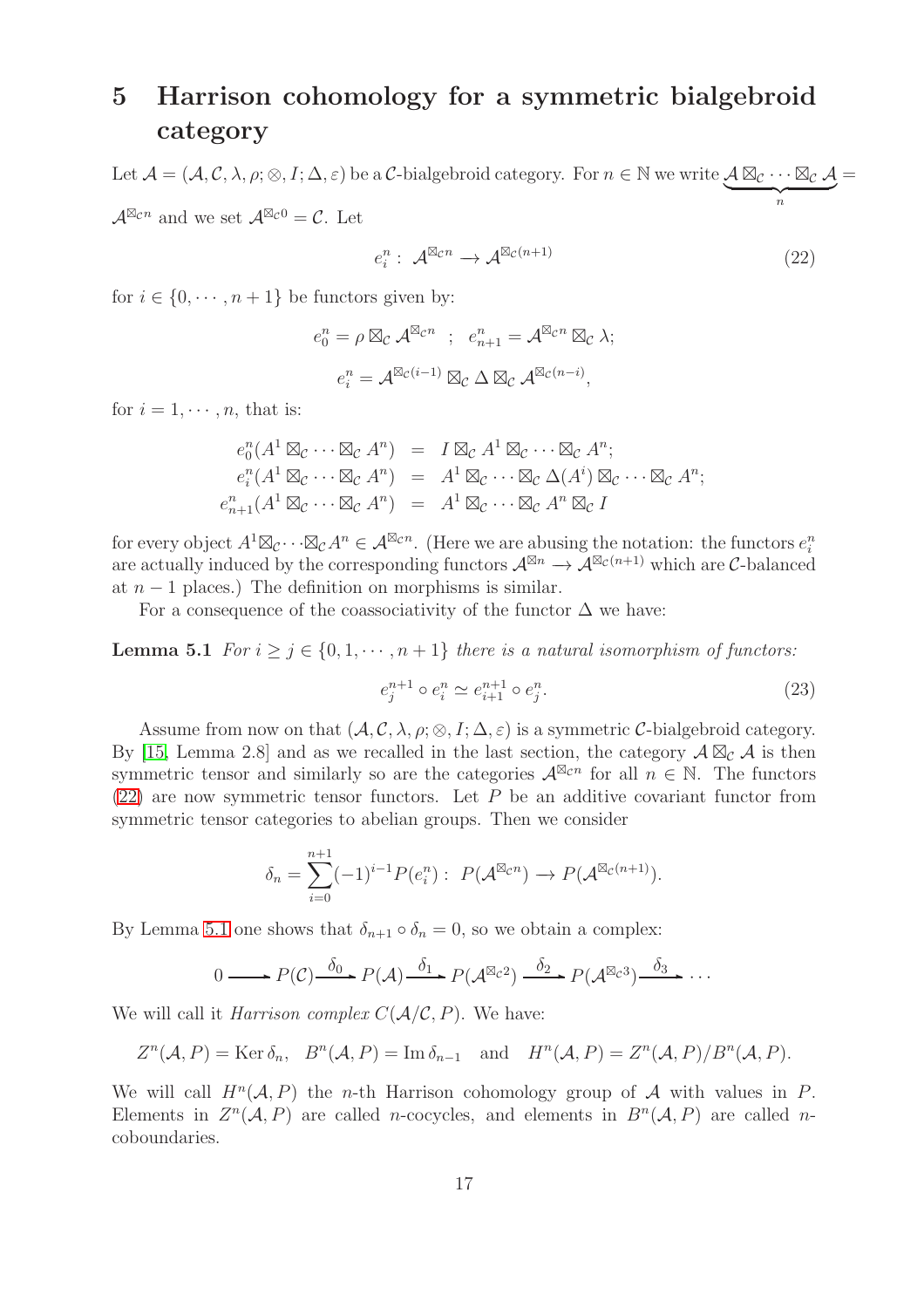**Remark 5.2** For a symmetric C-bialgebroid category  $\mathcal{A} = \mathcal{C} \boxtimes \mathcal{C}$  an object  $A^1 \boxtimes_{\mathcal{C}} \cdots \boxtimes_{\mathcal{C}}$  $A^n \in \mathcal{A}^{\boxtimes_{\mathcal{C}} n}$  corresponds to an object  $X^1 \boxtimes \cdots \boxtimes X^{n+1} \in \mathcal{C}^{\boxtimes (n+1)}$  and the above tensor functors  $e_i^n : \mathcal{A}^{\boxtimes_{\mathcal{C}} n} \to \mathcal{A}^{\boxtimes_{\mathcal{C}} (n+1)}$  for  $i = 0, 1, \cdots, n+1$  coincide with the tensor functors  $e_j^{n+1}: \mathcal{C}^{\boxtimes (n+1)} \to \mathcal{C}^{\boxtimes (n+2)}$  for  $j = 1, \cdots, n+2$  from [\[15\]](#page-28-0), so that the Harrison cohomology for A reduces to the Amitsur cohomology for C and we have:  $H^n(\mathcal{A}, P) = H^{n+1}(\mathcal{C}, P)$ .

Observe that for C and A symmetric the category  $Pic(\mathcal{A}^{\boxtimes_{\mathcal{C}} n})$  is symmetric monoidal by [\[15,](#page-28-0) Proposition 3.4]. The functors [\(22\)](#page-16-1) induce the functors

$$
E_i^n: \underline{\underline{\mathrm{Pic}}}(\mathcal{A}^{\boxtimes_{\mathcal{C}} n}) \to \underline{\underline{\mathrm{Pic}}}(\mathcal{A}^{\boxtimes_{\mathcal{C}} (n+1)})
$$

which are formally defined in the same fashion as in [\[15,](#page-28-0) Section 5.1], that is:

<span id="page-17-0"></span>
$$
E_i^n(\mathcal{M}) = \mathcal{M}_i = \mathcal{M} \boxtimes_{\mathcal{A}^{\boxtimes}c^n} e_i^n \mathcal{A}^{\boxtimes c(n+1)}
$$
\n(24)

and

$$
E_i^n(F) = F_i = F \boxtimes_{\mathcal{A}^{\boxtimes_{\mathcal{C}^n}} e_i^n} \mathcal{A}^{\boxtimes_{\mathcal{C}} (n+1)}
$$

for every object M, every functor F in  $Pic(\mathcal{A}^{\boxtimes_{\mathcal{C}} n})$  and  $i=0,\cdots,n+1$ . Here we use the notation from [\(1\)](#page-2-0).

The construction of the Harrison cohomology groups  $H<sup>n</sup>(A, Pic)$  is done mutatis mutandis as that of the Amitsur cohomology groups  $H<sup>n</sup>(C, Pic)$ . Namely, we have, as in [\[15,](#page-28-0) Lemma 5.6] that for  $i \geq j \in \{1, \ldots, n+1\}$  and  $\mathcal{M} \in \text{Pic}(\mathcal{A}^{\boxtimes_{\mathcal{C}} n})$  there is a natural equivalence:

$$
\mathcal{M}_{ij} \simeq \mathcal{M}_{j(i+1)} \tag{25}
$$

where  $\mathcal{M}_{ij} = E_j^{n+1} \circ E_i^n(\mathcal{M})$ . For every non-zero  $n \in \mathbb{N}$ , we define a functor

$$
\delta_n: \underline{\underline{\mathrm{Pic}}}(\mathcal{A}^{\boxtimes_{\mathcal{C}} n}) \to \underline{\underline{\mathrm{Pic}}}(\mathcal{A}^{\boxtimes_{\mathcal{C}} (n+1)}), \tag{26}
$$

by

$$
\delta_n(\mathcal{M}) = \mathcal{M}_0 \boxtimes_{\mathcal{A}} \mathbb{E}_{\mathcal{C}^{(n+1)}} \mathcal{M}_1^{op} \boxtimes_{\mathcal{A}} \mathbb{E}_{\mathcal{C}^{(n+1)}} \cdots \boxtimes_{\mathcal{A}} \mathbb{E}_{\mathcal{C}^{(n+1)}} \mathcal{N}_{n+1},
$$
  

$$
\delta_n(F) = F_0 \boxtimes_{\mathcal{A}} \mathbb{E}_{\mathcal{C}^{(n+1)}} (F_1^{op})^{-1} \boxtimes_{\mathcal{A}} \mathbb{E}_{\mathcal{C}^{(n+1)}} \cdots \boxtimes_{\mathcal{A}} \mathbb{E}_{\mathcal{C}^{(n+1)}} (G_{n+1})^{\pm 1},
$$

with  $\mathcal{N} = \mathcal{M}$  or  $\mathcal{M}^{op}$  and  $G = F$  or  $F^{op}$  depending on whether *n* is even or odd. We also have:

$$
\delta_{n+1}\delta_n(\mathcal{M}) = (\boxtimes_{\mathcal{A}^{\boxtimes_{\mathcal{C}}(n+2)}})_{j=1}^{n+2} (\boxtimes_{\mathcal{A}^{\boxtimes_{\mathcal{C}}(n+2)}})_{i=0}^{j-1} (\mathcal{M}_{ij} \boxtimes_{\mathcal{A}^{\boxtimes_{\mathcal{C}}(n+2)}} \mathcal{M}_{ij}^{op}),
$$
\n(27)

$$
\delta_{n+1}\delta_n(F) = (\boxtimes_{\mathcal{A}^{\boxtimes_{\mathcal{C}}(n+2)}})_{j=1}^{n+2} (\boxtimes_{\mathcal{A}^{\boxtimes_{\mathcal{C}}(n+2)}})_{i=0}^{j-1} (F_{ij} \boxtimes_{\mathcal{A}^{\boxtimes_{\mathcal{C}}(n+2)}} (F_{ij}^{op})^{-1}),
$$
\n(28)

so we have a natural equivalence:

$$
\lambda_{\mathcal{M}} = (\boxtimes_{\mathcal{A}^{\boxtimes_{\mathcal{C}} (n+2)}})_{j=1}^{n+2} (\boxtimes_{\mathcal{A}^{\boxtimes_{\mathcal{C}} (n+2)}})_{i=0}^{j-1} \mathrm{ev}_{\mathcal{M}_{ij}}: \ \delta_{n+1} \delta_{n}(\mathcal{M}) \rightarrow \mathcal{A}^{\boxtimes_{\mathcal{C}} (n+2)}.
$$

Now we define the category  $Z^n(\mathcal{A}, \underline{\text{Pic}})$  whose objects are pairs  $(\mathcal{M}, \alpha)$ , where  $\mathcal{M} \in$  $\underline{\text{Pic}}(\mathcal{A}^{\boxtimes_{\mathcal{C}} n})$  and  $\alpha: \delta_n(\mathcal{M}) \to \overline{\mathcal{A}}^{\boxtimes_{\mathcal{C}} (n+1)}$  is an equivalence of  $\mathcal{A}^{\boxtimes_{\mathcal{C}} (n+1)}$ -module categories such that  $\delta_{n+1}(\alpha) \simeq \lambda_{\mathcal{M}}$ . A morphism  $(\mathcal{M}, \alpha) \to (\mathcal{N}, \beta)$  is given by an equivalence  $F : \mathcal{M}$  $\rightarrow \mathcal{N}$  of  $\mathcal{A}^{\boxtimes_{\mathcal{C}} n}$ -module categories satisfying  $\beta \circ \delta_n(F) \simeq \alpha$ . One has that  $\underline{Z}^n(\mathcal{A}, \underline{\text{Pic}})$  is a symmetric monoidal category, whose tensor product is given by:  $(\mathcal{M}, \alpha) \otimes (\mathcal{N}, \beta) =$  $(\mathcal{M} \boxtimes_{\mathcal{A}^{\boxtimes_{\mathcal{C}} n}} \mathcal{N}, \alpha \boxtimes_{\mathcal{A}^{\boxtimes_{\mathcal{C}} (n+1)}} \beta)$  and unit object by  $(\mathcal{A}^{\boxtimes_{\mathcal{C}} n}, \mathcal{A}^{\boxtimes_{\mathcal{C}} (n+1)})$ . Moreover, all the objects in  $\underline{Z}^n(\mathcal{A}, \underline{\text{Pic}})$  are invertible. Its Grothendieck group:

$$
K_0 \underline{\underline{Z}}^n(\mathcal{A}, \underline{\underline{\mathrm{Pic}}}) = Z^n(\mathcal{A}, \underline{\underline{\mathrm{Pic}}})
$$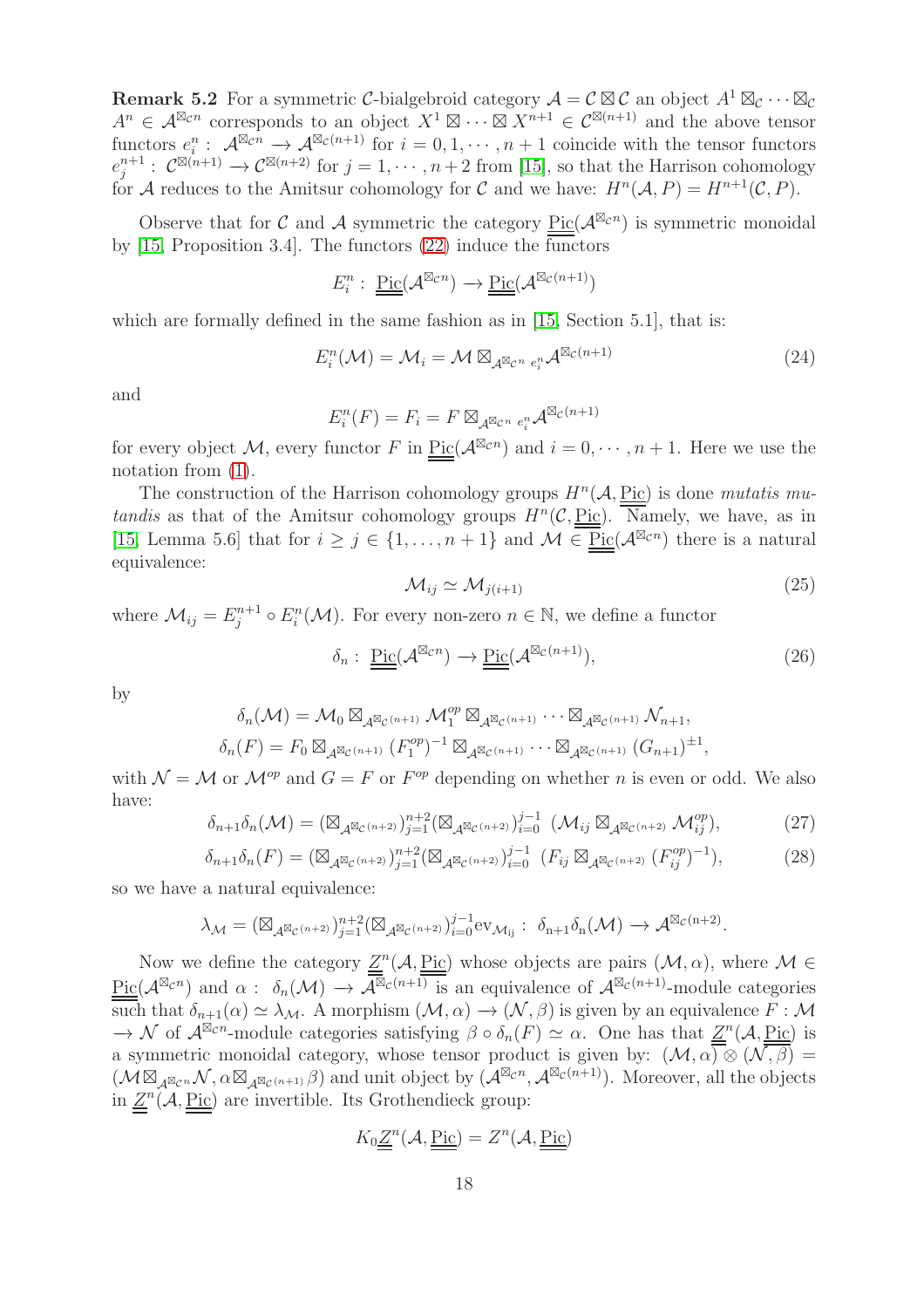is the group of n-cocycles. Let

$$
d_{n-1}:\ \underline{\underline{\mathrm{Pic}}}(\mathcal{A}^{\boxtimes_{\mathcal{C}}(n-1)})\to \underline{\underline{Z}}^n(\mathcal{A},\underline{\underline{\mathrm{Pic}}})
$$

be a strongly monoidal functor given by:  $d_{n-1}(\mathcal{N}) = (\delta_{n-1}(\mathcal{N}), \lambda_{\mathcal{N}})$ . Denote by  $B^n(\mathcal{A}, \underline{\text{Pic}})$ the subgroup of  $Z^{n}(\mathcal{A}, \underline{\text{Pic}})$ , whose elements represented by  $d_{n-1}(\mathcal{N})$ , for some  $\mathcal{N} \in$ Pic( $\mathcal{A}^{\boxtimes_{\mathcal{C}}(n-1)}$ ). We finally define:

$$
H^{n}(\mathcal{A}, \underline{\underline{\mathrm{Pic}}}) = Z^{n}(\mathcal{A}, \underline{\underline{\mathrm{Pic}}})/B^{n}(\mathcal{A}, \underline{\underline{\mathrm{Pic}}}).
$$

Similarly to what we commented in Remark [5.2,](#page-16-3) for  $\mathcal{A} = \mathcal{C} \boxtimes \mathcal{C}$  we have:  $H^n(\mathcal{A}, \underline{\text{Pic}}) =$  $H^{n+1}(\mathcal{C}, \underline{\text{Pic}})$ . In the next section we will interpret the cohomologu group  $H^2(\mathcal{A}, \underline{\text{Pic}})$ , so that in the case  $\mathcal{A} = \mathcal{C} \boxtimes \mathcal{C}$  we get an interpretation for  $H^3(\mathcal{C}, \underline{\text{Pic}})$ .

The analogous result to [\[15,](#page-28-0) Theorem 6.2] holds for a symmetric  $C$ -bialgebroid category A. The Sections 5 and 6 of [\[15\]](#page-28-0) can be done mutatis mutandis for A. This bialgebroid version is a categorification of [\[14,](#page-28-2) Theorem 9.3.5].

**Theorem 5.3** Let C be a symmetric finite tensor category and A a symmetric C-bialgebroid category. There is a long exact sequence

$$
1 \longrightarrow H^{1}(\mathcal{A}, \text{Inv}) \xrightarrow{\alpha_{1}} H^{0}(\mathcal{A}, \underline{\text{Pic}}) \xrightarrow{\beta_{1}} H^{0}(\mathcal{A}, \text{Pic})
$$
\n
$$
\xrightarrow{\gamma_{1}} H^{2}(\mathcal{A}, \text{Inv}) \xrightarrow{\alpha_{2}} H^{1}(\mathcal{A}, \underline{\text{Pic}}) \xrightarrow{\beta_{2}} H^{1}(\mathcal{A}, \text{Pic})
$$
\n
$$
\xrightarrow{\gamma_{2}} H^{3}(\mathcal{A}, \text{Inv}) \xrightarrow{\alpha_{3}} H^{2}(\mathcal{A}, \underline{\text{Pic}}) \xrightarrow{\beta_{3}} H^{2}(\mathcal{A}, \text{Pic})
$$
\n
$$
\xrightarrow{\gamma_{3}} \dots
$$
\n
$$
(29)
$$

The functors  $P$  from symmetric tensor categories to abelian groups appearing in the above theorem are Inv and Pic in the first and the third column, respectively. We saw that Pic( $\mathcal{A}$ ) is the Picard group of  $\mathcal{A}$ , and Inv( $\mathcal{A}$ ) is the group of isomorphism classes of invertible objects in  $A$ .

### 6 Quasi-monoidal structures on A- Mod

Let  $\mathcal A$  be a symmetric C-bialgebroid category. By a quasi-monoidal structure on  $\mathcal A$ -Mod we will understand a tensor product on the 0-cells of the 2-category  $\mathcal{A}$ -Mod together with an associativity constraint satisfying the pentagonal axiom up to a natural equivalence. In this section we will present a way to generate quasi-monoidal structures on A- Mod. Here "quasi" on the one hand alludes to the absence of the unit 0-cell and the corresponding unity constraints, and on the other hand, it refers to the fact that we are not interested in the rest of the axioms for a monoidal 2-category structure on  $A$ - Mod. From the point of view of a monoidal structure on the 2-category  $\mathcal{A}$ -Mod, defined in [\[21\]](#page-28-15), our quasimonoidal structure means a tensor product (M2) satisfying the axiom (M9), as they are numerated in the definition presented in [\[20\]](#page-28-5).

We will consider every A-module category as a one-side A-bimodule category, because  $\mathcal A$  is symmetric. On the other hand, by Lemma [4.4](#page-14-1) we will consider every  $\mathcal A$ -module category as a C-bimodule category (not one-sided!). Moreover, in this setting  $A \boxtimes_{\mathcal{C}} A$ is also symmetric and we will consider every left  $\mathcal{A} \boxtimes_{\mathcal{C}} \mathcal{A}$ -module category as one-sided  $\mathcal{A} \boxtimes_{\mathcal{C}} \mathcal{A}$ -bimodule category.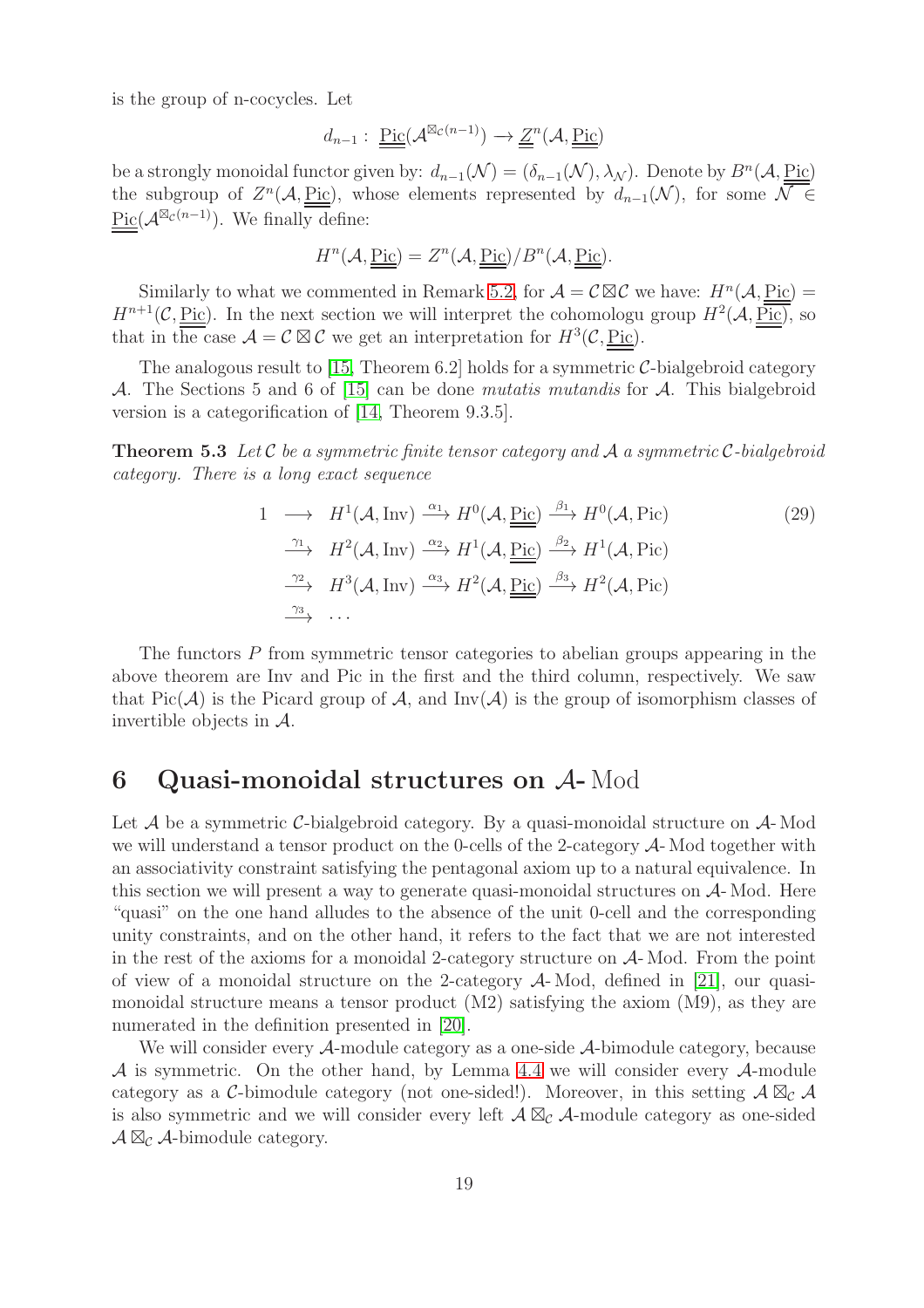**Lemma 6.1** There is a functor  $-\boxtimes_{\mathcal{C}}$  – : A-Mod  $\times$ A-Mod  $\rightarrow$  A  $\boxtimes_{\mathcal{C}}$  A-Mod defined on objects and morphisms as follows:

$$
(\mathcal{M},\mathcal{N})\mapsto \mathcal{M}\boxtimes_{\mathcal{C}}\mathcal{N}\quad \text{and}\quad (\mathcal{F},\mathcal{G})\mapsto \mathcal{F}\boxtimes_{\mathcal{C}}\mathcal{G}.
$$

In our setting the comultiplication functor  $\Delta : \mathcal{A} \to \mathcal{A} \boxtimes_{\mathcal{C}} \mathcal{A}$  is a tensor functor, let us consider the restriction of scalars functor  $\mathcal{R} : \mathcal{A} \boxtimes_{\mathcal{C}} \mathcal{A}$ -Mod  $\rightarrow \mathcal{A}$ -Mod. We have that any left  $\mathcal{A} \boxtimes_{\mathcal{C}} \mathcal{A}$ -module category  $\mathcal{M}$  is a left  $\mathcal{A}$ -module category via  $\Delta$ , a fact which we will denote by  $_{\Delta}$ M, as in [\(1\)](#page-2-0).

Let us now observe the following composition of functors:

<span id="page-19-1"></span>
$$
\mathcal{A}\text{-Mod}\times\mathcal{A}\text{-Mod}\xrightarrow{\phantom{aa}\phantom{aa}\phantom{aa}\phantom{aa}}_{\mathcal{C}}\mathcal{A}\boxtimes_{\mathcal{C}}\mathcal{A}\text{-Mod}\xrightarrow{\phantom{aa}\phantom{aa}}_{\mathcal{F}}\mathcal{A}\boxtimes_{\mathcal{C}}\mathcal{A}\text{-Mod}\xrightarrow{\phantom{aa}\phantom{aa}\mathcal{R}}\mathcal{A}\text{-Mod}\xrightarrow{\phantom{aa}\mathcal{R}}\mathcal{A}\text{-Mod}\xrightarrow{\phantom{aa}\mathcal{R}}\mathcal{A}\text{-Mod}\xrightarrow{\phantom{aa}\mathcal{R}}\mathcal{A}\text{-Mod}\xrightarrow{\phantom{aa}\mathcal{R}}\mathcal{A}\text{-Mod}\xrightarrow{\phantom{aa}\mathcal{R}}\mathcal{A}\text{-Mod}\xrightarrow{\phantom{aa}\mathcal{R}}\mathcal{A}\text{-Mod}\xrightarrow{\phantom{aa}\mathcal{R}}\mathcal{A}\text{-Mod}\xrightarrow{\phantom{aa}\mathcal{R}}\mathcal{A}\text{-Mod}\xrightarrow{\phantom{aa}\mathcal{R}}\mathcal{A}\text{-Mod}\xrightarrow{\phantom{aa}\mathcal{R}}\mathcal{A}\text{-Mod}\xrightarrow{\phantom{aa}\mathcal{R}}\mathcal{A}\text{-Mod}\xrightarrow{\phantom{aa}\mathcal{R}}\mathcal{A}\text{-Mod}\xrightarrow{\phantom{aa}\mathcal{R}}\mathcal{A}\text{-Mod}\xrightarrow{\phantom{aa}\mathcal{R}}\mathcal{A}\text{-Mod}\xrightarrow{\phantom{aa}\mathcal{R}}\mathcal{A}\text{-Mod}\xrightarrow{\phantom{aa}\mathcal{R}}\mathcal{A}\text{-Mod}\xrightarrow{\phantom{aa}\mathcal{R}}\mathcal{A}\text{-Mod}\xrightarrow{\phantom{aa}\mathcal{R}}\mathcal{A}\text{-Mod}\xrightarrow{\phantom{aa}\mathcal{R}}\mathcal{A}\text{-Mod}\xrightarrow{\phantom{aa}\mathcal{R}}\mathcal{A}\text{-Mod}\xrightarrow{\phantom{aa}\mathcal{R}}\mathcal{A}\text{-Mod}\xrightarrow{\phantom{aa}\mathcal{R}}\mathcal{A}\text{-Mod}\xrightarrow{\phantom{aa}\mathcal{R}}\mathcal{A}\text{-Mod}\xrightarrow{\phantom{aa}\mathcal{R}}\mathcal{A}\text{-Mod}\xrightarrow{\phantom{aa}\mathcal{R}}\mathcal{A}\text{-Mod}\xrightarrow{\phantom{aa}\mathcal{R}}\mathcal{A}\text{-Mod}\xrightarrow{\phantom{aa}\mathcal{R}}
$$

where F is an autoequivalence functor of  $\mathcal{A} \boxtimes_{\mathcal{C}} \mathcal{A}$ -Mod. Recall that it is given by  $F \cong$  $\mathcal{P} \boxtimes_{\mathcal{A} \boxtimes_{\mathcal{C}} \mathcal{A}}$  – for some invertible one-sided  $\mathcal{A} \boxtimes_{\mathcal{C}} \mathcal{A}$ -bimodule category  $\mathcal{P}$ , by Corollary [3.7,](#page-12-2) (observe that  $\mathcal{P} = F(\mathcal{A} \boxtimes_{\mathcal{C}} \mathcal{A})$ ). For  $\mathcal{M}, \mathcal{N} \in \mathcal{A}$ -Mod the resulting  $\mathcal{A}$ -module category from the above composition we will denote by:

<span id="page-19-3"></span>
$$
\mathcal{M} \boxdot_F \mathcal{N} = {}_{\Delta}(\mathcal{P} \boxtimes_{\mathcal{A} \boxtimes_{\mathcal{C}} \mathcal{A}} (\mathcal{M} \boxtimes_{\mathcal{C}} \mathcal{N})) = {}_{\Delta} \mathcal{P} \boxtimes_{\mathcal{A} \boxtimes_{\mathcal{C}} \mathcal{A}} (\mathcal{M} \boxtimes_{\mathcal{C}} \mathcal{N}).
$$
 (31)

Observe that by the definition of  $\mathcal{M} \boxdot_F \mathcal{N}$  its arbitrary object is of the form:  $P \boxtimes_{A \boxtimes_{\mathcal{C}} A}$  $(M \boxtimes_{\mathcal{C}} N)$  for  $M \in \mathcal{M}, N \in \mathcal{N}$  and  $P \in \mathcal{P}$ . Moreover, given  $A \in \mathcal{A}$ , we have:

$$
A \overline{\otimes} (P \boxtimes_{A \boxtimes_{\mathcal{C}} A} (M \boxtimes_{\mathcal{C}} N)) = ((A_{(1)} \boxtimes_{\mathcal{C}} A_{(2)}) \overline{\otimes} P) \boxtimes_{A \boxtimes_{\mathcal{C}} A} (M \boxtimes_{\mathcal{C}} N) \cong
$$
  

$$
(P \boxtimes_{A \boxtimes_{\mathcal{C}} A} (A_{(1)} \boxtimes_{\mathcal{C}} A_{(2)})) \boxtimes_{A \boxtimes_{\mathcal{C}} A} (M \boxtimes_{\mathcal{C}} N) \cong P \boxtimes_{A \boxtimes_{\mathcal{C}} A} ((A_{(1)} \overline{\otimes} M) \boxtimes_{\mathcal{C}} (A_{(2)} \overline{\otimes} N)).
$$

Before we investigate associativity constraints for this newly defined tensor product in A- Mod, let us develop some arithmetic in  $Pic(\bullet)$  using [\(24\)](#page-17-0). First of all, observe that given  $\mathcal{M} \in \text{Pic}(\mathcal{A}^{\boxtimes_{\mathcal{C}} n})$  we have:  $\mathcal{M}_0 = \mathcal{A} \boxtimes_{\mathcal{C}} \overline{\mathcal{M}}$  and  $\mathcal{M}_{n+1} = \mathcal{M} \boxtimes_{\mathcal{C}} \mathcal{A}$ . Furthermore, given  $\mathcal{N} \in \text{Pic}(\mathcal{A}^{\boxtimes_{\mathcal{C}}(n+1)}), \mathcal{L} \in \text{Pic}(\mathcal{A}^{\boxtimes_{\mathcal{C}}(n+2)})$  and  $i \in \{0, \ldots, n+1\}, j \in \{0, \ldots, n+2\}, w$ find:

<span id="page-19-0"></span>
$$
\mathcal{M} \boxtimes_{\mathcal{A}^{\boxtimes_{\mathcal{C}^n}}} \mathcal{C}_i} \mathcal{N} = \mathcal{M} \boxtimes_{\mathcal{A}^{\boxtimes_{\mathcal{C}^n}}} \mathcal{A}^{\boxtimes_{\mathcal{C}}(n+1)} \boxtimes_{\mathcal{A}^{\boxtimes_{\mathcal{C}}(n+1)}} \mathcal{N}) = \mathcal{C}_i^{\mathcal{D}} \mathcal{M}_i \boxtimes_{\mathcal{A}^{\boxtimes_{\mathcal{C}}(n+1)}} \mathcal{N} \tag{32}
$$

as an  $\mathcal{A}^{\boxtimes_c n}$ - $\mathcal{A}^{\boxtimes_c (n+1)}$ -bimodule category. Similarly:

<span id="page-19-4"></span>
$$
\mathcal{M} \boxtimes_{\mathcal{A}^{\boxtimes_{\mathcal{C}^n}}}(e_j^{n+1} \circ e_i^n) \mathcal{L} = \mathcal{M} \boxtimes_{\mathcal{A}^{\boxtimes_{\mathcal{C}^n}}}(e_j^{n+1} \circ e_i^n) \left(\mathcal{A}^{\boxtimes_{\mathcal{C}}(n+2)} \boxtimes_{\mathcal{A}^{\boxtimes_{\mathcal{C}}(n+2)}} \mathcal{L}\right) = (e_j^{n+1} \circ e_i^n) \mathcal{M}_{ij} \boxtimes_{\mathcal{A}^{\boxtimes_{\mathcal{C}}(n+2)}} \mathcal{L}
$$
\n(33)

as an  $\mathcal{A}^{\boxtimes_{\mathcal{C}} n}$ - $\mathcal{A}^{\boxtimes_{\mathcal{C}} (n+2)}$ -bimodule category.

Now let  $F \cong \mathcal{P} \boxtimes_{\mathcal{A} \boxtimes_{\mathcal{C}} \mathcal{A}} -$  be fixed for some invertible one-sided  $\mathcal{A} \boxtimes_{\mathcal{C}} \mathcal{A}$ -bimodule category P. Take  $M, N, \mathcal{L} \in \mathcal{A}$ -Mod. Let us denote for simplicity reasons  $M \square_F N =$  $\mathcal{M} \boxdot \mathcal{N}$ . We find:

<span id="page-19-2"></span>
$$
(\mathcal{M} \boxdot \mathcal{N}) \boxdot \mathcal{L} = {}_{\Delta}(\mathcal{P} \boxtimes_{A \boxtimes_{\mathcal{C}} A} ({}_{\Delta}(\mathcal{P} \boxtimes_{A \boxtimes_{\mathcal{C}} A} (\mathcal{M} \boxtimes_{\mathcal{C}} \mathcal{N})) \boxtimes_{\mathcal{C}} \mathcal{L}))
$$
  
= 
$$
{}_{\Delta}(\mathcal{P} \boxtimes_{A \boxtimes_{\mathcal{C}} A} {}_{e_{1}^{2} = \Delta \boxtimes_{\mathcal{C}} Id} (\mathcal{P}_{3} \boxtimes_{A} {}_{\boxtimes_{\mathcal{C}} 3} (\mathcal{M} \boxtimes_{\mathcal{C}} \mathcal{N} \boxtimes_{\mathcal{C}} \mathcal{L})))
$$
  

$$
(\frac{32}{2}) {}_{(\Delta \boxtimes_{\mathcal{C}} Id)\Delta}(\mathcal{P}_{1} \boxtimes_{A} {}_{\boxtimes_{\mathcal{C}} 3} \mathcal{P}_{3} \boxtimes_{A} {}_{\boxtimes_{\mathcal{C}} 3} (\mathcal{M} \boxtimes_{\mathcal{C}} \mathcal{N} \boxtimes_{\mathcal{C}} \mathcal{L})).
$$
 (34)

In order to compute  $M \square (\mathcal{N} \square \mathcal{L})$ , we first record the following, whose proof is direct: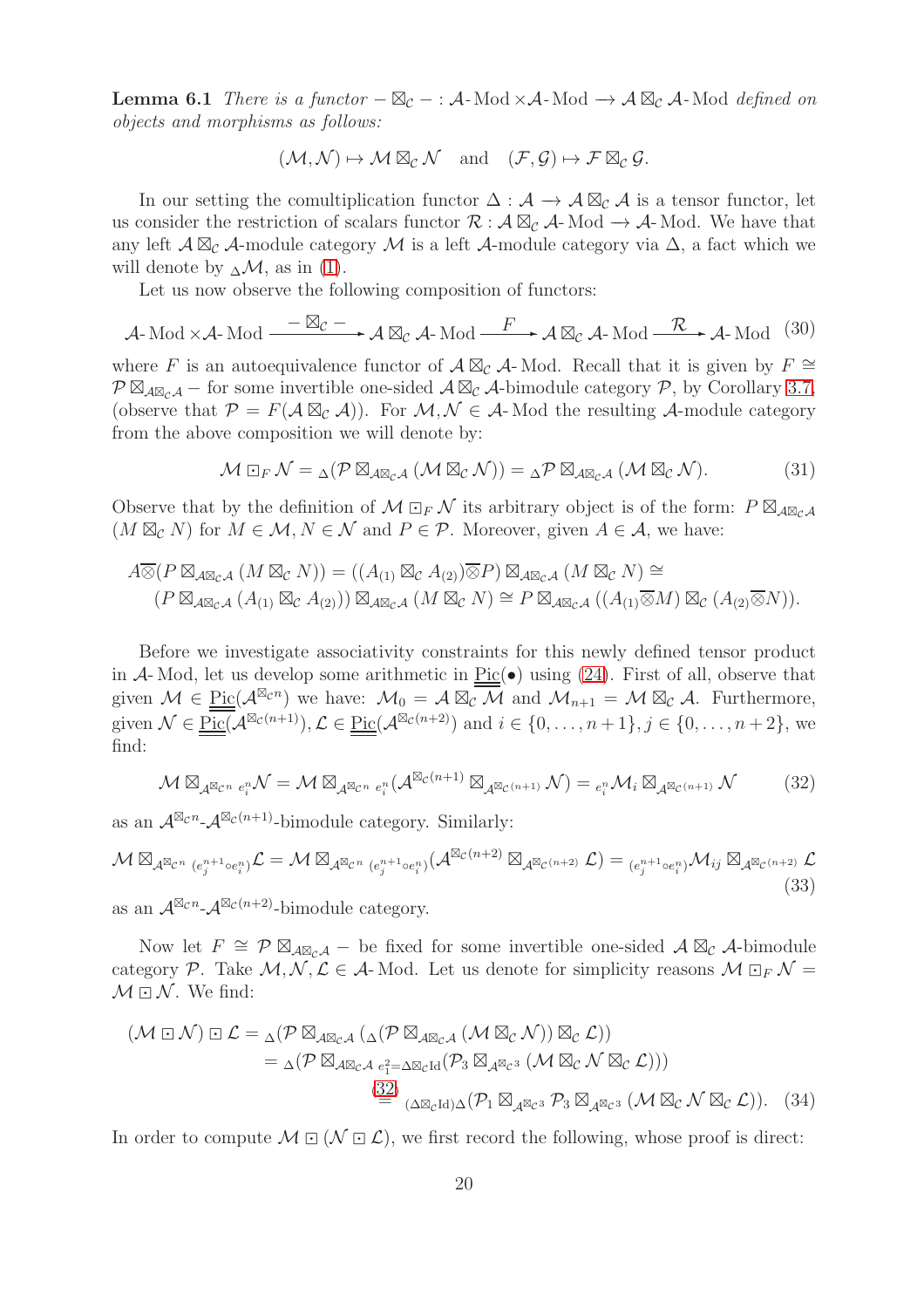**Lemma 6.2** There is an equivalence of left  $A \boxtimes_{\mathcal{C}} A$ -module categories:

$$
\mathcal{M}\boxtimes_{\mathcal{C}}\mathop{\Delta}(\mathcal{P}\boxtimes_{\mathcal{A} \boxtimes_{\mathcal{C}} \mathcal{A}}(\mathcal{N}\boxtimes_{\mathcal{C}} \mathcal{L})) \simeq {}_{e_2^2}(\mathcal{P}_0\boxtimes_{\mathcal{A}^{\boxtimes_{\mathcal{C}} 3}}(\mathcal{M}\boxtimes_{\mathcal{C}} \mathcal{N}\boxtimes_{\mathcal{C}} \mathcal{L}))
$$

given by (abusing the notation):

$$
(A \overline{\otimes} M) \boxtimes_{\mathcal{C}} (P \boxtimes_{\mathcal{C}} N \boxtimes_{\mathcal{C}} L) \leftarrow (A \boxtimes_{\mathcal{C}} P) \boxtimes_{\mathcal{A}^{\boxtimes_{\mathcal{C}} 3}} (M \boxtimes_{\mathcal{C}} N \boxtimes_{\mathcal{C}} L)
$$

for every  $A \in \mathcal{A}, M \in \mathcal{M}, P \in \mathcal{P}, N \in \mathcal{N}, L \in \mathcal{L}$ .

The above result can also be seen as a version of [\[19,](#page-28-13) Proposition 6.6]. Now we have:

$$
\mathcal{M} \boxdot (\mathcal{N} \boxdot \mathcal{L}) = \Delta (\mathcal{P} \boxtimes_{A \boxtimes_{\mathcal{C}} A} (\mathcal{M} \boxtimes_{\mathcal{C}} \Delta (\mathcal{P} \boxtimes_{A \boxtimes_{\mathcal{C}} A} (\mathcal{N} \boxtimes_{\mathcal{C}} \mathcal{L}))))
$$
  
= 
$$
\Delta (\mathcal{P} \boxtimes_{A \boxtimes_{\mathcal{C}} A} \mathcal{L}_{e_2^2 = \text{Id} \boxtimes_{\mathcal{C}} \Delta} (\mathcal{P}_0 \boxtimes_{A \boxtimes_{\mathcal{C}} 3} (\mathcal{M} \boxtimes_{\mathcal{C}} \mathcal{N} \boxtimes_{\mathcal{C}} \mathcal{L})))
$$
  

$$
\stackrel{(32)}{=} (\text{Id} \boxtimes_{\mathcal{C}} \Delta) \Delta (\mathcal{P}_2 \boxtimes_{A \boxtimes_{\mathcal{C}} 3} \mathcal{P}_0 \boxtimes_{A \boxtimes_{\mathcal{C}} 3} (\mathcal{M} \boxtimes_{\mathcal{C}} \mathcal{N} \boxtimes_{\mathcal{C}} \mathcal{L})).
$$
 (35)

We get that a natural isomorphism in  $A$ - Mod, that is a natural left  $A$ -module equivalence

<span id="page-20-2"></span><span id="page-20-1"></span><span id="page-20-0"></span>
$$
a_{\mathcal{M},\mathcal{N},\mathcal{L}} : (\mathcal{M} \boxdot \mathcal{N}) \boxdot \mathcal{L} \xrightarrow{\simeq} \mathcal{M} \boxdot (\mathcal{N} \boxdot \mathcal{L}), \tag{36}
$$

corresponds to a natural left A-module equivalence:

$$
\omega_{\mathcal{M},\mathcal{N},\mathcal{L}} : \text{Cone}(P_1 \boxtimes_{\mathcal{A}^{\boxtimes}c^3} P_3 \boxtimes_{\mathcal{A}^{\boxtimes}c^3} (\mathcal{M} \boxtimes_{\mathcal{C}} \mathcal{N} \boxtimes_{\mathcal{C}} \mathcal{L}))
$$
  

$$
\xrightarrow{\simeq} (\text{Id} \boxtimes_{\mathcal{C}} \Delta) \Delta (P_2 \boxtimes_{\mathcal{A}^{\boxtimes}c^3} P_0 \boxtimes_{\mathcal{A}^{\boxtimes}c^3} (\mathcal{M} \boxtimes_{\mathcal{C}} \mathcal{N} \boxtimes_{\mathcal{C}} \mathcal{L})).
$$
 (37)

Let  $\mathcal{P}, \mathcal{Q} \in \text{Mod } \mathcal{A}^{\boxtimes_c n}$  and consider two *n*-fold C-balanced *n*-functors  $\mathcal{F}, \mathcal{G}$ : Mod- $\mathcal{A} \times$  $\cdots \times \text{Mod-}\mathcal{A} \longrightarrow \text{Mod-}\mathcal{A}^{\boxtimes_{\mathcal{C}} n}$  given by:

$$
\mathcal{F} = \mathcal{P} \boxtimes_{\mathcal{A}^{\boxtimes_{\mathcal{C}}n}} (-\boxtimes_{\mathcal{C}} - \cdots - \boxtimes_{\mathcal{C}} -) \quad \text{and} \quad \mathcal{G} = \mathcal{Q} \boxtimes_{\mathcal{A}^{\boxtimes_{\mathcal{C}}n}} (-\boxtimes_{\mathcal{C}} - \cdots - \boxtimes_{\mathcal{C}} -).
$$

Denote  $\pi_{\mathcal{C}}^n = -\boxtimes_{\mathcal{C}} - \cdots - \boxtimes_{\mathcal{C}} - :$  Mod - $\mathcal{A} \times \cdots \times$  Mod - $\mathcal{A} \to$  Mod - $\mathcal{A}^{\boxtimes_{\mathcal{C}} n}$ , which is an *n*-fold C-balanced n-functor. Then we may write  $\mathcal{F} = (\mathcal{P} \boxtimes_{\mathcal{A}^{\boxtimes} c^n} -) \circ \pi_{\mathcal{C}}^n$  and  $\mathcal{G} = (\mathcal{Q} \boxtimes_{\mathcal{A}^{\boxtimes} c^n} -) \circ \pi_{\mathcal{C}}^n$ . Recall that  $\text{Nat}(\mathcal{F}, \mathcal{G})$  denotes the class of natural transformations from  $\mathcal F$  to  $\mathcal G$ .

<span id="page-20-3"></span>**Lemma 6.3** Let A be a symmetric C-bialgebroid category and let  $P, Q \in Mod-A^{\boxtimes_{\mathcal{C}} n}$ . There are isomorphisms:

$$
\mathrm{Nat}((\mathcal{P} \boxtimes_{\mathcal{A}^{\boxtimes_{\mathcal{C}}n}}-) \circ \pi_{\mathcal{C}}^n, (\mathcal{Q} \boxtimes_{\mathcal{A}^{\boxtimes_{\mathcal{C}}n}}-) \circ \pi_{\mathcal{C}}^n) \cong \mathrm{Nat}(\mathcal{P} \boxtimes_{\mathcal{A}^{\boxtimes_{\mathcal{C}}n}}-, \mathcal{Q} \boxtimes_{\mathcal{A}^{\boxtimes_{\mathcal{C}}n}}-)
$$
  

$$
\cong \mathrm{Fun}(\mathcal{P}, \mathcal{Q})_{\mathcal{A}^{\boxtimes_{\mathcal{C}}n}}.
$$

Proof. The second and the third class are in one-to-one bijection by Theorem [3.4](#page-10-0) applied on the level of morphisms (which refer to the objects  $P, Q \in Mod-A^{\boxtimes_c n}$ ). Observe that we consider all bimodule structures as one-sided. Given  $\omega \in \text{Nat}(\mathcal{P} \boxtimes_{A^{\boxtimes}C^n} -, \mathcal{Q} \boxtimes_{A^{\boxtimes}C^n} -)$ it induces  $\tilde{\omega} \in \text{Nat}((\mathcal{P} \boxtimes_{\mathcal{A}^{\boxtimes_{\mathcal{C}}n}}-) \circ \pi_{\mathcal{C}}^n, (\mathcal{Q} \boxtimes_{\mathcal{A}^{\boxtimes_{\mathcal{C}}n}}-) \circ \pi_{\mathcal{C}}^n)$  by defining  $\tilde{\omega}(\mathcal{M}_1, \ldots, \mathcal{M}_n) =$  $\omega(\mathcal{M}_1 \boxtimes_{\mathcal{C}} \cdots \boxtimes_{\mathcal{C}} \mathcal{M}_n)$  and  $\widetilde{\omega}(F_1, \ldots, F_n) = \omega(F_1 \boxtimes_{\mathcal{C}} \cdots \boxtimes_{\mathcal{C}} F_n)$  for  $F_i : \mathcal{M}_i \to \mathcal{N}_i$  in A-Mod and  $i = 1, ..., n$ . Conversely, given  $\omega \in \text{Nat}((\mathcal{P} \boxtimes_{\mathcal{A}} \boxtimes_{\mathcal{C}} P - \sigma \sigma_{\mathcal{C}}^n, (\mathcal{Q} \boxtimes_{\mathcal{A}} \boxtimes_{\mathcal{C}} P - \sigma \sigma_{\mathcal{C}}^n))$ consider the left A-module functors  $F_i = -\overline{\otimes}M_i : \mathcal{A} \to \mathcal{M}_i$  for fixed objects  $M_i \in \mathcal{M}_i$ and  $\mathcal{M}_i \in \mathcal{A}$ - Mod for  $i = 1, \ldots, n$ . Now proceed as in the proof of Theorem [3.1](#page-6-0) to prove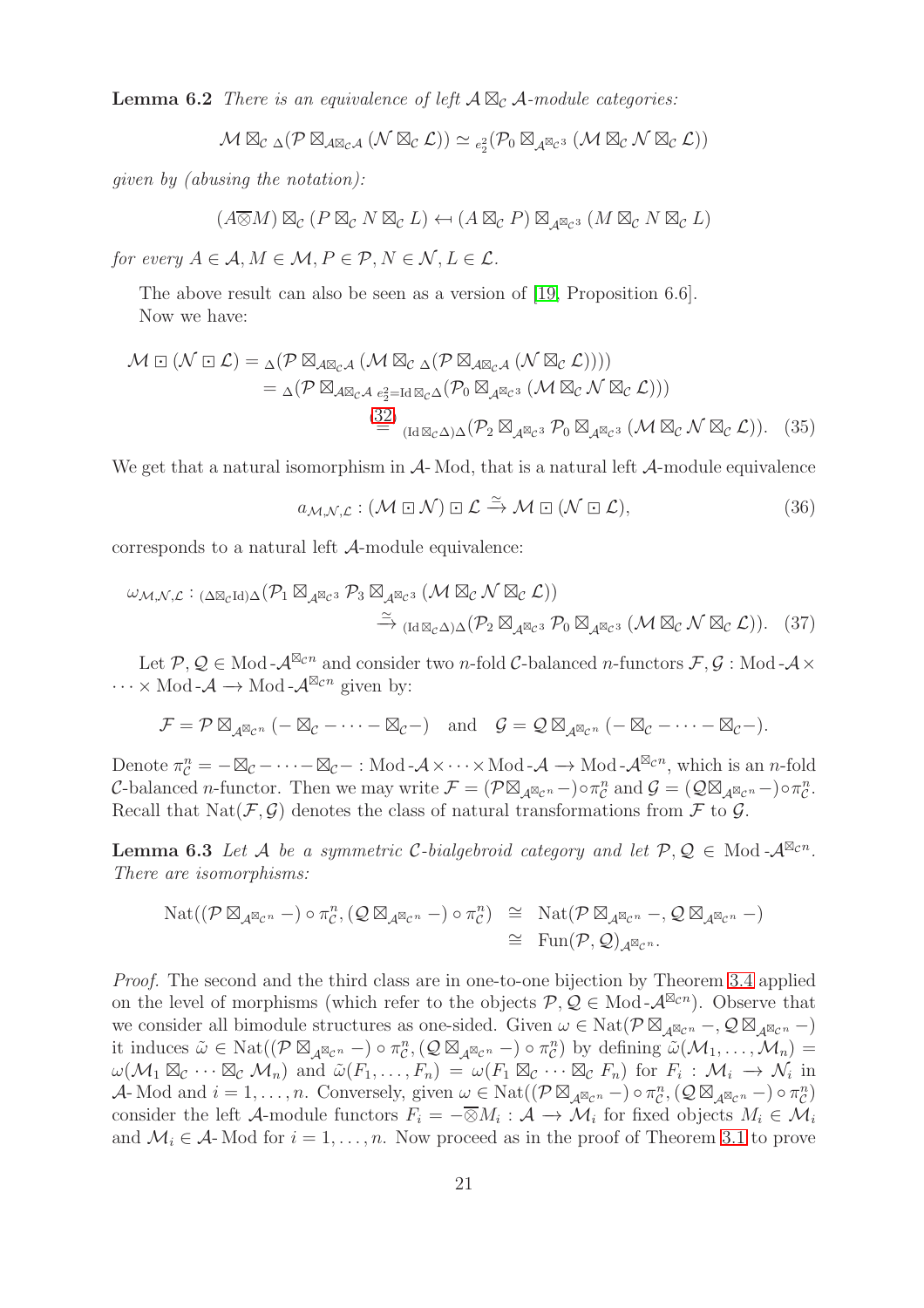that  $\omega(\mathcal{A}, \ldots, \mathcal{A})$  is a right  $\mathcal{A}^{\boxtimes_{\mathcal{C}} n}$ -module functor. Namely, the naturality of  $\omega$  implies that we have a commutative diagram:

$$
\mathcal{P} \boxtimes_{\mathcal{A}^{\boxtimes_{\mathcal{C}^n}}}(F_1 \boxtimes_{\mathcal{C}} \cdots \boxtimes_{\mathcal{C}} F_n)\n\begin{bmatrix}\n\mathcal{P} \longrightarrow \mathcal{Q} & \mathcal{Q} \\
\downarrow \mathcal{Q} \boxtimes_{\mathcal{A}^{\boxtimes_{\mathcal{C}^n}}}(F_1 \boxtimes_{\mathcal{C}} \cdots \boxtimes_{\mathcal{C}} F_n) & \downarrow \mathcal{Q} \\
\downarrow \mathcal{Q} \boxtimes_{\mathcal{A}^{\boxtimes_{\mathcal{C}^n}}}(F_1 \boxtimes_{\mathcal{C}} \cdots \boxtimes_{\mathcal{C}} F_n)\n\end{bmatrix}
$$

which applied to  $P \in \mathcal{P}$  yields:

<span id="page-21-1"></span>
$$
\omega_{\mathcal{M}_1,\dots,\mathcal{M}_n}(P\boxtimes_{\mathcal{A}}\boxtimes_{\mathcal{C}}(M_1\boxtimes_{\mathcal{C}}\cdots\boxtimes_{\mathcal{C}}M_n))=\alpha(P)\boxtimes_{\mathcal{A}}\boxtimes_{\mathcal{C}}(M_1\boxtimes_{\mathcal{C}}\cdots\boxtimes_{\mathcal{C}}M_n).
$$
 (38)

Setting  $\mathcal{M}_i = \mathcal{A}$  for every  $i = 1, \ldots, n$  we get that  $\alpha$  is a strict right  $\mathcal{A}^{\boxtimes_{\mathcal{C}} n}$ -module functor. As we saw in Theorem [3.4](#page-10-0) when proving the fullness of the functor  $H$ , by [\[17,](#page-28-12) Proposition 2.8] the "strictness" is irrelevant. Finally, note that the two assignments are inverse to each other and we have the claim.  $\Box$ 

By this lemma, the natural left  $\mathcal{A}$ -module equivalence  $\omega_{\mathcal{M},\mathcal{N},\mathcal{L}}$  from [\(37\)](#page-20-0) is determined by an  $\mathcal{A}\text{-}\mathcal{A}^{\boxtimes_c 3}$ -bimodule equivalence functor  $\alpha = \omega_{\mathcal{A},\mathcal{A},\mathcal{A}}$ :

<span id="page-21-2"></span>
$$
\alpha :_{(\Delta \boxtimes_{\mathcal{C}} \mathrm{Id})\Delta}(\mathcal{P}_1 \boxtimes_{\mathcal{A}^{\boxtimes_{\mathcal{C}}3}} \mathcal{P}_3) \longrightarrow_{(\mathrm{Id} \boxtimes_{\mathcal{C}} \Delta)\Delta}(\mathcal{P}_2 \boxtimes_{\mathcal{A}^{\boxtimes_{\mathcal{C}}3}} \mathcal{P}_0). \tag{39}
$$

By [\(38\)](#page-21-1) we have:

<span id="page-21-4"></span>
$$
\omega_{\mathcal{M},\mathcal{N},\mathcal{L}} = \alpha \boxtimes_{\mathcal{A}^{\boxtimes}c^3} \mathrm{Id}_{\mathcal{M}^{\boxtimes}c\mathcal{N}^{\boxtimes}c\mathcal{L}}.
$$
\n(40)

Let us now consider the equivalence functor:

<span id="page-21-3"></span>
$$
\beta = (\overline{ev}_1 \boxtimes_{\mathcal{A}^{\boxtimes}c^3} ev_3)(\mathcal{P}_1^{op} \boxtimes_{\mathcal{A}^{\boxtimes}c^3} \alpha^{-1} \boxtimes_{\mathcal{A}^{\boxtimes}c^3} \mathcal{P}_3^{op}) : \mathcal{P}_1^{op} \boxtimes_{\mathcal{A}^{\boxtimes}c^3} \mathcal{P}_2 \boxtimes_{\mathcal{A}^{\boxtimes}c^3} \mathcal{P}_0 \boxtimes_{\mathcal{A}^{\boxtimes}c^3} \mathcal{P}_3^{op} \to \mathcal{A}^{\boxtimes c^3}.
$$
\n(41)

<span id="page-21-0"></span>At the end of Subsection [2.1](#page-4-3) we recalled that for invertible bimodule categories the evaluation and coevaluation functors are equivalences and that they are inverse to each other.

**Theorem 6.4** Let  $\mathcal{P} \in \text{Pic}(\mathcal{A} \boxtimes_{\mathcal{C}} \mathcal{A}), F = \mathcal{P} \boxtimes_{\mathcal{A} \boxtimes_{\mathcal{C}} \mathcal{A}} -$  and let  $\alpha$  be the natural equivalence [\(39\)](#page-21-2). The associativity constraint for the tensor product functor defined by [\(30\)](#page-19-1) satisfies the pentagonal axiom up to a natural equivalence if and only if  $(\mathcal{P}, \beta) \in \mathcal{Z}^2(\mathcal{A}, \underline{\text{Pic}})$ , where  $\beta$  is the equivalence given by [\(41\)](#page-21-3).

Proof. First let us compute the new tensor products in the pentagonal diagram:

$$
((\mathcal{M} \boxdot \mathcal{N}) \boxdot \mathcal{L}) \boxdot \mathcal{Q} \xrightarrow{a_{\mathcal{M}, \mathcal{N}, \mathcal{L}} \boxdot \mathcal{Q}} (\mathcal{M} \boxdot (\mathcal{N} \boxdot \mathcal{L})) \boxdot \mathcal{Q} \xrightarrow{a_{\mathcal{M}, \mathcal{N} \boxdot \mathcal{L}, \mathcal{Q}} \mathcal{M} \boxdot ((\mathcal{N} \boxdot \mathcal{L}) \boxdot \mathcal{Q})
$$
\n
$$
\downarrow a_{\mathcal{M} \boxdot \mathcal{N}, \mathcal{L}, \mathcal{Q}} \mathcal{M} \boxdot a_{\mathcal{N}, \mathcal{L}, \mathcal{Q}} \qquad \mathcal{M} \boxdot a_{\mathcal{N}, \mathcal{L}, \mathcal{Q}} \downarrow \mathcal{M} \boxdot (\mathcal{N} \boxdot \mathcal{L}) \boxdot \mathcal{Q}).
$$
\n
$$
(\mathcal{M} \boxdot \mathcal{N}) \boxdot (\mathcal{L} \boxdot \mathcal{Q}) \xrightarrow{a_{\mathcal{M}, \mathcal{N}, \mathcal{L} \boxdot \mathcal{Q}} \mathcal{Q} \mathcal{M} \boxdot (\mathcal{N} \boxdot \mathcal{L}) \boxdot \mathcal{Q}).
$$
\n
$$
(A2)
$$

<span id="page-21-5"></span>Observe that  $\alpha$  is the natural equivalence from  $(36)$  which we identify with the equivalence  $ω$  from [\(37\)](#page-20-0), which in turn is related to  $α$  by [\(40\)](#page-21-4). The five vertices in the above diagram can be rewritten as follows: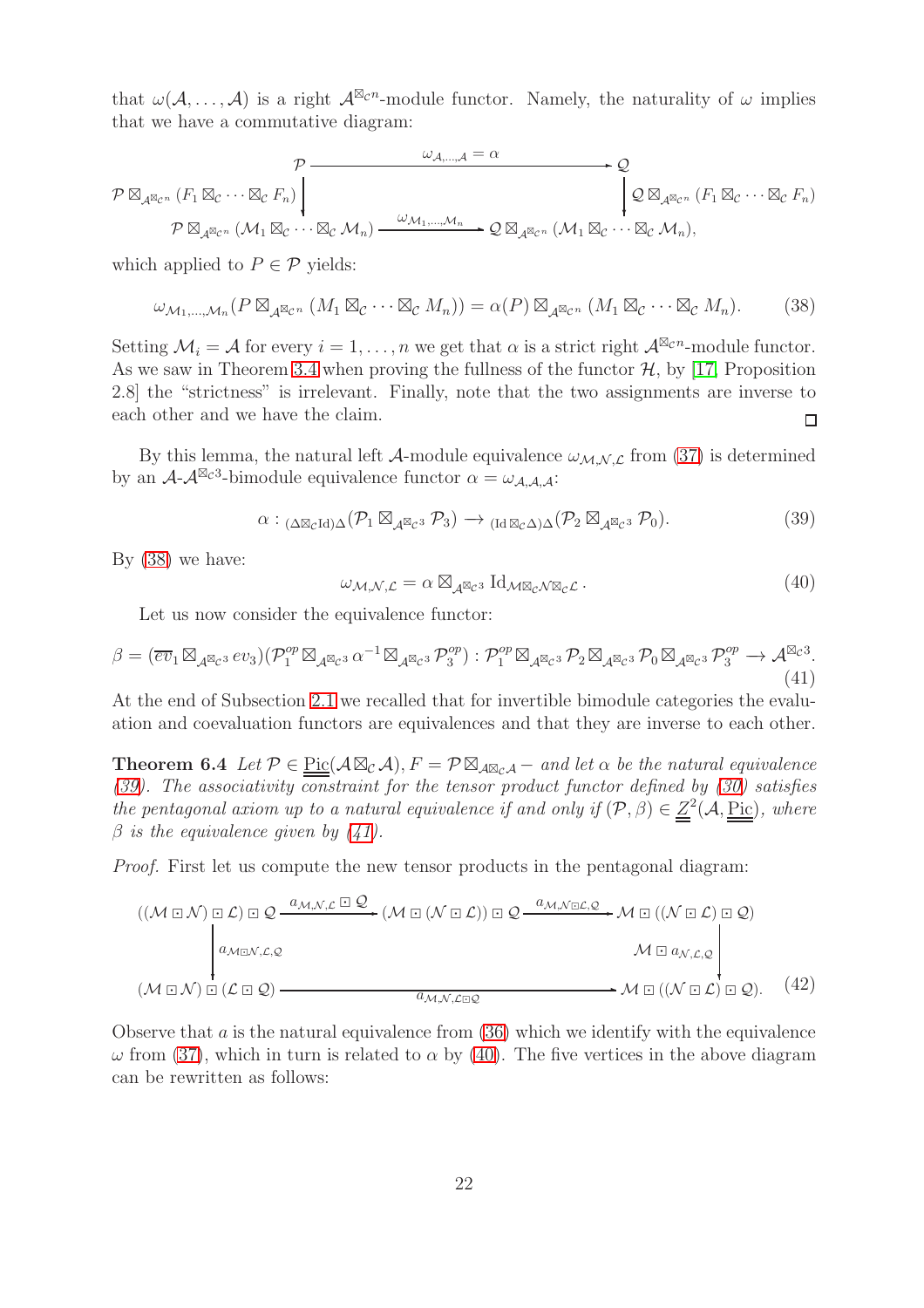$$
((\mathcal{M} \boxdot \mathcal{N}) \boxdot \mathcal{L}) \boxdot \mathcal{Q} \stackrel{(34)}{=} (\Delta \boxtimes_{c\mathrm{Id}})_{\Delta} (P_1 \boxtimes_{\mathcal{A}} \boxtimes_{c^3} P_3 \boxtimes_{\mathcal{A}} \boxtimes_{c^3} (\mathcal{M} \boxtimes_{c} \mathcal{N} \boxtimes_{c} \mathcal{L})) \boxdot \mathcal{Q}
$$
  
\n
$$
\stackrel{(31)}{=} \Delta P \boxtimes_{\mathcal{A} \boxtimes_{c} \mathcal{A}} ( (\Delta \boxtimes_{c\mathrm{Id}})_{\Delta} (P_1 \boxtimes_{\mathcal{A}} \boxtimes_{c^3} P_3 \boxtimes_{\mathcal{A}} \boxtimes_{c^3} (\mathcal{M} \boxtimes_{c} \mathcal{N} \boxtimes_{c} \mathcal{L})) \boxtimes_{c} \mathcal{Q})
$$
  
\n
$$
= \Delta P \boxtimes_{\mathcal{A} \boxtimes_{c} \mathcal{A}} ( (\Delta \boxtimes_{c\mathrm{Id}} \boxtimes_{c\mathrm{Id}})_{(\Delta \boxtimes_{c\mathrm{Id}})} (P_1 \boxtimes_{\mathcal{A}} \boxtimes_{c^4} P_{34} \boxtimes_{\mathcal{A}} \boxtimes_{c^4} (\mathcal{M} \boxtimes_{c} \mathcal{N} \boxtimes_{c} \mathcal{L} \boxtimes_{c} \mathcal{Q})))
$$
  
\n
$$
\stackrel{(33)}{=} (\Delta \boxtimes_{c\mathrm{Id}} \boxtimes_{c\mathrm{Id}})_{(\Delta \boxtimes_{c\mathrm{Id}})} \Delta P_{11} \boxtimes_{\mathcal{A} \boxtimes_{c^4}} (P_1 \boxtimes_{\mathcal{A}} \boxtimes_{c^3} P_{3})_{4} \boxtimes_{\mathcal{A} \boxtimes_{c^4}} (\mathcal{M} \boxtimes_{c} \mathcal{N} \boxtimes_{c} \mathcal{L} \boxtimes_{c} \mathcal{Q})
$$
  
\n
$$
^{14=31}_{14=31}_{14=31} \boxtimes_{(\Delta \boxtimes_{c\mathrm{Id}})_{(\Delta \boxtimes_{c\mathrm{Id}})} (\Delta \boxtimes_{c\mathrm{Id}})_{(\Delta} (P_1 \boxtimes_{\mathcal{A}} \boxtimes_{c^3} P_{3})_{1} \boxtimes_{\mathcal{A} \boxtimes_{c^4}} P_{34} \boxtimes_{
$$

$$
(\mathcal{M}\boxdot(\mathcal{N}\boxdot\mathcal{L}))\boxdot\mathcal{Q} \stackrel{(34),(31)}{=} (\Delta\boxtimes_{c^{Id}}\Delta(\mathcal{P}_{1}\boxtimes_{\mathcal{A}^{\boxtimes}c^{3}}\mathcal{P}_{3}\boxtimes_{\mathcal{A}^{\boxtimes}c^{3}}(\mathcal{M}\boxtimes_{\mathcal{C}}(\Delta\mathcal{P}\boxtimes_{\mathcal{A}\boxtimes_{c}\mathcal{A}}(\mathcal{N}\boxtimes_{c}\mathcal{L}))\boxtimes_{\mathcal{C}}\mathcal{Q}))
$$
  
\n
$$
= (\Delta\boxtimes_{c^{Id}}\Delta(\mathcal{P}_{1}\boxtimes_{\mathcal{A}^{\boxtimes}c^{3}}\mathcal{P}_{3}\boxtimes_{\mathcal{A}^{\boxtimes}c^{3}}(\mathrm{Id}\boxtimes_{c}\Delta\boxtimes_{c^{Id}})(\mathcal{P}_{04}\boxtimes_{\mathcal{A}^{\boxtimes}c^{4}}(\mathcal{M}\boxtimes_{c}\mathcal{N}\boxtimes_{c}\mathcal{L}\boxtimes_{c}\mathcal{Q})))
$$
  
\n(32)  
\n
$$
= (\mathrm{Id}\boxtimes_{c}\Delta\boxtimes_{c^{Id}})(\Delta\boxtimes_{c^{Id}})\Delta)((\mathcal{P}_{1}\boxtimes_{\mathcal{A}^{\boxtimes}c^{3}}\mathcal{P}_{3})_{2}\boxtimes_{\mathcal{A}^{\boxtimes}c^{4}}\mathcal{P}_{04}\boxtimes_{\mathcal{A}^{\boxtimes}c^{4}}(\mathcal{M}\boxtimes_{c}\mathcal{N}\boxtimes_{c}\mathcal{L}\boxtimes_{c}\mathcal{Q}))
$$
  
\n(32)  
\n
$$
= (\mathrm{Id}\boxtimes_{c}\Delta\boxtimes_{c^{Id}})(\Delta\boxtimes_{c^{Id}})\Delta(\mathcal{P}_{12}\boxtimes_{\mathcal{A}^{\boxtimes}c^{4}}(\mathcal{P}_{2}\boxtimes_{\mathcal{A}^{\boxtimes}c^{3}}\mathcal{P}_{0})_{4}\boxtimes_{\mathcal{A}^{\boxtimes}c^{4}}(\mathcal{M}\boxtimes_{c}\mathcal{N}\boxtimes_{c}\mathcal{L}\boxtimes_{c}\mathcal{Q}))
$$

$$
\mathcal{M}\boxdot((\mathcal{N}\boxdot\mathcal{L})\boxdot\mathcal{Q})\stackrel{(34),(31)}{=}\Delta(\mathcal{P}\boxtimes_{\mathcal{A}\boxtimes_{\mathcal{C}}\mathcal{A}}(\mathcal{M}\boxtimes_{\mathcal{C}(\Delta\boxtimes_{\mathcal{C}}Id)\Delta}(\mathcal{P}_{1}\boxtimes_{\mathcal{A}^{\boxtimes_{\mathcal{C}}3}}\mathcal{P}_{3}\boxtimes_{\mathcal{A}^{\boxtimes_{\mathcal{C}}3}}(\mathcal{N}\boxtimes_{\mathcal{C}}\mathcal{L}\boxtimes_{\mathcal{C}}\mathcal{Q})))
$$
  
\n
$$
=\Delta(\mathcal{P}\boxtimes_{\mathcal{A}\boxtimes_{\mathcal{C}}\mathcal{A}}(\mathrm{Id}_{\boxtimes_{\mathcal{C}}\Delta\boxtimes_{\mathcal{C}}Id})(\mathrm{Id}_{\boxtimes_{\mathcal{C}}\Delta})((\mathcal{P}_{1}\boxtimes_{\mathcal{A}^{\boxtimes_{\mathcal{C}3}}}\mathcal{P}_{3})_{0}\boxtimes_{\mathcal{A}^{\boxtimes_{\mathcal{C}}4}}(\mathcal{M}\boxtimes_{\mathcal{C}}\mathcal{N}\boxtimes_{\mathcal{C}}\mathcal{L}\boxtimes_{\mathcal{C}}\mathcal{Q})))
$$
  
\n(33)  
\n
$$
=\underset{[Id\boxtimes_{\mathcal{C}}\Delta\boxtimes_{\mathcal{C}}Id)(\mathrm{Id}\boxtimes_{\mathcal{C}}\Delta)\Delta}{(\mathcal{P}_{22}\boxtimes_{\mathcal{A}}\boxtimes_{\mathcal{C}4}}(\mathcal{P}_{1}\boxtimes_{\mathcal{A}^{\boxtimes_{\mathcal{C}}3}}\mathcal{P}_{3})_{0}\boxtimes_{\mathcal{A}^{\boxtimes_{\mathcal{C}}4}}(\mathcal{M}\boxtimes_{\mathcal{C}}\mathcal{N}\boxtimes_{\mathcal{C}}\mathcal{L}\boxtimes_{\mathcal{C}}\mathcal{Q}))
$$
  
\n
$$
=\underset{[Id\boxtimes_{\mathcal{C}}\Delta\boxtimes_{\mathcal{C}}Id)(\mathrm{Id}\boxtimes_{\mathcal{C}}\Delta)\Delta}{(\mathcal{A}\boxtimes_{\mathcal{C}}\Delta)\Delta((\mathcal{P}_{2}\boxtimes_{\mathcal{A}}\boxtimes_{\mathcal{C}}3}\mathcal{P}_{0})_{2}\boxtimes_{\mathcal{A}^{\boxtimes_{\mathcal{
$$

$$
\mathcal{M}\boxdot(\mathcal{N}\boxdot(\mathcal{L}\boxdot\mathcal{Q})) \stackrel{(35),(31)}{=} \Delta(\mathcal{P}\boxtimes_{\mathcal{A}\boxtimes_{\mathcal{C}}\mathcal{A}}(\mathcal{M}\boxtimes_{\mathcal{C}(Id\boxtimes_{\mathcal{C}}\Delta)\Delta}(\mathcal{P}_{2}\boxtimes_{\mathcal{A}}\boxtimes_{\mathcal{C}3}\mathcal{P}_{0}\boxtimes_{\mathcal{A}}\boxtimes_{\mathcal{C}3}(\mathcal{N}\boxtimes_{\mathcal{C}}\mathcal{L}\boxtimes_{\mathcal{C}}\mathcal{Q})))
$$
  
\n
$$
= \Delta(\mathcal{P}\boxtimes_{\mathcal{A}\boxtimes_{\mathcal{C}}\mathcal{A}}(\mathrm{Id}\boxtimes_{\mathcal{C}}\mathrm{Id}\boxtimes_{\mathcal{C}}\Delta)(\mathrm{Id}\boxtimes_{\mathcal{C}}\Delta)((\mathcal{P}_{2}\boxtimes_{\mathcal{A}}\boxtimes_{\mathcal{C}3}\mathcal{P}_{0})_{0}\boxtimes_{\mathcal{A}}\boxtimes_{\mathcal{C}4}(\mathcal{M}\boxtimes_{\mathcal{C}}\mathcal{N}\boxtimes_{\mathcal{C}}\mathcal{L}\boxtimes_{\mathcal{C}}\mathcal{Q})))
$$
  
\n(33)  
\n
$$
= (\mathrm{Id}\boxtimes_{\mathcal{C}}\mathrm{Id}\boxtimes_{\mathcal{C}}\Delta)(\mathrm{Id}\boxtimes_{\mathcal{C}}\Delta)\Delta(\mathcal{P}_{23}\boxtimes_{\mathcal{A}}\boxtimes_{\mathcal{C}4}(\mathcal{P}_{2}\boxtimes_{\mathcal{A}}\boxtimes_{\mathcal{C}3}\mathcal{P}_{0})_{0}\boxtimes_{\mathcal{A}}\boxtimes_{\mathcal{C}4}(\mathcal{M}\boxtimes_{\mathcal{C}}\mathcal{N}\boxtimes_{\mathcal{C}}\mathcal{L}\boxtimes_{\mathcal{C}}\mathcal{Q}))
$$
  
\n
$$
20=03
$$
  
\n
$$
\Delta\boxtimes_{\mathcal{C}}\mathrm{Id}\boxtimes_{\mathcal{C}}\mathrm{Id})(\Delta\boxtimes_{\mathcal{C}}\mathrm{Id})\Delta((\mathcal{P}_{2}\boxtimes_{\mathcal{A}}\boxtimes_{\mathcal{C}3}\mathcal{P}_{0})_{3}\boxtimes_{\mathcal{A}}\boxtimes_{\mathcal{C}4}\mathcal{P}_{00
$$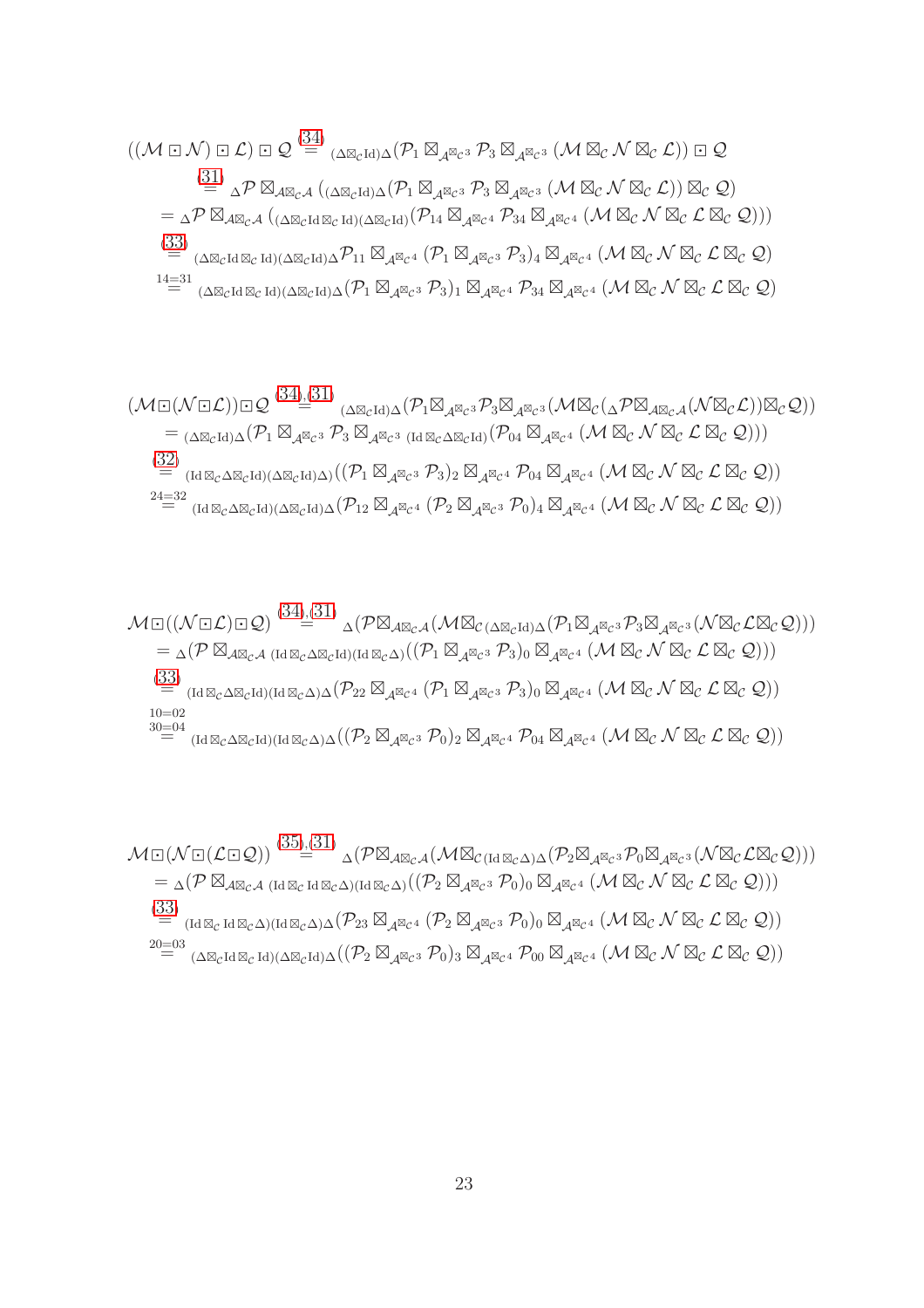$$
(\mathcal{M} \boxdot \mathcal{N}) \boxdot (\mathcal{L} \boxdot \mathcal{Q}) \stackrel{(31)}{=} \Delta(\mathcal{P} \boxtimes_{\mathcal{A} \boxtimes_{\mathcal{C}} A} (\Delta(\mathcal{P} \boxtimes_{\mathcal{A} \boxtimes_{\mathcal{C}} A} (\mathcal{M} \boxtimes_{\mathcal{C}} \mathcal{N})) \boxtimes_{\mathcal{C}} \Delta(\mathcal{P} \boxtimes_{\mathcal{A} \boxtimes_{\mathcal{C}} 2} (\mathcal{L} \boxtimes_{\mathcal{C}} \mathcal{Q})))
$$
\n
$$
\stackrel{(33)}{=} \Delta \mathcal{P} \boxtimes_{\mathcal{A} \boxtimes_{\mathcal{C}} \mathcal{A}} (e_{q}^{3} \circ e_{3}^{2}) \Delta(\mathcal{P}_{34}) \boxtimes_{\mathcal{C}} (e_{q}^{3} \circ e_{q}^{2}) \Delta(\mathcal{P}_{00}) \boxtimes_{\mathcal{A} \boxtimes_{\mathcal{C}} 4} (\mathcal{M} \boxtimes_{\mathcal{C}} \mathcal{N} \boxtimes_{\mathcal{C}} \mathcal{L} \boxtimes_{\mathcal{C}} \mathcal{Q}))
$$
\n
$$
= \Delta \mathcal{P} \boxtimes_{\mathcal{A} \boxtimes_{\mathcal{C}} \mathcal{A}} (\Delta \boxtimes_{\mathcal{C}} \Delta)(\mathcal{P}_{34} \boxtimes_{\mathcal{A} \boxtimes_{\mathcal{C}} 4} \mathcal{P}_{00} \boxtimes_{\mathcal{A} \boxtimes_{\mathcal{C}} 4} (\mathcal{M} \boxtimes_{\mathcal{C}} \mathcal{N} \boxtimes_{\mathcal{C}} \mathcal{L} \boxtimes_{\mathcal{C}} \mathcal{Q})))
$$
\n
$$
\stackrel{(33)}{=} (\Delta \boxtimes_{\mathcal{C}} \Delta) \Delta \mathcal{P}_{13} \boxtimes_{\mathcal{A} \boxtimes_{\mathcal{C}} 4} \mathcal{P}_{33} \boxtimes_{\mathcal{A} \boxtimes_{\mathcal{C}} 4} \mathcal{P}_{00} \boxtimes_{\mathcal{A} \boxtimes_{\mathcal{C}} 4} (\mathcal{M} \boxtimes_{\mathcal{C}} \mathcal{N} \boxtimes_{\mathcal{C}} \mathcal{L} \boxtimes_{\mathcal{C}} \mathcal{Q})
$$
\n
$$
= (\
$$

In the last computation we used:

$$
((e_4^3 \circ e_3^2) \Delta \boxtimes_{\mathcal{A}^{\boxtimes_{\mathcal{C}} 4}} (e_0^3 \circ e_0^2) \Delta)(A \boxtimes_{\mathcal{C}} B) = (\Delta(A) \boxtimes_{\mathcal{C}} I \boxtimes_{\mathcal{C}} I) \boxtimes_{\mathcal{A}^{\boxtimes_{\mathcal{C}} 4}} (I \boxtimes_{\mathcal{C}} I \boxtimes_{\mathcal{C}} \Delta(B))
$$
  
=  $\Delta(A) \boxtimes_{\mathcal{C}} \Delta(B)$ .

Observe that by Lemma [6.3](#page-20-3) the diagram [\(42\)](#page-21-5) commutes if and only if so does the diagram:

<span id="page-23-1"></span>
$$
p_{11} \boxtimes_{\mathcal{A}^{\boxtimes_{\mathcal{C}^4}}} (\mathcal{P}_1 \boxtimes_{\mathcal{A}^{\boxtimes_{\mathcal{C}^3}}} \mathcal{P}_3)_4 \xrightarrow{\mathcal{P}_{12} \boxtimes_{\mathcal{A}^{\boxtimes_{\mathcal{C}^4}}} \mathcal{P}_{12} \boxtimes_{\mathcal{A}^{\boxtimes_{\mathcal{C}^4}}} (\mathcal{P}_2 \boxtimes_{\mathcal{A}^{\boxtimes_{\mathcal{C}^4}}} \mathcal{P}_0)_4
$$
\n
$$
= \downarrow
$$
\n
$$
(\mathcal{P}_1 \boxtimes_{\mathcal{A}^{\boxtimes_{\mathcal{C}^3}}} \mathcal{P}_3)_1 \boxtimes_{\mathcal{A}^{\boxtimes_{\mathcal{C}^4}}} \mathcal{P}_3_4
$$
\n
$$
(\mathcal{P}_1 \boxtimes_{\mathcal{A}^{\boxtimes_{\mathcal{C}^3}}} \mathcal{P}_3)_2 \boxtimes_{\mathcal{A}^{\boxtimes_{\mathcal{C}^4}}} \mathcal{P}_0_4
$$
\n
$$
= \downarrow
$$
\n
$$
p_{23} \boxtimes_{\mathcal{A}^{\boxtimes_{\mathcal{C}^4}}} (\mathcal{P}_1 \boxtimes_{\mathcal{A}^{\boxtimes_{\mathcal{C}^3}}} \mathcal{P}_3)_0
$$
\n
$$
p_{23} \boxtimes_{\mathcal{A}^{\boxtimes_{\mathcal{C}^4}}} (\mathcal{P}_1 \boxtimes_{\mathcal{A}^{\boxtimes_{\mathcal{C}^3}}} \mathcal{P}_3)_0
$$
\n
$$
p_{23} \boxtimes_{\mathcal{A}^{\boxtimes_{\mathcal{C}^4}}} (\mathcal{P}_2 \boxtimes_{\mathcal{A}^{\boxtimes_{\mathcal{C}^4}}} \mathcal{P}_0)_1
$$
\n
$$
= \downarrow
$$
\n
$$
(\mathcal{P}_1 \boxtimes_{\mathcal{A}^{\boxtimes_{\mathcal{C}^3}}} \mathcal{P}_0)_1 \boxtimes_{\mathcal{A}^{\boxtimes_{\mathcal{C}^4}}} \mathcal{P}_3_4
$$
\n
$$
= \downarrow
$$
\n
$$
(\mathcal{P}_1 \boxtimes_{\mathcal{A}^{\boxtimes_{\mathcal{C}^
$$

This means that there is a natural equivalence between the functors:

<span id="page-23-0"></span>
$$
(\alpha_1^{-1}\boxtimes_{\mathcal{A}^{\boxtimes_{\mathcal{C}}}} \mathcal{P}_{34})(\text{Id}\boxtimes_{\mathcal{A}^{\boxtimes_{\mathcal{C}}}} \mathcal{P})(\alpha_3^{-1}\boxtimes_{\mathcal{A}^{\boxtimes_{\mathcal{C}}}} \mathcal{P}_{00})(\mathcal{P}_{23}\boxtimes_{\mathcal{A}^{\boxtimes_{\mathcal{C}}}} \alpha_0)(\alpha_2 \boxtimes_{\mathcal{A}^{\boxtimes_{\mathcal{C}}}} \mathcal{P}_{04})(\mathcal{P}_{12}\boxtimes_{\mathcal{A}^{\boxtimes_{\mathcal{C}}}} \alpha_4) \simeq \text{Id}
$$
\n(44)

acting on  $D_0 = \mathcal{P}_{11} \boxtimes_{\mathcal{A}} \mathbb{Z}_{c^4} \mathcal{P}_{14} \boxtimes_{\mathcal{A}} \mathbb{Z}_{c^4} \mathcal{P}_{34}$ . Set  $\mathcal{F}_1, \ldots, \mathcal{F}_6$  for the functors on the left hand-side in [\(44\)](#page-23-0) reading from the right to the left, and set  $D_0, D_1, \ldots, D_5$  for their respective domains. The latter are objects in the six vertices of the diagram [\(43\)](#page-23-1) in the clockwise order (we identify the vertices which have equal objects). Moreover, set  $D = D_1 \boxtimes_{\mathcal{A}} {\mathbb{Z}}_{c^4} D_2 \boxtimes_{\mathcal{A}} {\mathbb{Z}}_{c^4} \ldots \boxtimes_{\mathcal{A}} {\mathbb{Z}}_{c^4} D_5$ . By [\(9\)](#page-5-3) from Corollary [2.7](#page-5-4) we have:

$$
(D\boxtimes_{\mathcal{A}^{\boxtimes_{\mathcal{C}}4}}(\mathcal{F}_6\circ\mathcal{F}_5\circ\ldots\circ\mathcal{F}_1))\circ\tau_{D_0,D}=\mathcal{F}_1\boxtimes_{\mathcal{A}^{\boxtimes_{\mathcal{C}}4}}\ldots\boxtimes_{\mathcal{A}^{\boxtimes_{\mathcal{C}}4}}\mathcal{F}_6.
$$

Then by Lemma [2.1,](#page-3-2) 1) the identity [\(44\)](#page-23-0) is equivalent to having a natural equivalence between the functors:

$$
\mathcal{F}_1 \boxtimes_{\mathcal{A}^{\boxtimes_{\mathcal{C}} 4}} \ldots \boxtimes_{\mathcal{A}^{\boxtimes_{\mathcal{C}} 4}} \mathcal{F}_6 \simeq \mathrm{Id}_{\mathit{D}_0 \boxtimes_{\mathcal{A}^{\boxtimes_{\mathcal{C}} 4}} \mathit{D}}.
$$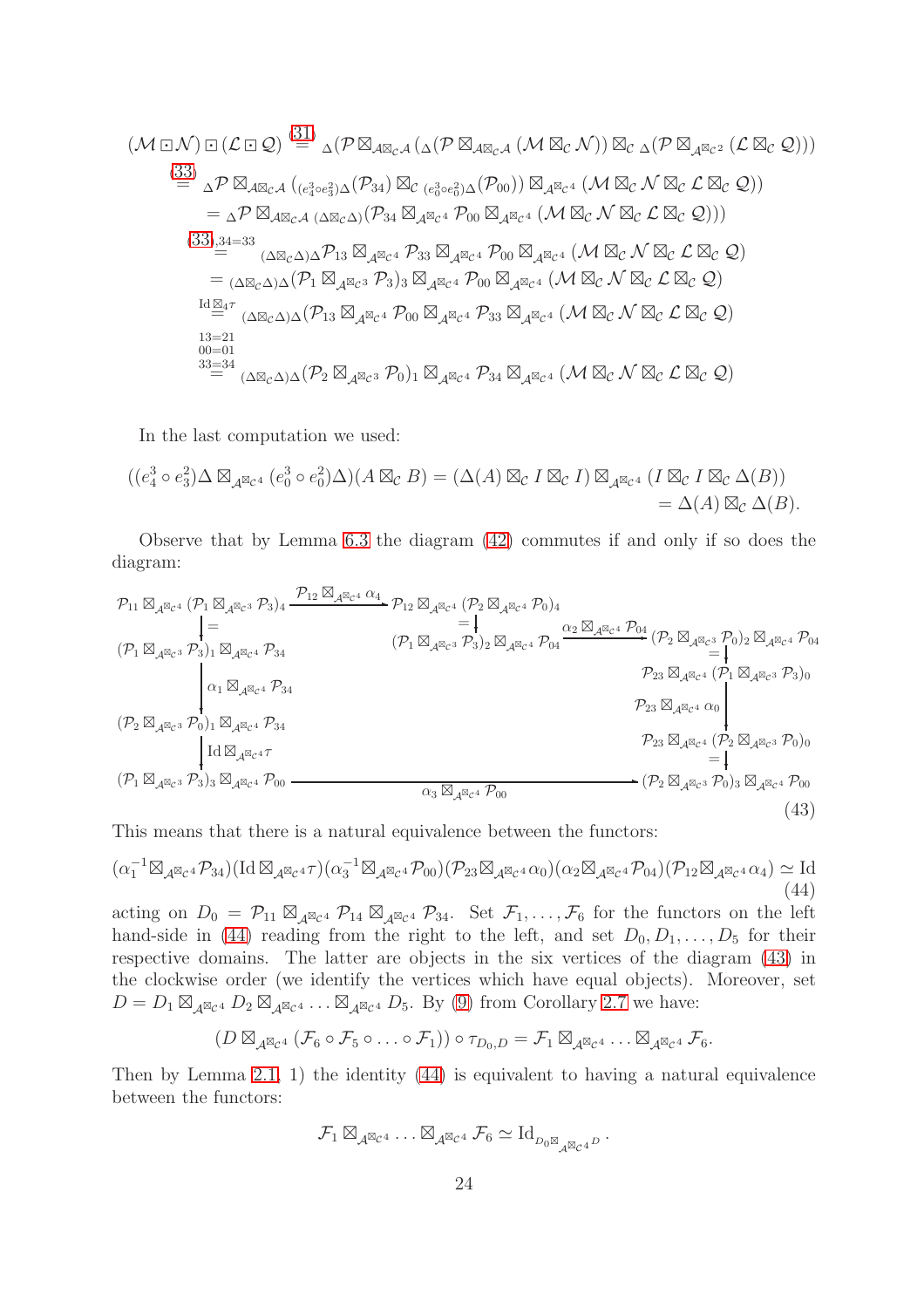Up to reordering of the factors (in  $Pic(\mathcal{A}^{\boxtimes_{\mathcal{C}} 4})$ ) and again by Lemma [2.1,](#page-3-2) 1) we get equivalently that there is a natural equivalence:

<span id="page-24-1"></span>
$$
\alpha_1^{-1} \boxtimes_{\mathcal{A}^{\boxtimes} c^4} \alpha_3^{-1} \boxtimes_{\mathcal{A}^{\boxtimes} c^4} \alpha_0 \boxtimes_{\mathcal{A}^{\boxtimes} c^4} \alpha_2 \boxtimes_{\mathcal{A}^{\boxtimes} c^4} \alpha_4 \simeq \text{Id}
$$
\n(45)

on the category obtained by canceling out the factors  $\mathcal{P}_{34}$ ,  $\mathcal{P}_{00}$ ,  $\mathcal{P}_{23}$ ,  $\mathcal{P}_{04}$ ,  $\mathcal{P}_{12}$  from  $D_0 \boxtimes_{\mathcal{A}} \boxtimes_{\mathcal{C}} 4$ D. That is the product in  $Pic(\mathcal{A}^{\boxtimes_{\mathcal{C}} 4})$  of the categories labeled by:

01, 02, 03, 04, 12, 13, 14, 23, 24, 34

in the increasing order of indices.

On the other hand, we have  $(\mathcal{P}, \beta) \in \underline{Z}^2(\mathcal{A}, \underline{\text{Pic}})$  if and only if  $\delta_3(\beta) \simeq \lambda_{\mathcal{P}}$ , which by Lemma [2.2,](#page-3-3) 2) we can write as:

$$
\begin{array}{ccccc}\n\beta_0 \boxtimes_{\mathcal{A}^{\boxtimes_{\mathcal{C}}}} & \beta_1^{\dagger} \boxtimes_{\mathcal{A}^{\boxtimes_{\mathcal{C}}}} & \beta_2 \boxtimes_{\mathcal{A}^{\boxtimes_{\mathcal{C}}}} & \beta_3^{\dagger} \boxtimes_{\mathcal{A}^{\boxtimes_{\mathcal{C}}}} & \beta_4 & \simeq & \mathrm{ev}_{01} \boxtimes_{\mathcal{A}^{\boxtimes_{\mathcal{C}}}} & \mathrm{ev}_{02} \boxtimes_{\mathcal{A}^{\boxtimes_{\mathcal{C}}}} & \mathrm{ev}_{03} \boxtimes_{\mathcal{A}^{\boxtimes_{\mathcal{C}}}} & \mathrm{ev}_{04} \\
& \boxtimes_{\mathcal{A}^{\boxtimes_{\mathcal{C}}}} & \mathrm{ev}_{12} \boxtimes_{\mathcal{A}^{\boxtimes_{\mathcal{C}}}} & \mathrm{ev}_{13} \boxtimes_{\mathcal{A}^{\boxtimes_{\mathcal{C}}}} & \mathrm{ev}_{14} \\
& \boxtimes_{\mathcal{A}^{\boxtimes_{\mathcal{C}}}} & \mathrm{ev}_{23} \boxtimes_{\mathcal{A}^{\boxtimes_{\mathcal{C}}}} & \mathrm{ev}_{24} \\
& \boxtimes_{\mathcal{A}^{\boxtimes_{\mathcal{C}}}} & \mathrm{ev}_{23} \boxtimes_{\mathcal{A}^{\boxtimes_{\mathcal{C}}}} & \mathrm{ev}_{24} \\
& & & & & & \\
\end{array}
$$

Recall that the equivalence functor  $\beta_i^{\dagger}$  $i_i^{\dagger} : \delta_2(\mathcal{P})_i^{op} \to \mathcal{A}^{\boxtimes_{\mathcal{C}} 4}$  is given by:

<span id="page-24-0"></span>
$$
\beta_i^{\dagger} = \overline{\text{ev}}_{\delta_2(\mathcal{P})_i}(\text{Id}_{\delta_2(\mathcal{P})_i^{op}} \boxtimes_{\mathcal{A}} \boxtimes_{\mathcal{C}} {\mathfrak{A}} \beta_i^{-1}). \tag{47}
$$

(46)

Observe that  $\beta^{-1} = (\mathcal{P}_1^{op} \boxtimes_{\mathcal{A}^{\boxtimes}c^3} \alpha \boxtimes_{\mathcal{A}^{\boxtimes}c^3} \mathcal{P}_3^{op})$  $\delta_3^{op}$ )(coev<sub>1</sub>  $\boxtimes_{\mathcal{A}} \boxtimes_{\mathcal{C}} s \overline{coev}_3$ ) and consider  $\delta_2(\mathcal{P}) =$  $\mathcal{P}^{op}_1 \boxtimes_{\mathcal{A}^{\boxtimes} \mathcal{C}^3} \mathcal{P}_2 \boxtimes_{\mathcal{A}^{\boxtimes} \mathcal{C}^3} \mathcal{P}_0 \boxtimes_{\mathcal{A}^{\boxtimes} \mathcal{C}^3} \mathcal{P}_3^{op}$  $3^{op}$ . Then we may write in braided diagrams - we will use the notation *ij* for  $\mathcal{P}_{ij}$  and  $i\overline{j}$  for  $\mathcal{P}_{ij}^{op}$ :

β<sup>i</sup> = 1i 2i 0i 3i α −1 i ✡✠✡✠ and β † <sup>i</sup> = 1i 2i 0i 3i ☛✟☛✟ αi ✡✠✡✠✡✠✡✠ = 1i 2i 0i 3i αi ✡✠✡✠

where we applied naturality and the dual basis axioms, identifying ev and  $\overline{ev} = ev \circ \tau$ . In other words, we have:

$$
\beta_i = (\overline{ev}_{1i} \boxtimes_{\mathcal{A}} \boxtimes_{\mathcal{C}^4} ev_{3i}) (\mathcal{P}_{1i}^{op} \boxtimes_{\mathcal{A}} \boxtimes_{\mathcal{C}^4} \alpha_i^{-1} \boxtimes_{\mathcal{A}} \boxtimes_{\mathcal{C}^4} \mathcal{P}_{3i}^{op})
$$

and

$$
\beta_i^{\dagger} = (\overline{ev}_{2i} \boxtimes_{\mathcal{A}} \boxtimes_{\mathcal{C}^4} ev_{0i}) (\mathcal{P}_{2i}^{op} \boxtimes_{\mathcal{A}} \boxtimes_{\mathcal{C}^4} \alpha_i \boxtimes_{\mathcal{A}} \boxtimes_{\mathcal{C}^4} \mathcal{P}_{0i}^{op}).
$$

Then the left hand-side of [\(46\)](#page-24-0) is naturally equivalent to:

$$
\text{Ev} \circ (\text{Id} \boxtimes_{\mathcal{A}^{\boxtimes_{\mathcal{C}} 4}} \alpha_0^{-1} \boxtimes_{\mathcal{A}^{\boxtimes_{\mathcal{C}} 4}} \alpha_1 \boxtimes_{\mathcal{A}^{\boxtimes_{\mathcal{C}} 4}} \alpha_2^{-1} \boxtimes_{\mathcal{A}^{\boxtimes_{\mathcal{C}} 4}} \alpha_3 \boxtimes_{\mathcal{A}^{\boxtimes_{\mathcal{C}} 4}} \alpha_4^{-1})
$$

where Ev is the tensor product in  $Pic(\mathcal{A}^{\boxtimes_{\mathcal{C}}4})$  of the evaluations labeled by:

$$
10 = 02
$$
,  $30 = 04$ ,  $21 = 13$ ,  $01$ ,  $12$ ,  $32 = 24$ ,  $23$ ,  $03$ ,  $14$ ,  $34$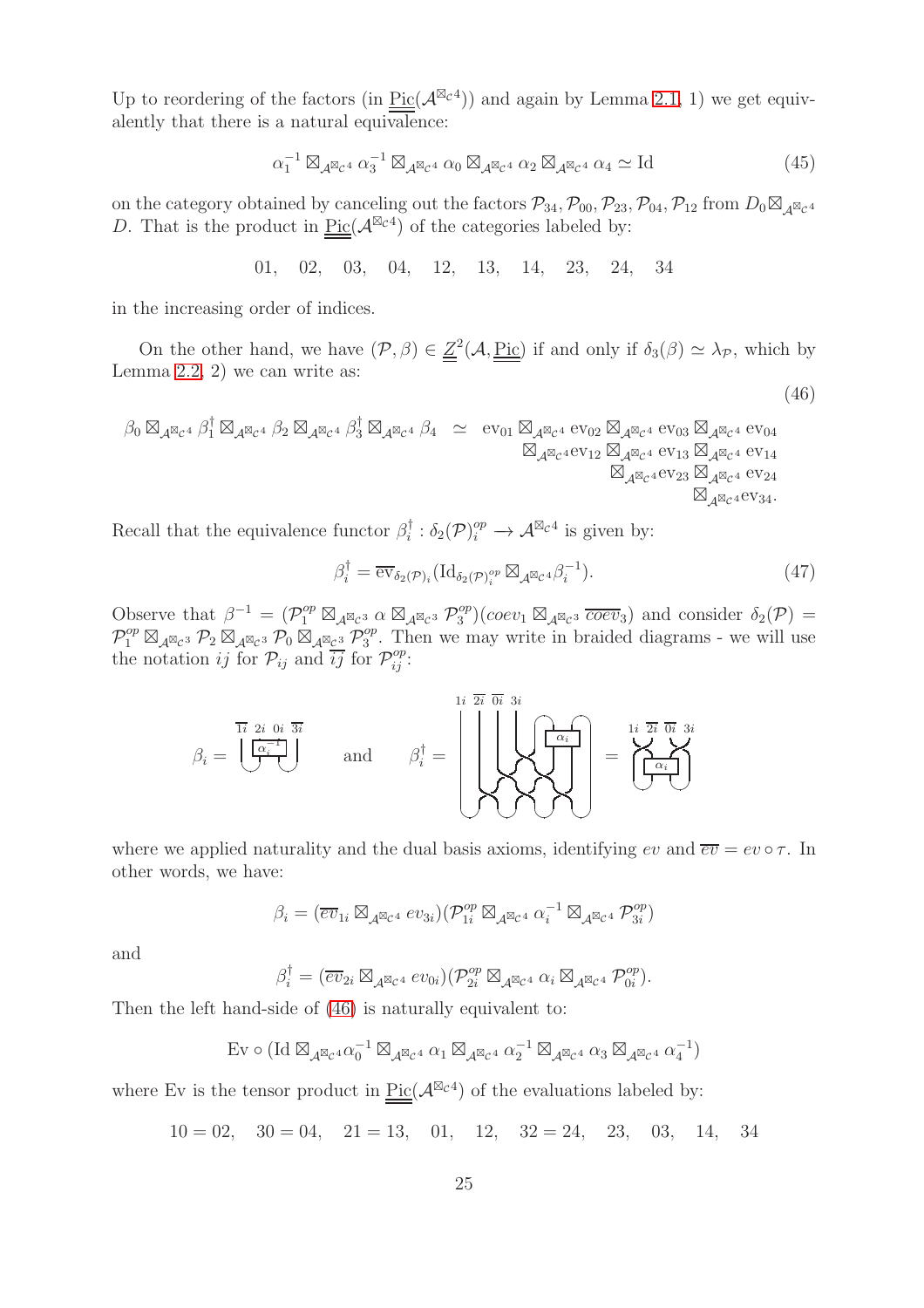and Id is the identity functor on the tensor product of the corresponding  $\mathcal{P}'_{ij}s$ . Note that up to reordering of the factors it is: Ev  $\simeq \lambda_{\mathcal{P}}$ . Then the equation [\(46\)](#page-24-0) becomes:

$$
\lambda_{\mathcal{P}} \circ (\mathrm{Id}\boxtimes_{\mathcal{A}^{\boxtimes_{\mathcal{C}}}\circ} \alpha_{0}^{-1}\boxtimes_{\mathcal{A}^{\boxtimes_{\mathcal{C}}}\circ} \alpha_{1}\boxtimes_{\mathcal{A}^{\boxtimes_{\mathcal{C}}}\circ} \alpha_{2}^{-1}\boxtimes_{\mathcal{A}^{\boxtimes_{\mathcal{C}}}\circ} \alpha_{3}\boxtimes_{\mathcal{A}^{\boxtimes_{\mathcal{C}}}\circ} \alpha_{4}^{-1}) \simeq \lambda_{\mathcal{P}}
$$

which is equivalent to:

$$
\operatorname{Id}\boxtimes_{\mathcal{A}^{\boxtimes_{\mathcal{C}} q}} \alpha_0^{-1}\boxtimes_{\mathcal{A}^{\boxtimes_{\mathcal{C}} q}} \alpha_1 \boxtimes_{\mathcal{A}^{\boxtimes_{\mathcal{C}} q}} \alpha_2^{-1}\boxtimes_{\mathcal{A}^{\boxtimes_{\mathcal{C}} q}} \alpha_3 \boxtimes_{\mathcal{A}^{\boxtimes_{\mathcal{C}} q}} \alpha_4^{-1} \simeq \operatorname{Id}
$$

for the corresponding identity functor on the right hand-side. By Lemma [2.1,](#page-3-2) 1) we get equivalently equation [\(45\)](#page-24-1).  $\Box$ 

We may organize quasi-monoidal structures on  $\mathcal{A}$ -Mod of the form [\(30\)](#page-19-1) into a category, so that this category is equivalent to the category of 2-cocycles  $\underline{Z}^2(\mathcal{A}, \underline{\mathrm{Pic}})$ . Let  $QMon(\mathcal{A})$ be the category whose objects are quasi-monoidal structures  $(A-Mod, \Box, a)$  of the form [\(30\)](#page-19-1) and morphisms are quasi-monoidal 2-functors between them, defined as follows. A quasi-monoidal 2-functor (Id,  $\Psi$ ) : (A-Mod,  $\Xi$ , a)  $\to$  (A-Mod,  $\Xi'$ , a') is the identity functor Id on A- Mod together with its quasi-monoidal structure  $\Psi : \mathcal{M} \boxdot \mathcal{N} = \text{Id}(\mathcal{M} \boxdot \mathcal{N})$  $\to$  Id(M)  $\Xi'$  Id(N) = M  $\Xi'$  N, for M, N  $\in$  A-Mod, which is an equivalence in A-Mod, so that the hexagonal coherence for its action on three objects holds up to a natural equivalence. A "quasi-monoidal" hear refers to the compatibility only with the tensor product.

<span id="page-25-0"></span>Theorem 6.5 There is an equivalence of categories:

$$
\underline{QMon}(\mathcal{A}) \simeq \underline{Z}^2(\mathcal{A}, \underline{\underline{Pic}}).
$$

*Proof.* Given a quasi-monoidal structure  $(A-Mod, \Xi, a)$ , set  $\mathcal{P} = \mathcal{A} \boxdot \mathcal{A}$ . We know by Theorem [6.4](#page-21-0) that  $(\mathcal{P}, \beta) \in \underline{Z}^2(\mathcal{A}, \underline{\text{Pic}})$ , where  $\beta$  is given by [\(41\)](#page-21-3) and  $\alpha = a_{\mathcal{A}, \mathcal{A}, \mathcal{A}}$ . Let now  $(\mathrm{Id}, \Psi)$  be a morphism between two quasi-monoidal structures  $(\mathcal{A}$ -Mod,  $\Xi$ , a) and  $(A-Mod, \mathbb{Z}', a')$ . Then for every  $\mathcal{M}, \mathcal{N} \in \mathcal{A}$ -Mod we have an equivalence  $\Psi_{\mathcal{M}, \mathcal{N}}$ :  $M \boxdot N \rightarrow M \boxdot' N$  in A-Mod, so that the following diagram commutes up to a natural equivalence:

$$
(\mathcal{M} \boxdot \mathcal{N}) \boxdot \mathcal{L} \xrightarrow{\alpha_{\mathcal{M}, \mathcal{N}, \mathcal{L}}} \mathcal{M} \boxdot (\mathcal{N} \boxdot \mathcal{L}) \xrightarrow{\mathcal{M} \boxdot \Psi_{\mathcal{N}, \mathcal{L}}} \mathcal{M} \boxdot (\mathcal{N} \boxdot' \mathcal{L})
$$
\n
$$
\downarrow \psi_{\mathcal{M}, \mathcal{N}} \boxdot \mathcal{L} \xrightarrow{\psi_{\mathcal{M}, \mathcal{N}} \boxdot' \mathcal{L}} (\mathcal{M} \boxdot' \mathcal{N}) \boxdot' \mathcal{L} \xrightarrow{\alpha'_{\mathcal{M}, \mathcal{N}, \mathcal{L}}} (\mathcal{M} \boxdot' \mathcal{N}) \boxdot' \mathcal{L} \xrightarrow{\alpha'_{\mathcal{M}, \mathcal{N}, \mathcal{L}}} \mathcal{M} \boxdot' (\mathcal{N} \boxdot' \mathcal{L}) \tag{48}
$$

<span id="page-25-2"></span>Set  $F = \Psi_{A,A} : \mathcal{P} \to \mathcal{P}'$ . We know from Lemma [6.3](#page-20-3) and the calculations of [\(34\)](#page-19-2) and [\(35\)](#page-20-2) that the above diagram commutes if and only if so does the diagram:

<span id="page-25-1"></span>
$$
\mathcal{P}_1 \boxtimes_{\mathcal{A}^{\boxtimes_{\mathcal{C}}}3} \mathcal{P}_3 \xrightarrow{\alpha} \mathcal{P}_2 \boxtimes_{\mathcal{A}^{\boxtimes_{\mathcal{C}}}3} \mathcal{P}_0 \xrightarrow{\mathcal{P}_2 \boxtimes_{\mathcal{A}^{\boxtimes_{\mathcal{C}}}3} F_0} \mathcal{P}_2 \boxtimes_{\mathcal{A}^{\boxtimes_{\mathcal{C}}}3} \mathcal{P}'_0
$$
\n
$$
\downarrow \mathcal{P}_1 \boxtimes_{\mathcal{A}^{\boxtimes_{\mathcal{C}}}3} F_3 \xrightarrow{\mathcal{P}_1 \boxtimes_{\mathcal{A}^{\boxtimes_{\mathcal{C}}}3} \mathcal{P}'_3} \mathcal{P}'_1 \boxtimes_{\mathcal{A}^{\boxtimes_{\mathcal{C}}}3} \mathcal{P}'_3 \xrightarrow{\mathcal{P}_1 \boxtimes_{\mathcal{A}^{\boxtimes_{\mathcal{C}}}3} \mathcal{P}'_3} \mathcal{P}'_1 \xrightarrow{\alpha'} \mathcal{P}'_2 \boxtimes_{\mathcal{A}^{\boxtimes_{\mathcal{C}}}3} \mathcal{P}'_0 \qquad (49)
$$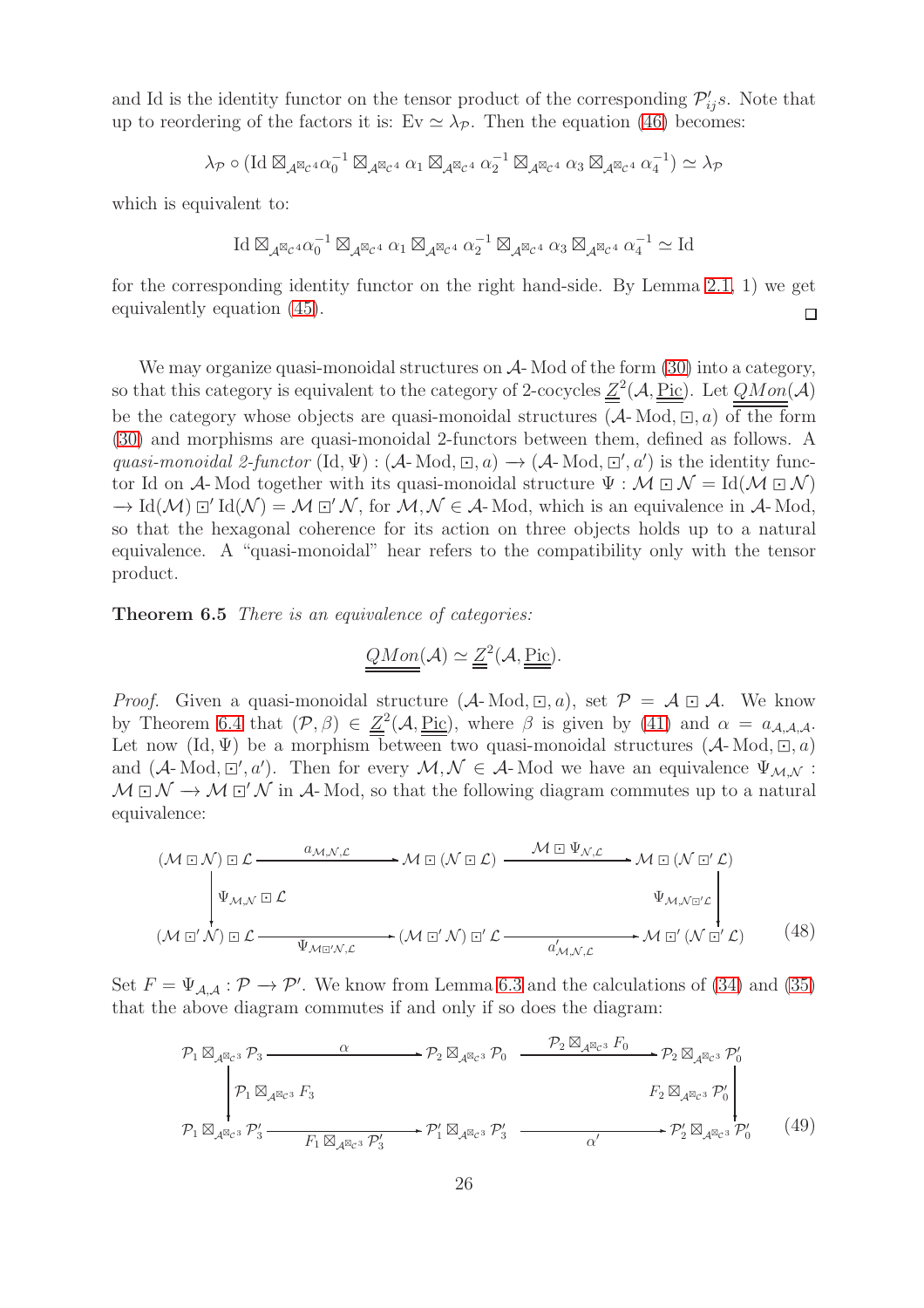meaning that

<span id="page-26-0"></span>
$$
\alpha'(F_1 \boxtimes_{\mathcal{A}^{\boxtimes}c^3} F_3) \simeq (F_2 \boxtimes_{\mathcal{A}^{\boxtimes}c^3} F_0)\alpha \tag{50}
$$

On the other hand, given a morphism  $(\mathcal{P}, \beta) \to (\mathcal{P}', \beta')$  in  $\underline{Z}^2(\mathcal{A}, \underline{\text{Pic}})$ , it is given by an equivalence  $F: \mathcal{P} \to \mathcal{P}'$  in  $\mathcal{A} \boxtimes_{\mathcal{C}} \mathcal{A}$ - Mod such that  $\beta' \circ \delta_2(F) \simeq \beta$ . Applying Lemma [2.2,](#page-3-3) 2) we may write this as:

$$
\beta = \underbrace{\begin{bmatrix} 1 & 2 & 0 & \overline{3} & \overline{1} & 2 & 0 & \overline{3} \\ \overline{\alpha^{-1}} & & & & \overline{F_1^*} \\ \overline{\beta} & & & & \overline{\alpha^{-1}} \\ \end{bmatrix}}_{\alpha} \simeq \underbrace{\begin{bmatrix} \overline{F_1^*} \\ \overline{F_2^*} \\ \overline{\alpha^{-1}} \\ \end{bmatrix}}_{\alpha} \underbrace{\begin{bmatrix} \overline{F_2^*} \\ \overline{\alpha} \\ \overline{\alpha^{-1}} \\ \end{bmatrix}}
$$

Tensor this from the left by  $\mathcal{P}_1$  and the right by  $\mathcal{P}_3$  and then apply  $\overline{coev}_1$  and  $coev_3$  from above, to get equivalently (by Lemma [2.1,](#page-3-2) 1) and since coev is an equivalence):



where we applied the dual basis axiom and the definition of the opposite functor. So we got

$$
(F_1 \boxtimes_{\mathcal{A}^{\boxtimes} c^3} F_3)\alpha^{-1} \simeq \alpha'^{-1}(F_2 \boxtimes_{\mathcal{A}^{\boxtimes} c^3} F_0)
$$

which is equivalent to [\(50\)](#page-26-0). We obtained that a morphism  $(\mathrm{Id}, \Psi)$  in  $QMon(\mathcal{A})$  defines a morphism  $F = \Psi_{\mathcal{A}, \mathcal{A}} : (\mathcal{P}, \beta) \to (\mathcal{P}', \beta')$  in  $\underline{\mathcal{Z}}^2(\mathcal{A}, \underline{\text{Pic}})$ . Observe that we also have the converse: given such F, we showed that  $\beta' \circ \delta_2(F) \simeq \beta$  is equivalent to [\(49\)](#page-25-1). Then define  $\Psi_{\mathcal{M},\mathcal{N}} : \mathcal{M} \boxdot \mathcal{N} \to \mathcal{M} \boxdot' \mathcal{N}$  as  $\Psi_{\mathcal{M},\mathcal{N}} = F \boxtimes_{\mathcal{A} \boxtimes_{\mathcal{C}} \mathcal{A}} \mathrm{Id} : \mathcal{P} \boxtimes_{\mathcal{A} \boxtimes_{\mathcal{C}} \mathcal{A}} (\mathcal{M} \boxtimes_{\mathcal{C}} \mathcal{N})$  $\rightarrow \mathcal{P}' \boxtimes_{\mathcal{A} \boxtimes_{\mathcal{C}} \mathcal{A}} (\mathcal{M} \boxtimes_{\mathcal{C}} \mathcal{N})$  (recall [\(31\)](#page-19-3)). Then the diagram [\(48\)](#page-25-2) with this  $\Psi$  commutes by Lemma [6.3.](#page-20-3) This shows that there is a fully faithful functor  $QMon(\mathcal{A}) \to \underline{Z}^2(\mathcal{A}, \underline{Pic})$ .

This functor is also essentially surjective: given  $(\mathcal{P}, \beta) \in \underline{Z}^2(\mathcal{A}, \underline{\text{Pic}})$ , define the tensor product by [\(30\)](#page-19-1) and the associativity constraint a by the identification with  $\omega_{M,N,\mathcal{L}} \simeq$  $\alpha \boxtimes_{\mathcal{A}} \boxtimes_{\mathcal{C}} 3$  Id  $\alpha \boxtimes_{\mathcal{A}} \boxtimes_{\mathcal{C}} \mathcal{A}$  from [\(37\)](#page-20-0), and  $\alpha$  we define by

$$
\alpha = (\operatorname{ev}_1 \boxtimes_{\mathcal{A}^{\boxtimes} \mathcal{C}^3} \mathcal{P}_2 \boxtimes_{\mathcal{A}^{\boxtimes} \mathcal{C}^3} \mathcal{P}_0 \boxtimes_{\mathcal{A}^{\boxtimes} \mathcal{C}^3} \overline{\operatorname{ev}}_3)(\mathcal{P}_1 \boxtimes_{\mathcal{A}^{\boxtimes} \mathcal{C}^3} \beta^{-1} \boxtimes_{\mathcal{A}^{\boxtimes} \mathcal{C}^3} \mathcal{P}_3).
$$

 $\Box$ 

We have seen that  $Z^2(\mathcal{A}, \underline{\text{Pic}})$  is a symmetric monoidal category and we constructed the group of 2-cocycles  $\overline{\text{taking the Grothendieck}}$  group of the category. In order to do the same for the category  $QMon(\mathcal{A})$ , let us equip it with a monoidal stracture, so to have a monoidal equivalence of categories. Pulling back the monoidal structure on  $\underline{Z}^2(\mathcal{A}, \underline{\text{Pic}})$ to  $QMon(\mathcal{A})$  tells us to define the tensor product on it as follows. Given quasi-monoidal structures determined by  $(\Xi, a)$  and  $(\Xi', a')$ , define their product as  $(\tilde{\Xi}, \tilde{a})$ , such that  $\tilde{\Xi}$ is induced by  $\tilde{\mathcal{P}} = \mathcal{P} \boxtimes_{\mathcal{A} \boxtimes_{\mathcal{C}} \mathcal{A}} \mathcal{P}' \in \underline{\text{Pic}}(\mathcal{A} \boxtimes_{\mathcal{C}} \mathcal{A}),$  where  $\Box$  is induced by  $\mathcal{P} = \mathcal{A} \boxdot \mathcal{A}$  and similarly  $\Box'$  by  $\mathcal{P}'$ . Thus, given  $\mathcal{M}, \mathcal{N} \in \mathcal{A}$ -Mod we define:

$$
\mathcal{M}\tilde{\boxdot}\mathcal{N} = {}_{\Delta}(\mathcal{P}\boxtimes_{\mathcal{A}\boxtimes_{\mathcal{C}}\mathcal{A}}\mathcal{P}')\boxtimes_{\mathcal{A}\boxtimes_{\mathcal{C}}\mathcal{A}}(\mathcal{M}\boxtimes_{\mathcal{C}}\mathcal{N}).
$$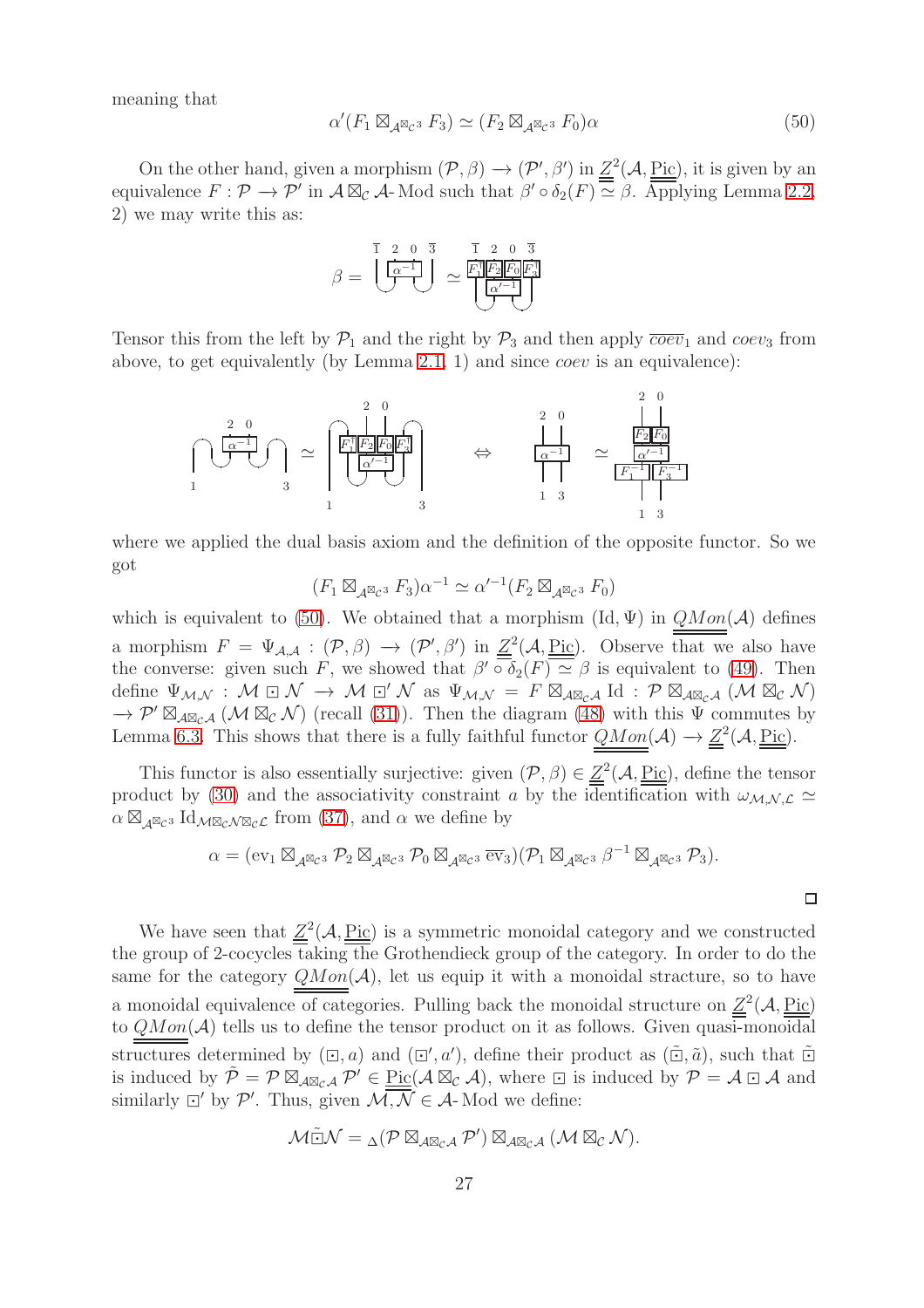Here  $\tilde{a}$  (identified with its corresponding  $\tilde{\omega}$ ) is induced by  $\tilde{\alpha} = \alpha \boxtimes_{\mathcal{A} \boxtimes_{\mathcal{C}} \mathcal{A}} \alpha'$  (up to the twist of the factors), where obviously  $\alpha$  and  $\alpha'$  are those coming from a and  $\alpha'$ . We now clearly have:

Theorem 6.6 There is an isomorphism of groups:

$$
K_0(\underline{QMon}(\mathcal{A})) \cong Z^2(\mathcal{A}, \underline{\underline{Pic}}).
$$

Taking the quotient of  $K_0(QMon(\mathcal{A}))$  by the subgroup induced by the 2-coboundaries will lead us to the isomorphism with the second cohomology group. This subgroup is given by quasi-monoidal structures  $(\square, a)$ , where  $\square$  is induced by some  $\mathcal{P} \in \text{Pic}(\mathcal{A} \boxtimes_{\mathcal{C}} \mathcal{A})$  and a is induced by some  $\alpha$  which induces  $\beta$  by [\(41\)](#page-21-3), and moreover  $\mathcal P$  and  $\beta$  are such that there is an equivalence  $F: \mathcal{P} \to \delta_1(\mathcal{N})$  in  $\mathcal{A} \boxtimes_{\mathcal{C}} \mathcal{A}$ - Mod for some  $\mathcal{N} \in \text{Pic}(\mathcal{A})$ , so that  $\beta \simeq \lambda_{\mathcal{N}} \circ \delta_2(F)$ . Observe that  $\delta_1(\mathcal{N}) = \mathcal{N}_0 \boxtimes_{\mathcal{A} \boxtimes_{\mathcal{C}} \mathcal{A}} \mathcal{N}_1^{op} \boxtimes_{\mathcal{A} \boxtimes_{\mathcal{C}} \mathcal{A}} \mathcal{N}_2 = (\mathcal{A} \boxtimes_{\mathcal{C}} \mathcal{N}) \boxtimes_{\mathcal{A} \boxtimes_{\mathcal{C}} \mathcal{A}} \mathcal{N}_1^{op} \boxtimes_{\mathcal{A} \boxtimes_{\mathcal{C}} \mathcal{A}} (\mathcal{N} \boxtimes_{\mathcal{C}} \mathcal{A}) \simeq$  $(\mathcal{N} \boxtimes_{\mathcal{C}} \mathcal{N}) \boxtimes_{\mathcal{A} \boxtimes_{\mathcal{C}} \mathcal{A}} \mathcal{N}_1^{op}$  $_{1}^{\text{op}}$ . If we denote by  $QMon(\mathcal{A})$  the quotioent of  $K_{0}(\underline{QMon}(\mathcal{A}))$  by the described subgroup, we clearly have:

Theorem 6.7 There is an isomorphism of groups:

$$
QMon(\mathcal{A}) \cong H^2(\mathcal{A}, \underline{Pic}).
$$

### <span id="page-27-2"></span>References

- [1] N. Andruskiewitsch, P. Etingof, S. Gelaki, Triangular Hopf algebras with the Chevalley property, Michigan Math. J. 49, 277–298 (2001).
- <span id="page-27-7"></span><span id="page-27-4"></span>[2] H. Bass, Algebraic K-Theory, Columbia University, W.A. Benjamin Inc. 1968.
- <span id="page-27-5"></span>[3] J. Bénabou, *Introduction to bicategories*, Reports of the Midwest Category Seminar, Lecture Notes in Mathematics 47, 1-?7 Springer, Berlin 1967.
- <span id="page-27-0"></span>[4] F. Borceux, Handbook of Categorical Algebra, Basic Category Theory (Encyclopedia of Mathematics and its Applications), Volume 1, Cambridge University Press 1994.
- <span id="page-27-1"></span>[5] S. Caenepeel, B. Femić, *The Brauer Group of Azumaya Corings and the Second* Cohomology Group, K-theory 34, 361-393 (2005).
- [6] A. Davydov, D. Nikshych, The Picard crossed module of a braided tensor category, Algebra and Number Theory 7/6, 1365–1403 (2013).
- <span id="page-27-8"></span>[7] V. Drinfeld, S. Gelaki, D. Nikshych, V. Ostrik, On braided fusion categories I, Selecta Math. **16/1**, 1–119 (2010).
- <span id="page-27-6"></span>[8] S. Eilenberg, Abstract description of some basic functors, J. Indian Math. Soc. (N.S.) 24, 1960, 231–234 (1961).
- <span id="page-27-3"></span>[9] P. Etingof, S. Gelaki, The classification of finite-dimensional triangular Hopf algebras over an algebraically closed field of characteristic 0, Mosc. Math. J. 3/1, 37–43 (2003).